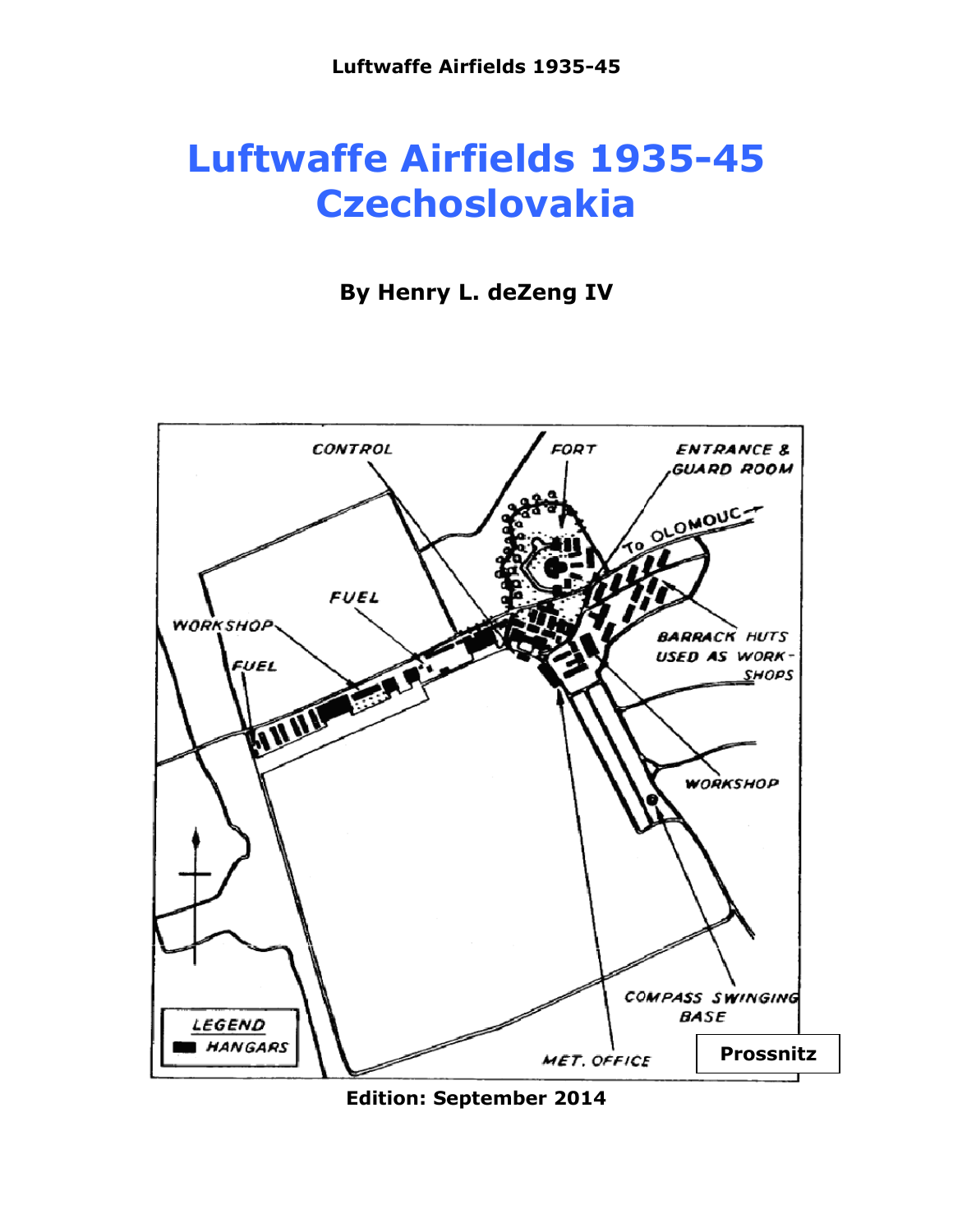#### *Copyright © by Henry L. deZeng IV (Work in Progress). (1st Draft 2014)*

*Blanket permission is granted by the author to researchers to extract information from this publication for their personal use in accordance with the generally accepted definition of fair use laws. Otherwise, the following applies:*

*All rights reserved. No part of this publication, an original work by the authors, may be reproduced, stored in or introduced into a retrieval system, or transmitted, in any form, or by any means (electronic, mechanical, photocopying, recording or otherwise), without the prior written permission of the author. Any person who does any unauthorized act in relation to this publication may be liable to criminal prosecution and civil claims for damages.*

*This information is provided on an "as is" basis without condition apart from making an acknowledgement of authorship.*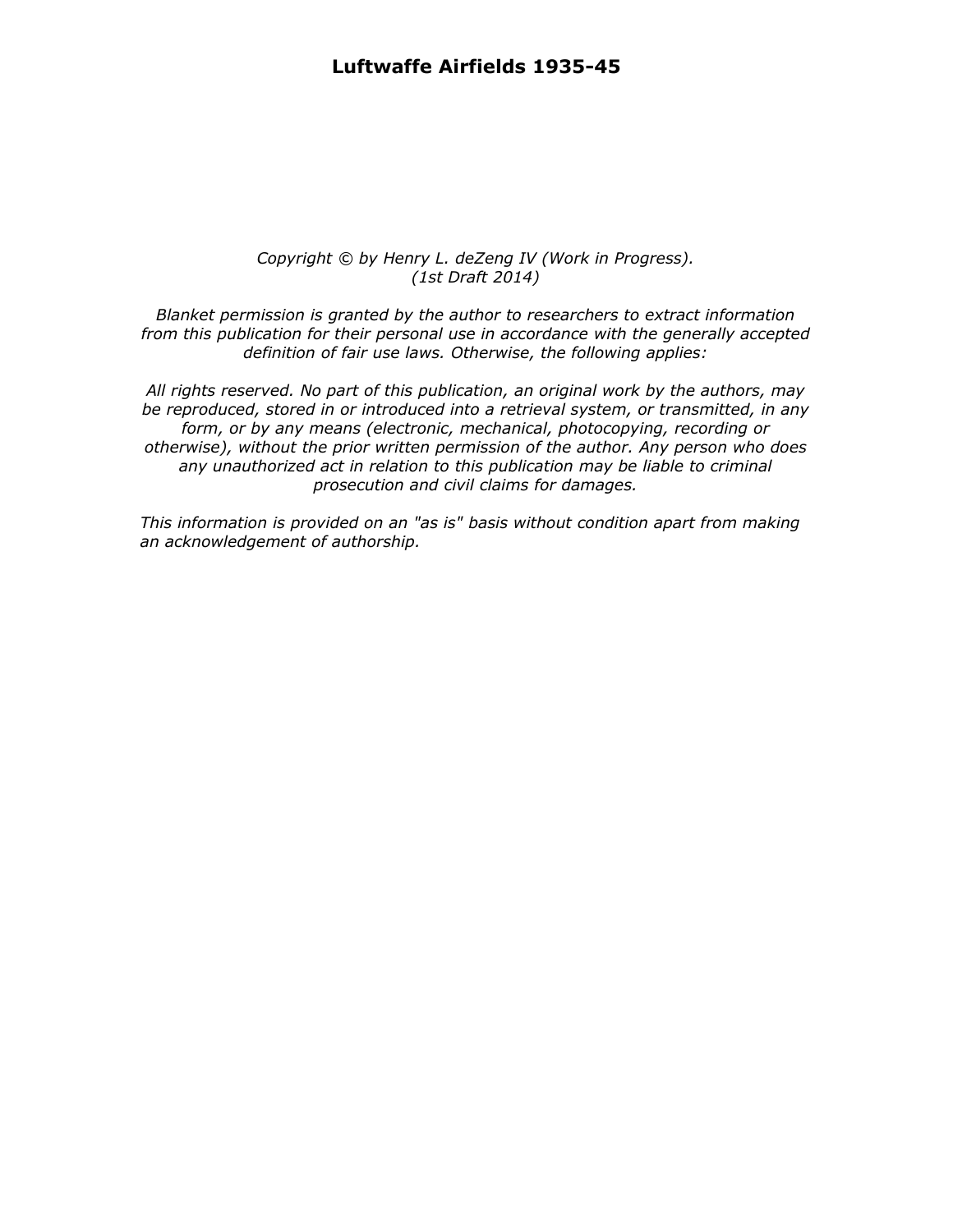## **Airfields** Czechoslovakia

### **Introduction**

#### Conventions

1. The term "Czechoslovakia" is meant to refer to the country's borders prior to the October 1938, November 1938 and March 1939 annexations of its territory by its neighbors. 2. German, Czech and other spellings are used for the airfields with German given as the primary spelling. Why? Because this is about the German Luftwaffe's use of these airfields and the German name is what will be found in the wartime German documentation. 3. See the General Introduction for matters concerning other conventions such as format, limitations of data, abbreviations, glossary, sources, etc.

#### Preface

Czechoslovakia had a comparatively well-established network of airfields prior to the German occupation, with the great majority of these being in the central and western part of the nation. Once the Germans occupied the country, the eastern part became the quasiindependent Slovak State while the rest was mainly used by Luftwaffe flight schools and other training establishments until late 1944 when the front in the east began closing in on Czechoslovakia. The Germans found it unnecessary to do much construction work to expand or improve these airfields because of the way they were being used. There were a few exceptions, of course, but not many. This is in sharp contrast to the considerable expenditures and construction efforts on many of the airfields used by the Luftwaffe in other occupied countries.

#### Airfields Listed

A total of 117 are listed below, the majority of which had little or no wartime use. In fact, some of these may have existed on paper only and in practice were abandoned and returned to cultivation by the Germans.

### **A**

**Altsohl** (CZECH) (a.k.a. Zvolen, Tri Duby) (48 38 30 N – 19 08 20 E) General: landing ground (Landeplatz) in C Slovakia 160 km NE of Bratislava, 11 km S of Banska Bystrica and 7 km NNE of Zvolen. History: a pre-war Czech Air Force station that was enlarged by the Germans after the occupation. It became the home base for a Slovak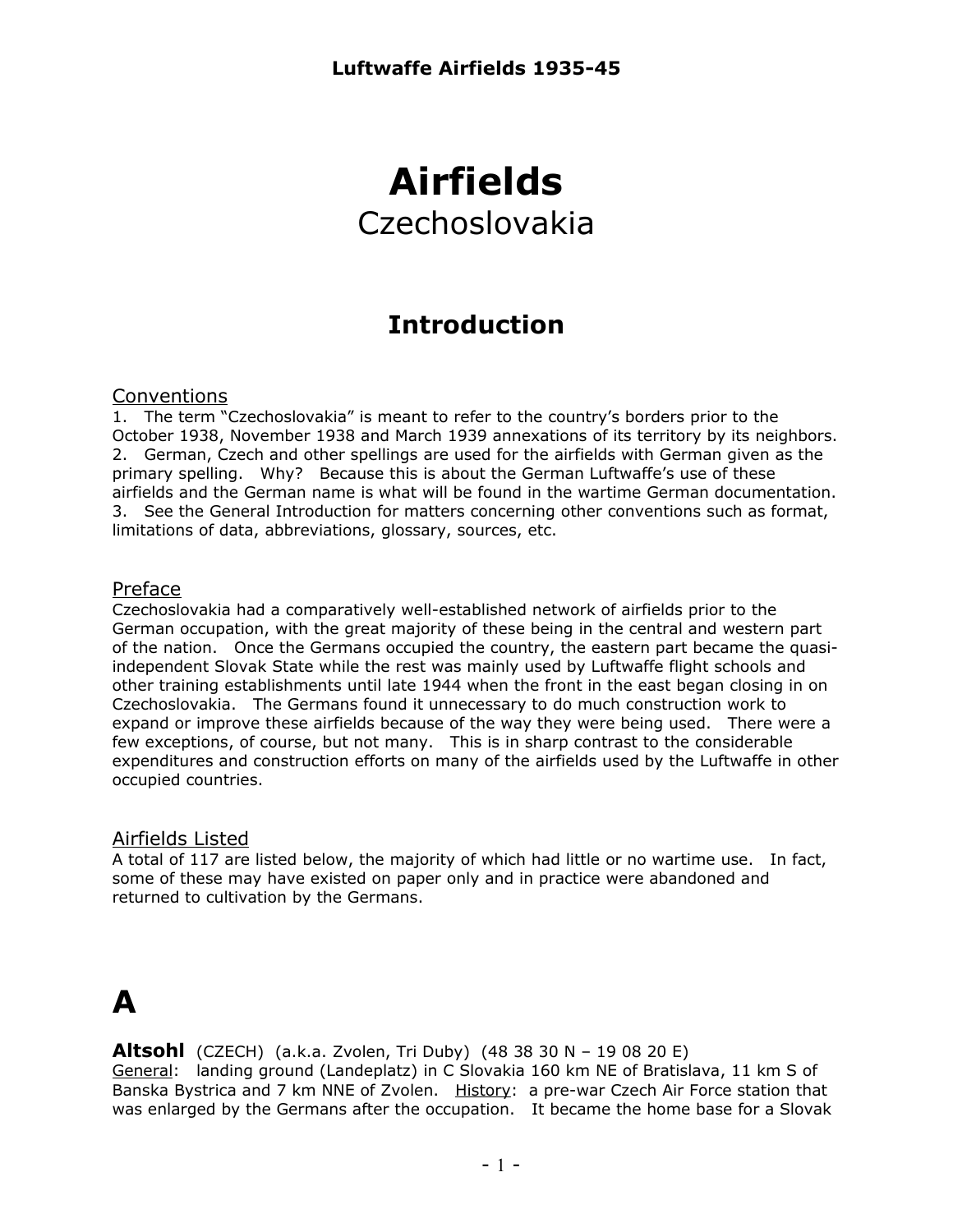Air Force flight school, reconnaissance and transport squadrons. Surface and Dimensions: somewhat worn grass surface measuring approx.  $1325 \times 825$  meters (1450 x 900 yards) with a rectangular shape. No paved runway. Fuel and Ammunition: refueling points were in front of the central large hangar. Infrastructure: had 2 large hangars with paved aprons and 1 medium hangar along the S half of the E boundary. Separate workshops were attached to the rear of the central large hangar. The admin and flight control building was on the E boundary between the 2 large hangars. Personnel were believed to be accommodated in nearby farm houses off the SE corner of the landing area. The nearest rail connection was in the village of Velka Luka, 1.6 km SE of the landing ground. Dispersal: no organized dispersals in Aug 44 - aircraft parked in front of the hangars and along the perimeter.

Operational Units: none identified.

Station Commands: none identified.

Station Units (on various dates – not complete): none identified.

[Sources: AFHRA A5258 pp.1189-90 (25 Aug 44); chronologies; BA-MA; NARA; PRO/NA; web site ww2.dk]

**Aussig** (CZECH) (a.k.a. Ústí nad Labem) (c. 50 40 40 N – 14 00 54 E)

General: field airstrip (Feldflugplatz) and/or emergency landing ground (Notlandeplatz) in NW Czechoslovakia 75 km NNW Prague and 47 km SSE of Dresden/Germany. Located in the Sudetenland, Aussig was occupied by the Germans in October 1938. History: no evidence of Luftwaffe use found.

Operational Units: none identified.

Station Commands: none identified.

Station Units (on various dates): Stab/Luftwaffen-Ersatzdivision (Mar 44 – May 45)?; IV. (Ausb.Abt.f.Ln.Helferinnen)/Luftgau-Nachr.Rgt. 3 (1942-43); IV.

(Ausb.Abt.f.Ln.Helferinnen)/Luftgau-Nachr.Rgt. 1 (1944-45); Lw.-Bau-Ers.Btl. IV (1943); Lw.-Festungs-Btl. XVIII (Sep 44); Lw.-Bau-Btl. 106/VII (K) (Apr 45).

[Sources: BA-MA; NARA; PRO/NA; web site ww2.dk]

### **B**

**Bechin** (CZECH) (a.k.a. Bechyne) (49 16 28 N – 14 30 09 E)

General: operational airfield (Einsatzhafen I) in Czechoslovakia 89 km S of Prague and 21 km SW of Tábor History: listed in 1939 German documents with a grass surface, but no record of Luftwaffe use found.

[Sources: BA-MA; NARA; PRO/NA; web site ww2.dk]

**Beneschau** (CZECH) (a.k.a. Benesov, Benešov, Dolni Benešov, Beneschau/Schlesien, Zábřeh) (49 56 25 N – 18 06 30 E)

General: airfield (Fliegerhorst) 18 km NW of present-day Ostrava, 14 km E of Troppau (Opava) and 2 km NW of Dolni Benešov.

History: a pre-war Czech Air Force base that was used mainly for training purposes after the Germans took it over.

Dimensions: approx. 730 x 915 meters (800 x 1000 yards) with an irregular shape. Surface and Runways: grass surface in good condition. No paved runway.

Fuel and Ammunition: refueling facilities were available. Ammunition was made available from a small storage site off the NE corner as needed.

Infrastructure: had 3 hangars – 1 large and 1 medium on the S boundary and 1 medium on the E boundary. Separate workshops were probably near the hangars on the S boundary. A barrack complex was located off the S boundary behind the hangars. The nearest rail connection was in Dolni Benešov.

Dispersal: there were no organized dispersals in Jul 44.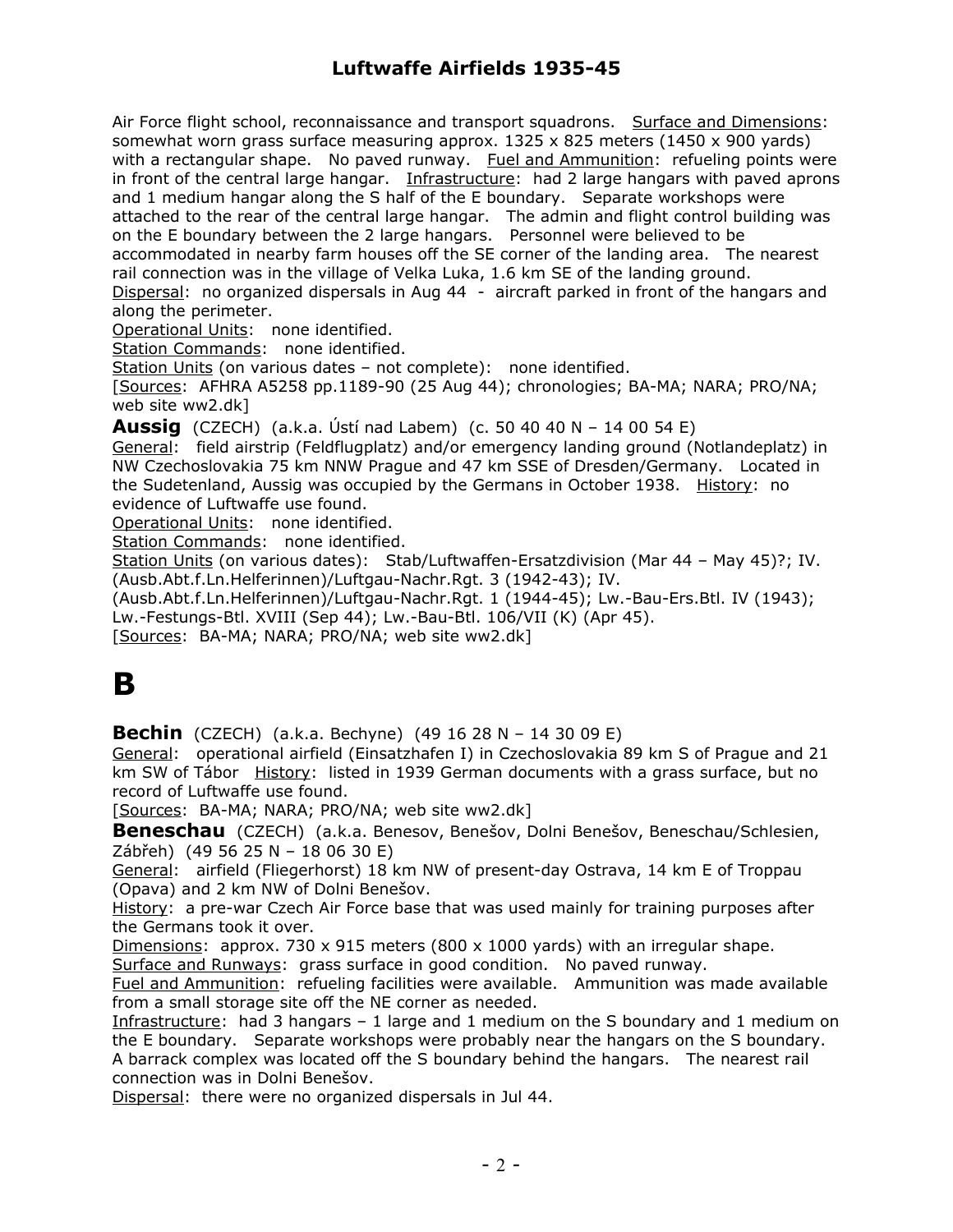Defenses: no evidence of any in Jul 44.

Remarks:

22 Mar 45: air attack by Soviet II-2s –  $1 \times$  Bf 109 K-4 from I./JG 77 badly damaged,  $1 \times$  He 111 H-6 from 12./Fl.Verb.Geschw. 2 destroyed and 1 x Fw 190 F-8 belonging to the Geschwaderstab/SG 4 slightly damaged on the ground. A further 14 x Bf 109s may also have been damaged in this attack.

Operational Units: Stab, III./JG 77 (Jan-Apr 45); I./JG 77 (Jan-Feb 45); II./JG 77 (Feb-Mar 45); Stab, I./SG 4 (Feb-Mar 45); III./SG 4 (Mar 45); 12./Flieger-

Verbindungsgeschwader 2 (Mar 45)?; Sanitätsflugbereitschaft 2 (Apr 45).

School Units: Arbeitsplatz for Schule/FAR 71 then FFS A/B 71 (Prossnitz) (1940-43); Arbeitsplatz for FFS A/B 4 later FFS A 4 (Neudorf/Oppeln) (1941-45).

Station Commands: Fl.H.Kdtr. (E) 228 Beneschau (Aug 39 – c.Mar 40); Fl.H.Kdtr. E 10/VIII (Apr 40); Arbeitsplatzkdo. 4/VIII (Feb-Mar 43); Fl.Pl.Kdo. C 12/VIII (Mar 43 – Mar 44); Flugplatzkdo. of Fl.H.Kdtr. ???? (1944-45).

Station Units (on various dates – not complete): Koflug Beneschau (Jul 39 – Aug 40); elements of schw.Flak-Abt. 290 (Mar-Apr 45); Lw.-Sanitäts-Bereitschaft Beneschau (later San.Bereitschaft (mot) d.Lw. 3/VIII) (c.Apr-May 41).

[Sources: AFHRA A5258 p.1104 (19 Aug 44); chronologies; BA-MA; NARA; PRO/NA; web site ww2.dk]

**Bisenz** (CZECH) (a.k.a. Bzenec, Bzenez) (c. 48 58 N – 17 16 E)

General: emergency landing ground (Notlandeplatz)? 55 km SE of Brünn (Brno) and 11.5 km ESE of Kyjov. Exact location cof landing ground not determined. History: no record found of use by the Luftwaffe.

[Sources: Mattiello; chronologies; BA-MA; NARA; PRO/NA; web site ww2.dk]

**Böhmisch-Kamnitz** (CZECH) (a.k.a. Česká Kamenice) (50 48 00 N – 14 22 30 E) General: field airstrip (Feldflugplatz) in Bohemia 45 km WNW of Reichenberg (Liberec) and 81 N of Prague. Also a factory airfield (Industriehafen) for Weser Flugzeugbau (Ju 87 production) from 1942 to the end of the war. History: no record found of use by the Luftwaffe.

[Sources: chronologies; BA-MA; NARA; PRO/NA; web site ww2.dk]

**Böhmisch-Leipa** (CZECH) (a.k.a. Česká Lípa) (50 42 30 N – 14 30 30 E) General: field airstrip (Feldflugplatz) 40 km WSW of Reichenberg (Liberec) and 69 km N of Prague. History: grass surface. No record found of use by the Luftwaffe. [Sources: Mattiello; chronologies; BA-MA; NARA; PRO/NA; web site ww2.dk]

**Boskovice** (CZECH) (c. 49 29 N – 16 39 E)

General: emergency landing ground (Notlandeplatz) 45 km WSW of Olmütz (Olomouc) and 8.25 km WSW of Benesov (Benešov). History: grass surface. No record found of use by the Luftwaffe.

[Sources: Mattiello; chronologies; BA-MA; NARA; PRO/NA; web site ww2.dk]

**Bratislava** (CZECH): see Pressburg.

**Brünn** (CZECH) (a.k.a. Brno, Slatina) (49 10 40 N – 16 40 00 E)

General: airfield (Fliegerhorst) 185 km SE of Prague; airfield located 3 km SE of Brünn city center.

History: a pre-war joint civil and military airfield built between 1925 and 1935 before the 1938-39 annexation and occupation of Czechoslovakia. Following the German occupation, the airfield was used mainly for training until the last few months for the war when operational units began arriving.

Dimensions: approx.  $1150 \times 1100$  meters (1250 x 1200 yards) with a rectangular shape. Surface and Runways: grass surface on sandy soil. No paved runway. Equipped with perimeter lighting.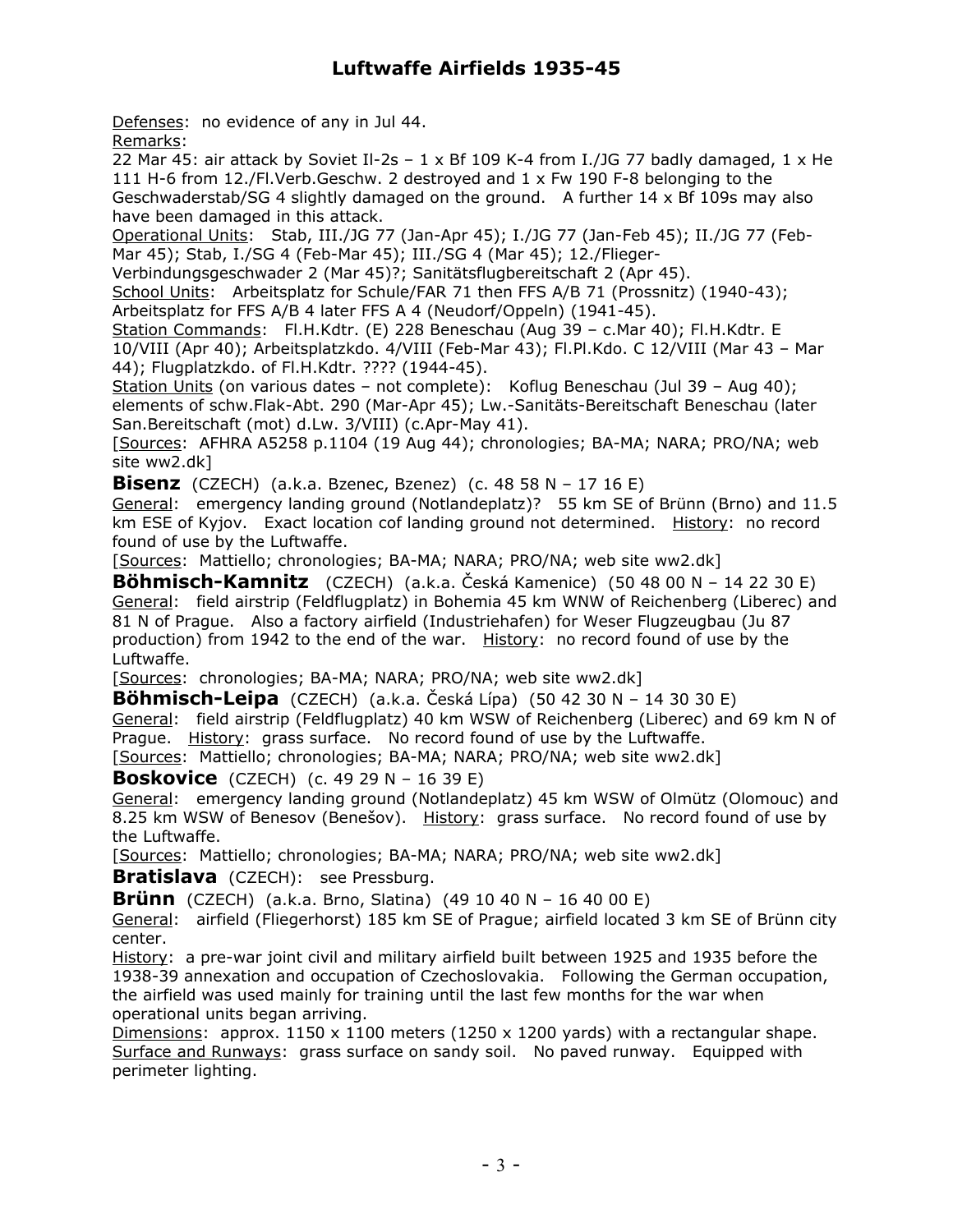Fuel and Ammunition: there were refueling points at the NE and NW corners with bulk fuel storage at the NE corner and at 2 points near the center of the N boundary. The ammunition storage site was in a quarry about 1 km off the SE corner.

Infrastructure: had 6 hangars with paved aprons – 3 large, 2 medium and 1 medium repair-type in a row along the N boundary. Immediately behind the hangars were numerous workshops and buildings for admin offices, flight control, station motor pool and garages, stores warehouses and other support facilities including several blocks of barracks. The nearest rail connection was directly behind the row of hangars on the N boundary. Dispersal: no organized dispersals existed in late June 1944.

Defenses: none noted in late June 1944.

#### Remarks:

24 Aug 44 bombed by  $15<sup>th</sup>$  AAF – 9 x Bf 109 G-8s and G-14s from SG 101 destroyed or damaged on the ground.

Operational Units: II./KG 77 (May-Oct 39); KGr. z.b.V. 40 (Mar 41); II./TG 5 (Aug 44); I./JG 53 (Apr 45); 10.(Pz)/SG 9 (Apr 45).

School Units: Arbeitsplatz for Schule/FAR 72 (Fels am Wagram) (1939-40); FFS A/B 113 (Mar 40 – Sep 43); BFS 2 then FFS B 32 (May 42 – Jan 45); II./SG 101 (May – Dec 44); Station Commands: Fl.Pl.Kdo. A 21/XVII (Jan 43 - Mar 44); Fl.H.Kdtr. A(o) 12/XVII (Apr 44 – c.Apr 45).

Station Units (on various dates – not complete): Koflug Brünn (Jul 39 – Mar 41); Koflug 3/XVII (Apr 41 – Feb 43); Koflug 5/VIII (Dec 44 – Apr 45); 4. Flugh.Betr.Kp./KG 77 (May-Oct 39); 5. Flugh.Betr.Kp./KG 77 (May-Oct 39); Werft-Abt. (o) 12/XVII (1944-45); I./Flak-Rgt. 28 (Apr 45); Stab/Hei.Flak-Abt. 10/XVII (1943 – fall 44); le.Hei.Flak-Bttr. 9/XVII (1944-45); le.Hei.Flak-Bttr. 19/XVII (airfield, 1944-45); s.Hei.Flak-Bttr. 224/XVII (1944- 45); s.Hei.Flak-Bttr. OB XVII (airfield, 1944-45); s.Hei.Flak-Bttr. QB XVII (airfield, 1944- 45); 7.(Tel.Bau)/Ln.-Rgt. 12 (Feb 45); Ln.-Betr.Zug z.b.V. 3 (Dec 44 – Apr 45); Trsp.Kol. d.Lw. 114/I (Mar 45)?; Fahrkolonne d.Lw. 15/VIII (Mar 45); Lw.-Lazarett 1/XVII (c.1940- 45); Lw.-Sanitäts-Bereitschaft Brünn (later San.Bereitschaft (mot) d.Lw. 4/XVII) (1939); Kraftfahr-Ausbildungs-Abt. d.Lw. 10 (c.1941-45).

[Sources: AFHRA A5258 p.1107 (20 Jun 44); chronologies; BA-MA; NARA; PRO/NA; web site ww2.dk]

**Brünn-Medlan** (CZECH) (a.k.a. Brno-Medlánky, Brno-Medlanky) (49 14 10 N – 16 34 50 E)

General: landing ground or emergency landing ground (Landeplatz, Notlandeplatz) in Czechoslovakia 5 km NNW of Brünn (Brno).

History: pre-war history not found but used by the Germans for glider training. Surface and Dimensions: grass surface in good condition measuring approx. 825 x 550 meters (900 x 600 yards) with an "L" shape. No paved runway. Infrastructure: had 1 very large hangar with paved apron off the NE corner. Several separate workshop buildings were N of the hangar. Personnel were billeted in the surrounding area. The nearest rail connection was 2.5 km E of the landing ground. Dispersal: there were no organized dispersals in Jun 44.

Air Units: none identified.

Station Commands: none identified.

Station Units (on various dates - not complete): none identified.

[Sources: AFHRA A5258 pp.1135-36 (29 Jun 44); chronologies; BA-MA; NARA; PRO/NA; web site ww2.dk]

**Brunovice** (CZECH) (48 40 35 N – 17 51 03 E)

General: emergency landing ground (Notlandeplatz) 9 km NNE of Piestany (Pistyan). History: may also have been used as an alternate landing ground for Piestany airfield. Surface and Dimensions: grass surface measuring approx. 730 x 550 meters (800 x 600 yards). No paved runway. Infrastructure: none mentioned.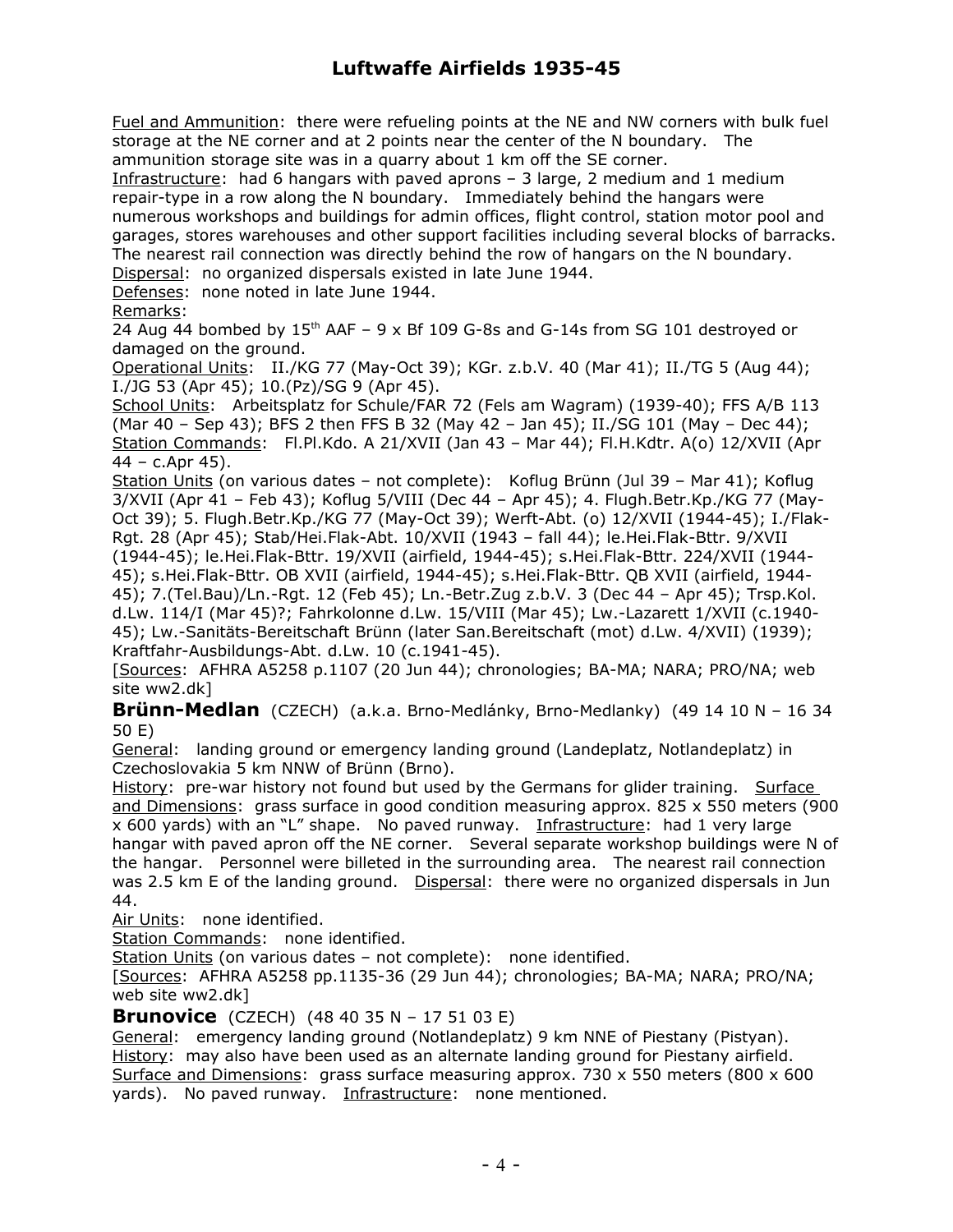[Sources: AFHRA A5258 p.1192 (28 Aug 44); chronologies; BA-MA; NARA; PRO/NA; web site ww2.dk]

**Bruntal** (CZECH) (a.k.a. Bruntál, Freudenthal, Václavov u Bruntálu). (49 59 13 N – 17 27 43 E) or (49 59 20 N – 17 20 00 E)

General: field airstrip (Feldflugplatz) in NW Czechoslovakia 63 km WNW Ostrava

(Mährisch-Ostrau), 32 km W of Opava (Troppau) and possibly 3 km WNW of present-day Václavov u Bruntálu. History: used by the Luftwaffe during the 1 Sep 39 attack on Poland, but no evidence found of subsequent use.

Operational Units: none identified.

[Sources: AFHRA A5258 p.1192 (28 Aug 44); chronologies; BA-MA; NARA; PRO/NA; web site ww2.dk]

**Brüx** (CZECH) (a.k.a. Most) (50 33 30 N – 13 41 00 E)

General: field airstrip (Feldflugplatz) 77 km NW Prague in NW Czechoslovakia, 2 km NW of the village of Braňany and 7.25 km NNE of Most. History: grass surface used occasionally by light liaison aircraft. No Luftwaffe air units are known to have been based there. Brüx was the location of large coal mines, refineries and other petro-chemical production facilities that date from at least 1939-40.

#### Remarks:

Jul-Dec 44: the refineries at Brüx were bombed 7 times by 15<sup>th</sup> AAF but the tiny airstrip was never intentionally targeted.

Operational Units: none identified.

Station Commands: none identified.

Station Units (on various dates in and around Brüx – not complete): Stab/Flak-Rgt. z.b.V. (as Flakgruppe Brüx, 1943 – Jun 44); Stab/Flak-Rgt. 88 (as Flakgruppe Brüx, Jun 44 – Apr 45); part of schw.Flak-Abt. 153 (Nov 44 – 1945); 1./schw.Flak-Abt. 241 (Jun 44 – 1945); all or part of schw.Flak-Abt. 279 (Eisb.) (Jun 44 – 1945); part of gem.Flak-Abt. 282 (Aug-Sep 44); 1./schw.Flak-Abt. 290 (Jun 44 – Jan 45); 1., 2./schw.Flak-Abt. 313 (Jun 44 – 1945), schw.Flak-Abt. 351 (Jul 44 – 1945); schw.Flak-Abt. 405 (Jun 44 – Jan 45); 6./schw.Flak-Abt 532 (Jun 44 – 1945); gem.Flak-Abt. 656 (Jul 44 – 1945); 8./schw.Flak-Abt. 692 (Oct 44 – 1945); 7./schw.Flak-Abt. 693 (Oct 44 – 1945); 1., 2./schw.Flak-Abt. 696 (Jul 44 – 1945); part of le.Flak-Abt. 746 (Jul-Oct 44); part of schw.Flak-Abt. 905 Jul 44 – 1945); 1./Flakscheinwerfer-Abt. 509 (Jun-Jul 44); schw.Flak-Bttr. z.b.V. 6216 (Jun 44 - ?); schw.Flak-Bttr. z.b.V. 6217 (Jun 44 - ?); schw.Flak-Bttr. z.b.V. 6218 (Jun 44 - ?); schw.Flak-Bttr. z.b.V. 6258 (Jun 44 - ?); schw.Heimat-Flak-Battr. 232/IV (1944-45); schw.Heimat-Flak-Battr. 233/IV (1944-45); schw.Heimat-Flak-Battr. 234/IV (1944-45); schw.Heimat-Flak-Battr. 235/IV (1944-45); Luftschutz-Abt. d.Lw. 53 (1944-45); 8. (Tel.Bau)/Ln.-Rgt. 12 (Feb 45).

[Sources: chronologies; BA-MA; NARA; PRO/NA; web site ww2.dk]

**Budweis** (CZECH) (a.k.a. České Budějovice) (48 56 50 N – 14 26 25 E)

General: airfield (Fliegerhorst) 120 km S of Prague and 51.6 km SSW of Tábor; airfield 4 km SW of the city.

History: a former civil airport (Verhehrsflughafen) that opened on 27 June 1937, the Germans took it over and used it for signals training and as a practice field for the air cadet academy at Tulln in Austria. Operational units arrived in 1945.

Dimensions: approx. 1190 x 960 meters (1300 x 1050 yards) with a rectangular shape. A 365 meter (400 yard) extension off the NE corner was built during 1943-44.

Surface and Runways: grass surface. No paved runway.

Fuel and Ammunition: bulk fuel storage was believed to be near the buildings at the SE corner.

Infrastructure: had 2 medium hangars with paved aprons at the SE corner with a shed near the W end of the hangars that may have been used for repairs and another building in the same location that almost certainly housed airfield flight control. A large group of buildings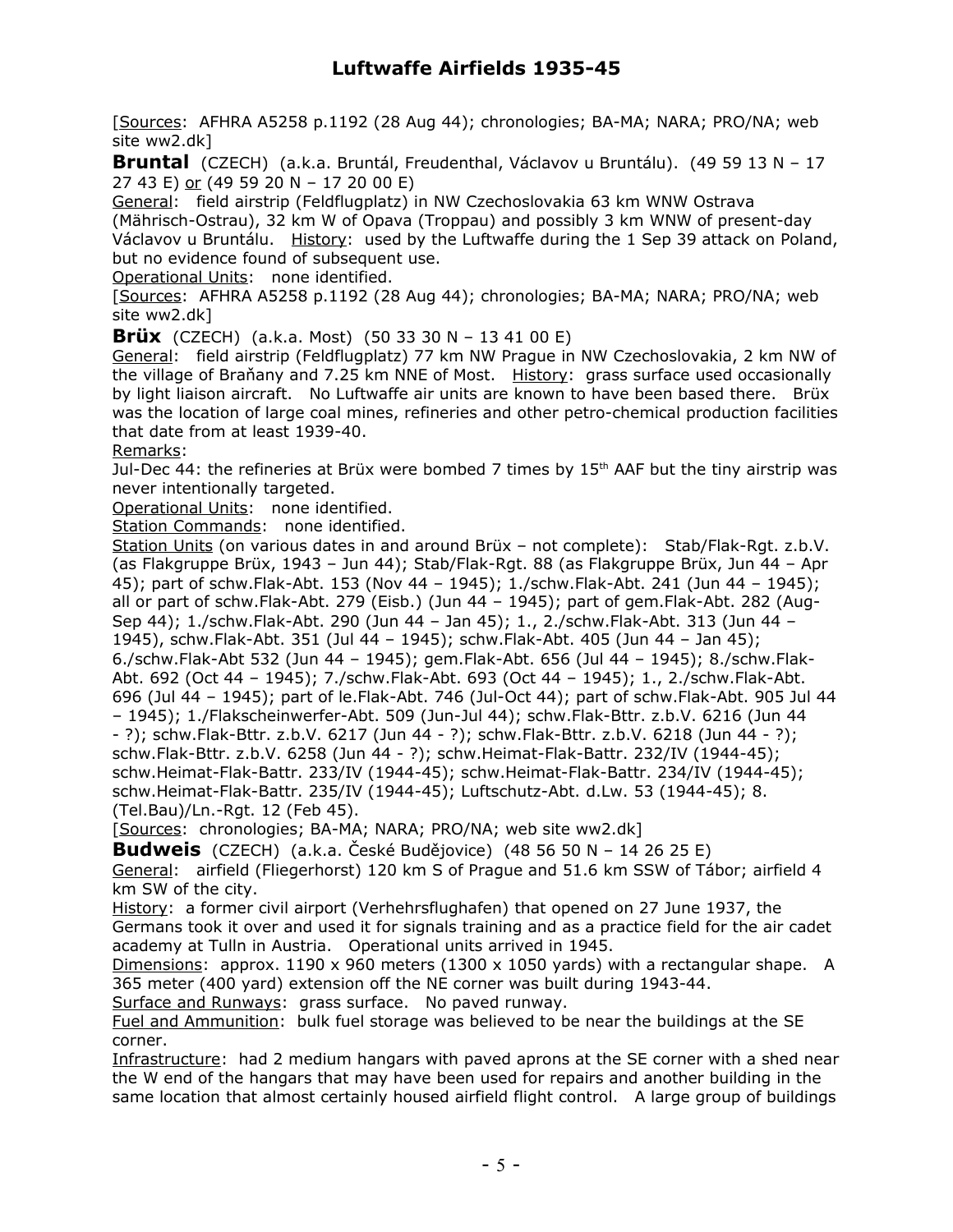off the NE side of the field was used by the school based at Budweis. The nearest rail connection was the Budweis-Linz line that passed just 400 meters from the airfield. Dispersal: 2 aircraft dispersal areas – Northwest and Southwest – existed but neither had aircraft shelters in Aug 44.

Remarks:

24 Oct 44: only partially serviceable – construction and drainage work underway. Operational Units: Stab/KG(J) 30 (Dec 44 – Feb 45); II./KG(J) 30 (Jan-Apr 45); elements of 1./Flugzeugüberführungsgruppe Südost (Apr 45); Sanitätsflugbereitschaft 11 (Apr 45); Stab, 3./NAGr. 14 (Apr-May 45); 2./NAGr. 16 (Apr-May 45); Stab, I./SG 10 (Apr-May 45). School Units: Luftnachrichtenschule 4 (Jan 40 – Apr 43); Arbeitsplatz for LKS Tulln/LKS 7 (1939-45); I./SG 102 (Mar-Oct 44); 3./JG 105 (Jun-Jul 44).

Station Commands: Flugplatzkdo. Budweis of Fl.H.Kdtr. A(o) 19/XVII Deutsch-Brod (1944-45); Fl.H.Kdtr. E(v) 205/VIII (Feb-May 45).

Station Units (on various dates – not complete): Werft-Abt. 106/IV (Feb-Apr 45); 4. (Tel.Bau)/Ln.-Rgt. 12 (Nov-Dec 44); Fluko Budweis; Feld-Ln.-Geräteausgabeu.Instandsetzungsstelle 1/XII (1945).

[Sources: AFHRA A5258 pp.1110-11 (19 Aug 44); chronologies; BA-MA; NARA; PRO/NA; web site ww2.dk]

**Bystrice** (CZECH) (a.k.a. Benesov, Beneschau, Bystřice, Benešov-Bystřice) (49 44 27 N – 14 38 37 E)

General: landing ground (Landeplatz) in Czechoslovakia 41 km SSE of Prague, 58 km WNW Ostrava, 36 km N of Tábor and 5.5 km SSW of Benešov and 2 km NW of Bystřice. History: used as an emergency landing ground until mid-1944 when transport aircraft began using it. Surface and Dimensions: grass surface measuring approx. 825 x 685 meters (900 x 750 yards) and roughly "L"-shaped. No paved runway. Infrastructure: no hangars but a small building on the S boundary may have been used as a workshop. Personnel, if present, were accommodated in nearby towns and villages. The nearest rail connection was in Bystrice. Dispersal: no organized dispersals, but aircraft could be parked along the perimeter.

Operational Units: Sanitäts-Flugbereitschaft 2 (Apr 45).

Station Commands: Fl.H.Kdtr. E (mot) 6/VI (c. Dec 44 - Feb 45).

Station Units (on various dates – not complete): Ldssch.Zug d.Lw. 8/VIII (Mar 45); Ldssch.Zug d.Lw. 326/XI (Mar 45).

[Sources: AFHRA A5258 p.1109 (17 Jan 45); chronologies; BA-MA; NARA; PRO/NA; web site ww2.dk]

# **C**

**Caslau** (CZECH) (a.k.a. Cáslav, Tschaslau) (49 55 46 N – 15 22 27 E)

General: field airstrip (Feldflugplatz) in Czechoslovakia 71 km ESE of Prague and 30 km WSW of Pardubice. History: grass surface. No record found of use by Luftwaffe air units. Station Units (on various dates): Flieger-Geräteausgabe- und Sammelstelle 5/XVII (1944- 45)?

[Sources: chronologies; BA-MA; NARA; PRO/NA; web site ww2.dk]

**Chotzen** (CZECH) (a.k.a. Chocen, Choceň) (49 58 45 N – 16 11 20 E)

General: emergency landing ground (Notlandeplatz) in NW Czechoslovakia 89 km WNW of Olomouc and 3 km SW of Chocen. History: used mainly during the war to test and evaluate gliders produced by the adjacent Bemes and Waaz factory. Surface and Dimensions: grass surface measuring approx.  $640 \times 410$  meters (700 x 450 yards). Infrastructure: had 1 small hangar, 1 large workshop building and 2 admin buildings.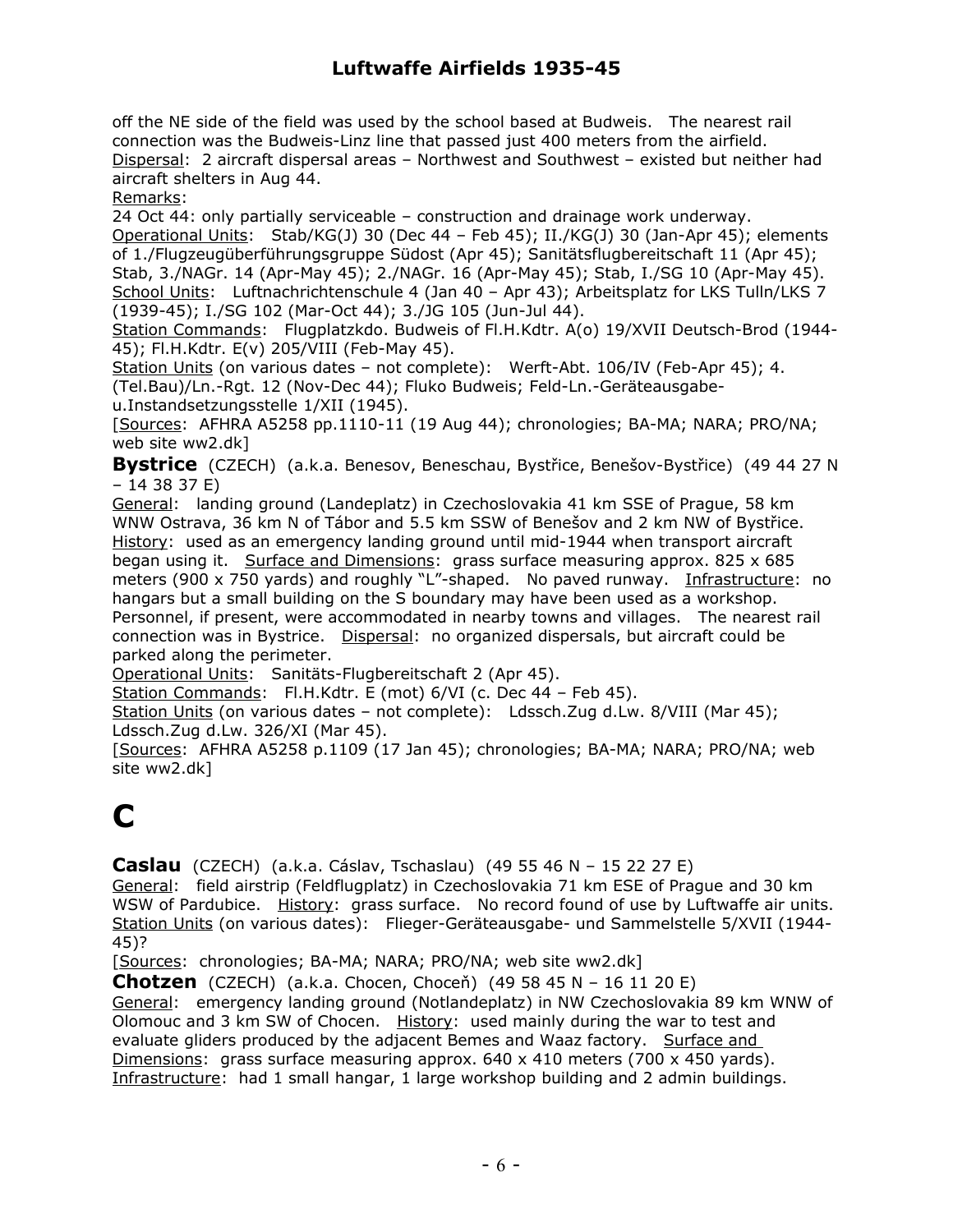[Sources: AFHRA A5258 p.1192 (28 Aug 44); chronologies; BA-MA; NARA; PRO/NA; web site ww2.dk]

**Chrudim** (CZECH) (49 56 10 N – 15 46 50 E)

General: landing ground (Landeplatz) 99 km E of Prague, 9 km S of Pardubice and 2 km SW of Chrudim. History: built by Czechoslovakia as a major air base in the late 1930's but not fully completed when the Germans took it over and turned it into a practice field satellite off of Pardubitz. Operational units began arriving toward the end of 1944. Surface and Dimensions: grass surface in good condition measuring approx. 1280 x 915 meters (1400 x 1000 yards) with a hexagonal shape. No paved runway. Fuel and Ammunition: bulk fuel storage existed. Infrastructure: had 1 large hangar with a paved apron, a flight control building just S of the hangar and a barrack and admin building block off the NE boundary. The nearest rail connection was 1.5 km NNE of the landing ground in Chrudim. Dispersal: there were no organized dispersals in Jun 44.

Operational Units: Stab, I./KG(J) 30 (Nov-Dec 44); I./JG 52 (Mar 45); Flugbereitschaft VIII. Fliegerkorps (Apr-May 45); IV./TG 4 (Jan 45); Verbindungsstaffel VIII. Fliegerkorps (Apr-May 45).

School Units: Arbeitsplatz for Schule/FAR 32, FFS A/B 32 then FFS A 32 (Pardubitz) (1939-44).

Reserve Training & Replacement Units: Flieger-Ers.Btl. XVII (c. Apr-Jun 42).

Station Commands: Fl.H.Kdtr. E(v) 213/III (c. Jan - May 45).

Station Units (on various dates – not complete): Stab/Gen.Kdo. VIII. Fliegerkorps (Apr 45); Stab/Feldwerftverband 40 (Jan-Feb 45); le.Feldwerft-Zug 9/60 (Feb-Mar 45). [Sources: AFHRA A5258 p.1117 (21 Jun 44); chronologies; BA-MA; NARA; PRO/NA; web site ww2.dk]

## **D**

**Deutsch Brod** (CZECH) (a.k.a. Havličkův Brod (ex-Německý Brod)) (49 36 00 N – 15 32 53 E)

General: operational airfield (Einsatzhafen I) in 1939 then upgraded to an airfield (Fliegerhorst). Located 96 km SE of Prague, 48 km SSW of Pardubice, 23 km N of Jihlava and 2.5 km SW of Německý Brod.

History: under construction in early 1938, taken over by the Germans in 1939 and used by them as a practice field for elementary flight training. In fall 1943 it became a training center for ground attack crews.

Dimensions: approx. (1100 x 850 yards) and rectangular in shape.

Surface and Runways: worn grass surface. No paved runway but it did have a short, paved starting platform on the NE boundary.

Fuel and Ammunition: underground bulk fuel storage with probable refueling points. Infrastructure: had 1 very large and 1 large hangar off the E corner, both with paved aprons connected to the starting platform by taxiway. Flight control was on the NE boundary near the hangars and a barrack compound was off the E corner behind the hangars. The nearest rail connection was in Německý Brod, an important rail junction. Dispersal: the 4 dispersal areas – Northeast, Southwest, West and Northwest – had a total of 54 small open aircraft shelters, all connected to the landing area by rolled taxi-tracks. Operational Units: ROA-Jagdstaffel 5 (Mar-Apr 45); 10.(Pz)/SG 9 (Apr-May 45); I./JG 52 (May 45).

School Units: Arbeitsplatz for FFS A/B 113 (Brünn) (1940-43); Stab, I. and II./SG 102 (Oct 43 – c. Oct 44); Flieger-techn.Schule 1 (1945)?

Reserve Training & Replacement Units: Erg.Staffel/Fliegergeschwader z.b.V. 7 (1944-45).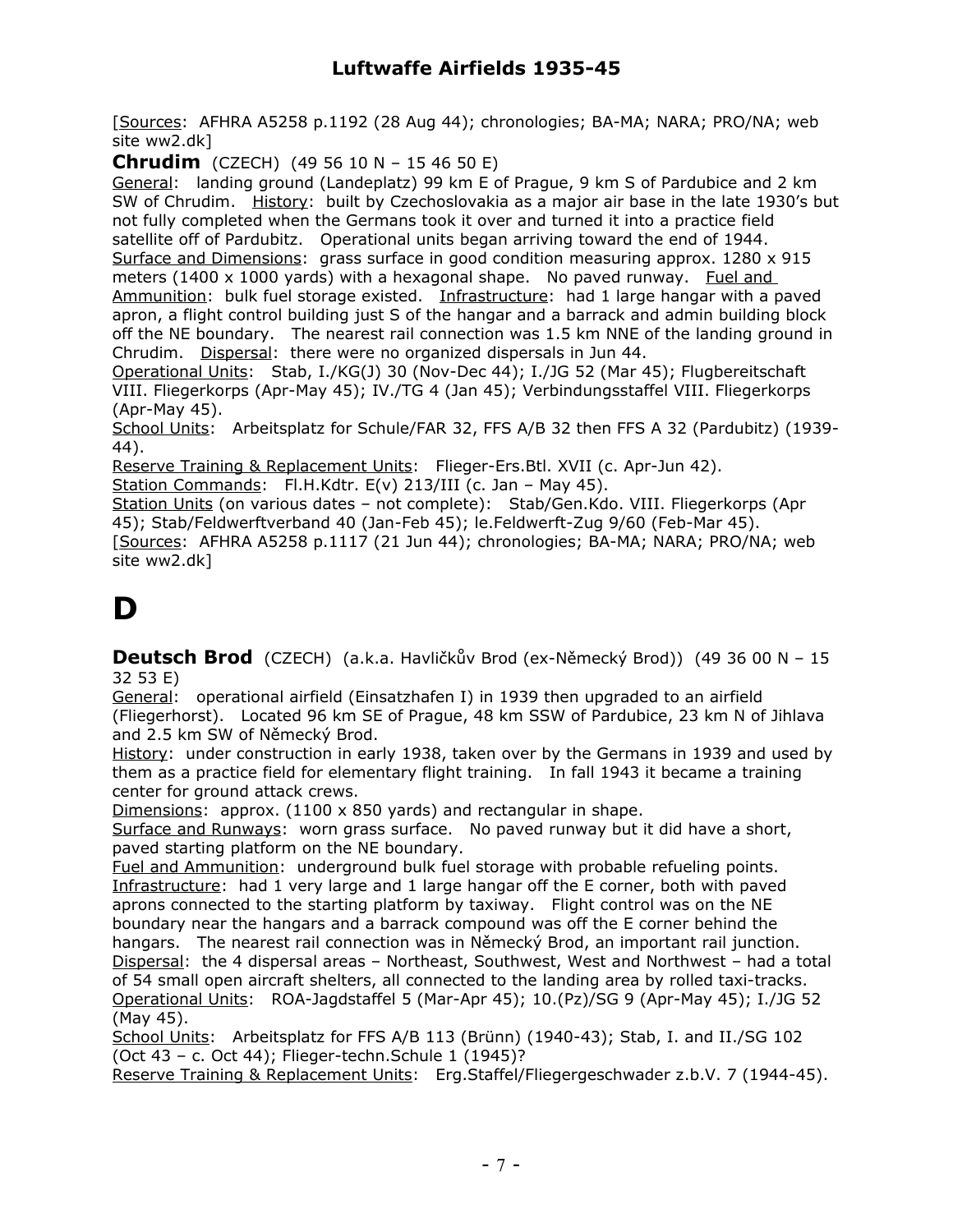Station Commands: Fl.Pl.Kdo. A 4/XVII (Jan 43 – Mar 44)?; Fl.H.Kdtr. A(o) 19/XVII (Apr 44 – Apr 45).

Station Units (on various dates – not complete): Werft-Abt. (o) 19/XVII (1944-45); gem.Flak-Abt. 475 (1944-45).

[Sources: AFHRA A5258 p.1140-41 (15 Jul 44); chronologies; BA-MA; NARA; PRO/NA; web site ww2.dk]

**Deutschendorf** (CZECH) (a.k.a. Poprad) (c. 49 04 25 N – 20 14 28 E) General: landing ground (Landeplatz) in E Czechoslovakia 5 km NW of present-day Poprad/Slovakia. History: grass surface. No record found of use by the Luftwaffe. [Sources: Mattiello; chronologies; BA-MA; NARA; PRO/NA; web site ww2.dk]

**Dobrzan** (CZECH) (a.k.a. Dobrany, Dobřany) (49 40 30 N – 13 16 20 E) General: field airstrip (Feldflugplatz) in W Czechoslovakia 14 km SW of Pilsen (Plzen). History: grass surface. No record found of use by the Luftwaffe.

[Sources: chronologies; BA-MA; NARA; PRO/NA; web site ww2.dk]

**Dürnholz** (CZECH) (a.k.a. Drnholec) (c. 48 51 N – 16 29 E)

General: landing ground (Landeplatz) in south-central Czechoslovakia 40 km SSW of Brünn (Brno) and 31 km E of Znaim (Znojmo). Exact location of landing ground not determined. History: grass surface. No record found of use by the Luftwaffe. [Sources: Mattiello; chronologies; BA-MA; NARA; PRO/NA; web site ww2.dk]

**Dymokury** (CZECH) (c. 50 13 30 N – 15 12 00 E)

General: field airstrip (Feldflugplatz) 57 km ENE of Prague, 25 km N of Kolín and possibly 2.25 km S of the village of Dymokury. History: grass surface. No record found of use by the Luftwaffe.

[Sources: chronologies; BA-MA; NARA; PRO/NA; web site ww2.dk]

# **E**

**Eger** (CZECH) (a.k.a. Fliegerhorst Eger, Eger/Ost, Cheb/East, Dolni Dvori, Letiště Cheb) (50 04 49 N – 12 24 28 E)

General: landing ground (Landeplatz) in the Sudetenland 2 km E of Eger (Cheb). History: a pre-war Czech Air Force base built in 1916 to Austro-Hungarian military standards that in 1920 was considered the only adequately built airfield in the country. For the next 14 years is was used as the Czech military aviation school which graduated hundreds if not thousands of pilots, observers, mechanics and other specialties. It was taken over by the Germans in October 1938 and used as a training field for most of the war. In 1944 a transport replacement Gruppe was stationed at Eger and then in 1945 it became home to units of the fledgling Russian Liberation Army Air Force. Surface and Dimensions: the landing area consisted of a large, open grass expanse with an oval shape, but no record of the dimensions have been found. No paved runway. Fuel and Ammunition: refueling points were in the NW corner and ammunition storage was just off the S boundary. Infrastructure: hangars, workshops and flight control were along the N boundary with admin buildings, barracks and stores behind them. Just off the NE corner were 20 addition buildings believed to be blocks of barracks. Dispersal: there were no organized dispersal facilities in April 1944.

Remarks:

28 Apr 45: airfield and infrastructure destroyed during fierce fighting between the U.S.  $97<sup>th</sup>$ Infantry Division and the 2. SS-Panzer-Division "Das Reich".

Operational Units: II./JG 135 (Oct 38); II./JG 333 (Nov 38 – Mar 39); ROA-Jagdstaffel 5 (Jan-Feb 45); ROA-Schlachtstaffel 8 (Jan-Apr 45).

School Units: Reichsschule für Motorflug; Fl.Ausbildungs-Rgt. 63 (1939-42); Arbeitsplatz for FFS A/B 7 (Plauen).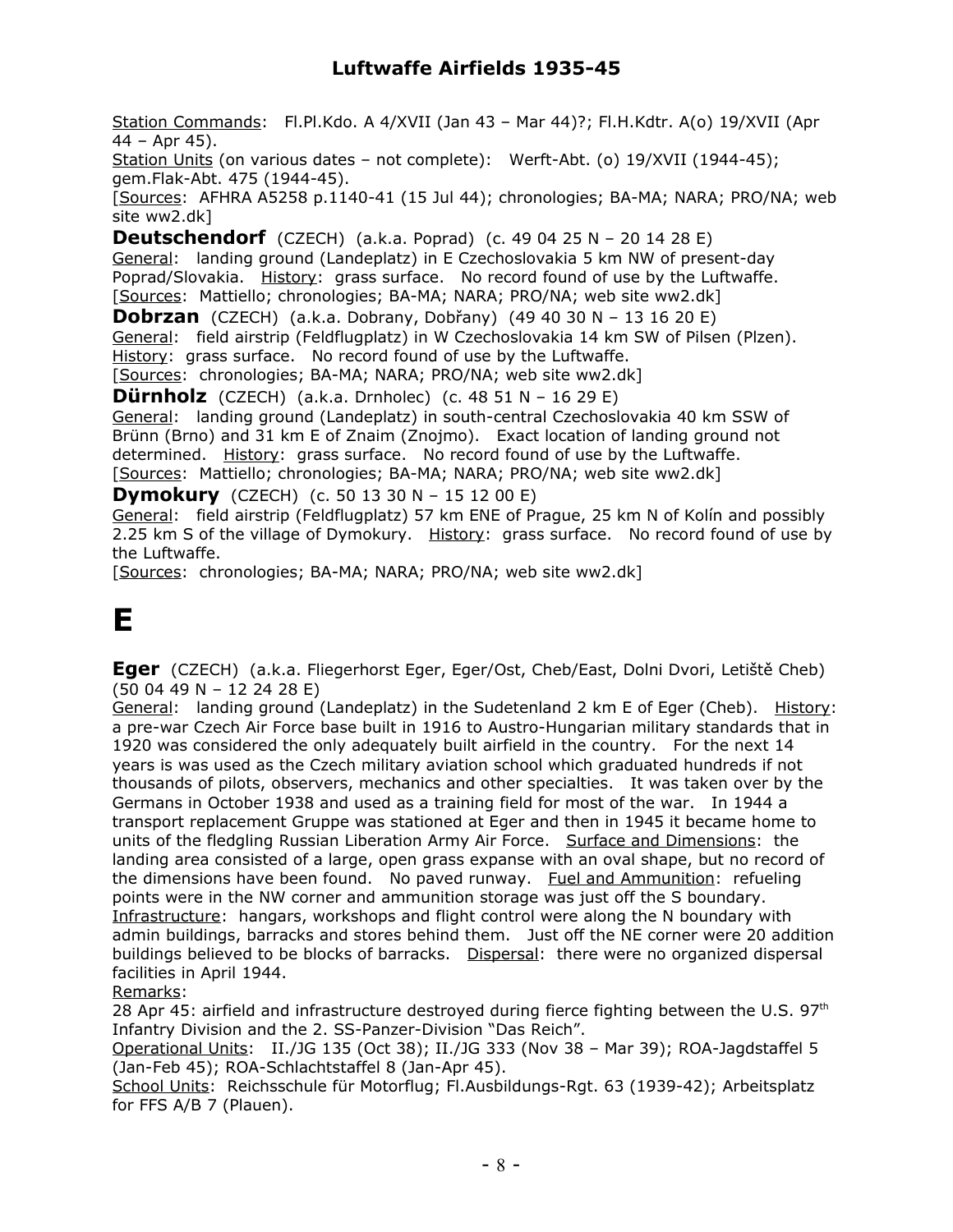Reserve Training & Replacement Units: San.Ers.Kp. 13 (1939-40);

II./Erg.Transportgeschwader (Dec 43 – Jul 44).

Station Commands: Fl.H.Kdtr. A Eger (1940); Flugplatzkdo. Eger of Fl.H.Kdtr. A(o) 18/XVII Pilsen (1944-45); Fl.H.Kdtr. A(o) 101/VIII (c.Feb-May 45).

Station Units (on various dates – not complete): Werft-Abt. 49/III (1944-45);

le.V/Feldwerftverband 10 (Feb 45); le.Heimat-Flak-Battr. 42/IV (1944-45); 1. Flieger-Rgt. ROA (Jan-Apr 45).

[Sources: AFHRA A5258 p.1113 (20 Jun 44); chronologies; BA-MA; NARA; PRO/NA; web site ww2.dk]

**Eger-Oberschön** (CZECH) (a.k.a. Cheb, Horni Dvori, Letiště Cheb) (c. 50 03 58 N – 12 24 41 E)

General: airfield (Fliegerhorst) and factory airfield (Industriehafen) in Czechoslovakia 85 km NW of Pilsen (Plzeň) and 2.75 km SE of Cheb.

History: the factory building complex dates from the mid-1920's and was completed in 1940 by Eger Flugzeugwerke GmbH while the concrete runway was started in 1941 and finished at the end of April 1943. Originally operated by the Letov firm as a state military aircraft factory, Eger-Oberschön during the war run by Eger Flugzeugwerke GmbH as a repair depot for the He 111 and He 177 bombers, the He 219, Ar 232, Me 262 and as an assembly factory for the He 177. In Feb 45 it was also involved in Me 262 production. Dimensions: approx. 1465 x 420 meters (1600 x 460 yards) with a rectangular shape. Surface and Runways: grass and dirt surface. Had a single concrete runway measuring 1465 x 55 meters (1600 x 60 yards) with a NE/SW alignment. Prepared strips 185 meters (200 yards) wide paralleled the runway on both sides. A paved taxiway c. 1400 meters in length connected the SW end of the runway to the factory buildings. Equipped with a beam approach system.

Fuel and Ammunition: on the S side of the taxiway were 12-15 ladder-type servicing hardstands where aircraft were fueled.

Infrastructure: a very large hangar with entrance and exit taxiways was at the E end of the row of servicing hardstands and at the W end was the factory building complex consisting of 3 very large assembly-type buildings and 2 very large buildings for sub-assembly work. To the rear of these buildings were some 25 small structures of various shapes that were reportedly used for stores. Some 200 meters N of the factory buildings was a small group of 3 barrack buildings and another group of 6 or 7 barracks was approx. 800 meters E of the factory buildings. These buildings and the servicing hardstands were served by a branch rail line connected to the Eger (Cheb) marshalling yard.

Dispersal: blast walls separated the servicing hardstands along the taxiway running from the factory buildings to the runway that allowed for the protection of 12 aircraft. Additional dispersal parking was available to the E and S of the runway and in the fields between Eger (Cheb)/Ost and Oberschön airfields.

Remarks:

25 Mar 45: bombed by 133 B-24 Liberators from  $15<sup>th</sup>$  AAF – claimed 6 x Me 262s destroyed on the ground along with damaged to assembly buildings, workshops, admin buildings, stores warehouses, dispersal areas and the runway.

16 Apr 45: low-level attack by VIII Fighter Command P-51s – *claimed* 2 x Ju 87s, 7 x Ju 88s, 3 x He 111s, 2 x He 177s and 8 x unidentified aircraft destroyed, plus 1 x He 111 and 6 x unidentified aircraft damaged.

17 Apr 45: : low-level attack by VIII Fighter Command P-51s – *claimed* 1 x Ju 188 destroyed, plus 1 x Ju 52 and 5 x unidentified aircraft damaged.

28 Apr 45: airfield and infrastructure severely damaged during fierce fighting between the U.S. 97<sup>th</sup> Infantry Division and the 2. SS-Panzer-Division "Das Reich".

Operational Units: none identified.

Station Commands: none identified.

Station Units (on various dates - not complete): none identified.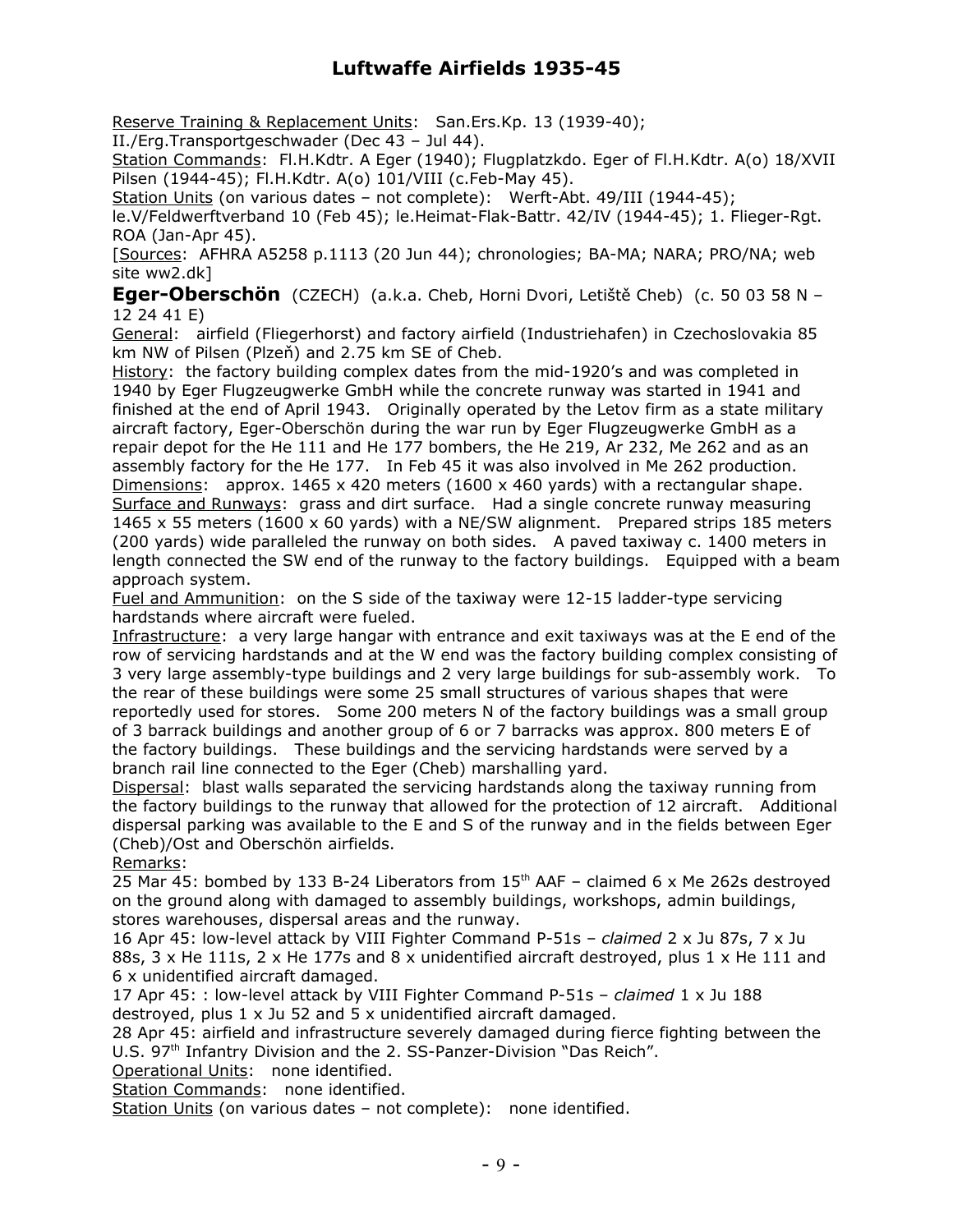[Sources: AFHRA A5258 pp.1115-16 (20 Jun 44); chronologies; BA-MA; NARA; PRO/NA; web site ww2.dk]

**Erdberg** (CZECH) (a.k.a. Hrádek) (??)

General: emergency landing ground (Notlandeplatz) 54 km SSW of Brünn (Brno). Not located. No record found of use by the Luftwaffe.

[Sources: Mattiello; chronologies; BA-MA; NARA; PRO/NA; web site ww2.dk]

## **G**

**Grusbach** (CZECH) (a.k.a. Hrušovany nad Jevišovkou) (c. 48 49 N – 16 24 E) General: emergency landing ground (Notlandeplatz) in south-central Czechoslovakia 44.5 km SSW of Brünn (Brno) and 26 km E of Znojmo. Exact location not determined. History: no record found of use by Luftwaffe air or ground units.

[Sources: Mattiello; chronologies; BA-MA; NARA; PRO/NA; web site ww2.dk]

# **H**

**Haida** (CZECH) (a.k.a. Nový Bor) (50 45 30 N – 14 32 30 E)

General: field airstrip (Feldflugplatz) in present-day Czechoslovakia 56 km SE of Dresden, 9 km N of Ceská Lípa and 1 km W of Nový Bor town center. History: grass surface. No record found of use by the Luftwaffe.

[Sources: chronologies; BA-MA; NARA; PRO/NA; web site ww2.dk]

**Hermann-Städtel** (CZECH) (a.k.a. Heřmanův Městec) (c. 49 56 N – 15 39 E) General: landing ground (Landeplatz) 18 km SW of Pardubitz (Pardubice) and 9.5 km W of Chrudim. Exact location of landing ground not determined. History: no record found of use by Luftwaffe air units.

Operational Units: none identified.

Station Commands: none identified.

Station Units (on various dates – not complete): Stab/Gen.Kdo. VIII. Fliegerkorps (Feb 45). [Sources: Mattiello; chronologies; BA-MA; NARA; PRO/NA; web site ww2.dk]

**Hohenmauth** (CZECH) (a.k.a. Vysoke Myto, Vysoké Mýto) (49 55 40 N – 16 11 20 E) General: landing ground (Landeplatz) in present-day Czechoslovakia 120 km E of Prague and 30 km ESE of Pardubice; airfield 3 km SE of Vysoké Mýto (Hohenmauth). History: a pre-war emergency landing ground. It was lengthened by the Germans and then used from Aug 44 to the last day of the war. Surface and Dimensions: grass surface measuring approx. 2100  $\times$  135 meters (2300  $\times$  150 yards) with an oblong shape. No paved runway. Infrastructure: had 1 small hangar in the NW corner. A small building in woods off the NE corner may have been for administration. Personnel were accommodated in local towns and villages. A single-track rail line passed within 1 km of the E side of the landing ground. Dispersal: 5 aircraft parking bays had been cut into the woods along the E and NE sides and other aircraft parked along the W boundary.

Operational Units: Gruppe Herzog (Schleppgruppe 1) (Apr-May 45); Schleppstaffel Fallschirm-AOK 1 (Apr 45); elements of 1.(F)/Aufkl.Gr. 121 (May 45); Aufkl.St. 4.(F)/Nacht (May 45).

Reserve Training & Replacement Units: 7./SG 151 (Aug-Dec 44).

Station Commands: Fl.H.Kdtr. A(o) 102/VIII (c. fall 44 – Apr 45).

Station Units (on various dates - not complete): none identified.

[Sources: AFHRA A5258 p.1184 (24 Aug 44); chronologies; BA-MA; NARA; PRO/NA; web site ww2.dk]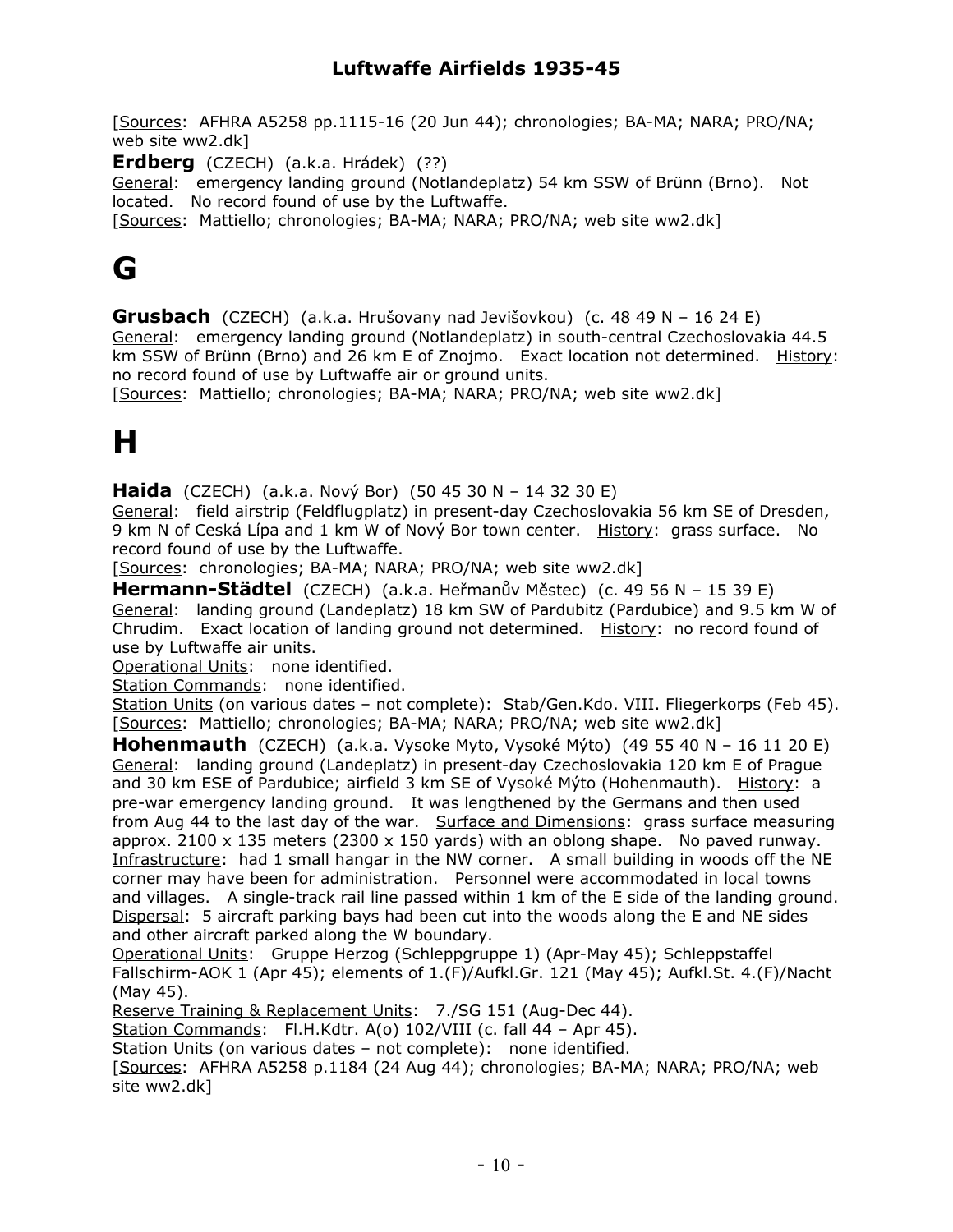# **I**

**Iglau** (CZECH) (a.k.a. Jihlava) (49 24 00 N – 15 35 00 E)

General: field airstrip (Feldflugplatz) in C Czechoslovakia 81 km NW Brno,71 S of Pardubice and probably 4.5 km NE of Jihlava town center. Moorland surface. History: no record found of use by Luftwaffe air units.

[Sources: Mattiello; chronologies; BA-MA; NARA; PRO/NA; web site ww2.dk]

**Imely** (CZECH) (a.k.a. Imel') (c. 47 54 N – 18 08 E)

General: emergency landing ground (Notlandeplatz) in south-central Czechoslovakia 80 km ESE of Pressburg (Bratislava) and 9.25 km S of Nové Zámky/Slovakia. History: the town and surrounding area belonged to pre-war Czechoslovakia but was annexed by Hungary as part of the November 1938 Vienna Award. Returned to Czechoslovakia after the war. Surface and Dimensions: grass surface. Infrastructure: no information found, but no permanent infrastructure is believed to have existed.

Operational Units: Stab/JG 76 (Nov 44 – Jan 45); II./JG 51 (Nov 44 – Jan 45). Station Commands: none identified.

Station Units (on various dates – not complete): none identified.

[Sources: Mattiello; chronologies; BA-MA; NARA; PRO/NA; web site ww2.dk]

# **J**

**Jeschkowitz** (CZECH) (a.k.a. Ježkovice) (c. 49 17 N – 16 53 E)

General: emergency landing ground (Notlandeplatz) in east-central Czechoslovakia 23 km NE of Brünn (Brno) and 8 km WNW of Vyskov. History: no record found of use by Luftwaffe air units.

[Sources: Mattiello; chronologies; BA-MA; NARA; PRO/NA; web site ww2.dk]

**Jitschin** (CZECH) (a.k.a. Jicin) (c. 50 25 52 N – 15 19 43 E)

General: emergency landing ground (Notlandeplatz) in north-Central Czechoslovakia 45 km SSE of Liberec and probably 2.25 km WSW of Jicin town center. History: no record found of use by Luftwaffe air units.

[Sources: Mattiello; chronologies; BA-MA; NARA; PRO/NA; web site ww2.dk]

**Josefstadt** (CZECH) (a.k.a. Josefov, Jaroměř) (50 19 57 N – 15 57 12 E)

General: operational airfield (Einsatzhafen I) 27 km S of Trautenau (Trutnov), 16 km NNE of Königgrätz (Hrádec Kralové) and 1.75 km SE of the old fortress garrison town of Josefov. Grass surface. History: no evidence found of Luftwaffe use until possibly the last week of the war.

Operational Units: Nahaufklärungsstaffel 12./13 (Nacht) (May 45)?

Station Units: none identified

Station Units (on various dates - not complete): none identified.

[Sources: chronologies; BA-MA; NARA; PRO/NA; web site ww2.dk]

**Jungbunzlau** (CZECH) (a.k.a. Mladá Boleslav) (50 23 55 N – 14 53 45 E)

General: landing ground (Landeplatz) in north-central Czechoslovakia 40 km S of Reichenberg (Liberec) and 3.5 km SSW of Mladá Boleslav. Grass surface. History: no record found of use by Luftwaffe air units.

[Sources: Mattiello; chronologies; BA-MA; NARA; PRO/NA; web site ww2.dk]

# **K**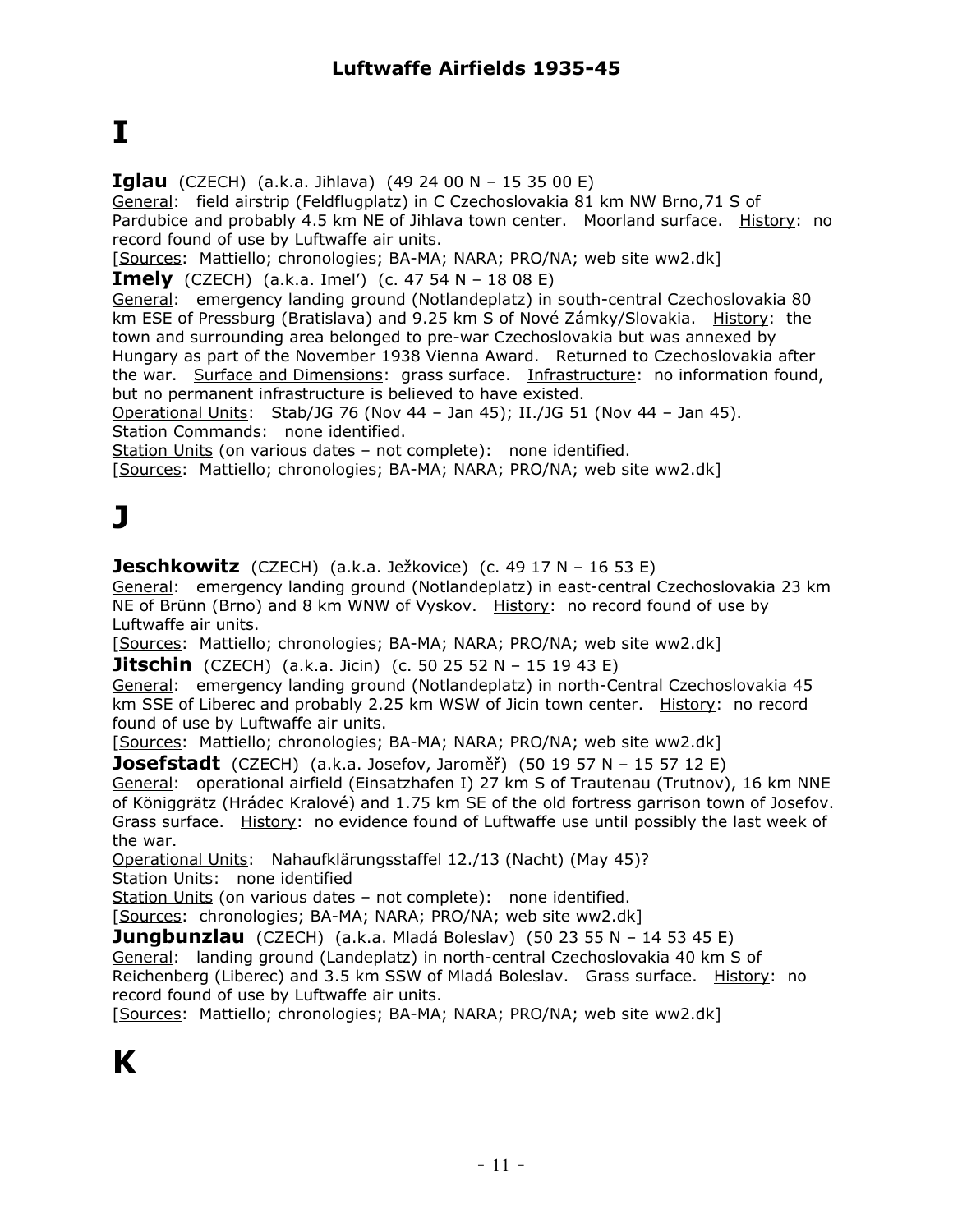**Kaaden** (CZECH) (a.k.a. Kadan, Kadaň) (50 21 30 N – 13 17 30 E)

General: landing ground (Landeplatz) in Czechoslovakia 89 km WNW of Prague, 32 km NE of Karlsbad (Karlovy Vary), 14.25 km SW of Chomutov and 2.5 km SE of Kadaň. Grass surface. History: no record found of use by Luftwaffe air units.

[Sources: chronologies; BA-MA; NARA; PRO/NA; web site ww2.dk]

**Kamenica** (CZECH) (a.k.a. Kamenica nad Cirochou, Nagy Kemencze) (c. 48 56 20 N – 22 00 35 E)

General: landing ground (Landeplatz) 60 km ENE of Presov and 6 km E of Humenné.

History: believed to have been set up by the Germans during the war. Surface and

Dimensions: high quality grass surface measuring approx.  $1000 \times 730$  meters (1100  $\times$  800 yards). No paved runway. Infrastructure: has a single hangar at the S end of the landing area with a small office building and a few barrack huts nearby. The nearest rail connection was in Kamenica. Dispersal: none noted in mid-1944.

Operational Units: none identified.

Station Commands: none identified.

Station Units (on various dates – not complete): none identified.

[Sources: AFHRA A5258 p.1118 (27 Jun 44); chronologies; BA-MA; NARA; PRO/NA; web site ww2.dk]

**Karbitz** (CZECH) (a.k.a. Chabařovice, Chabarovice) (c. c. 50 40 58 N – 13 57 08 E) General: landing ground (Landeplatz) in NW Czechoslovakia 8 km NW of Aussig (Ústi nad Labem) and 1.25 km NE of the village of Chabařovice. Grass surface. History: no record found of use by Luftwaffe air units.

[Sources: Mattiello; chronologies; BA-MA; NARA; PRO/NA; web site ww2.dk]

**Karlsbad** (CZECH) (a.k.a. Karlovy Vary, Olšová Vrata) (50 12 15 N – 12 54 40 E) General: airfield (Fliegerhorst) in NW Czechoslovakia 112 km W of Prague; airfield 4.5 km SE of the city.

History: a Czech civil airport (Zivilflughafen) was built for this famous spa resort city during 1929-31, then taken over by the Luftwaffe and reclassified as an Einsatzhafen in fall 1938 following the annexation of the Sudetenland. Later in the war it was upgraded to a Fliegerhorst. Used as a practice field for an elementary flight school during the early part of the war, then as a training field for the air echelon of the German-allied Russian Liberation Army in 1945.

Dimensions: long and narrow on a NW/SE axis.

Surface and Runways: grass surface. No paved runway in 1939.

Fuel and Ammunition: both available.

Infrastructure: had at least 1 large hangar with a paved hangar apron and a very ample terminal building before the German takeover and these were grouped at the center of the S boundary. It is believed that the Luftwaffe made limited improvements and expanded the airfield somewhat during the war years but details are lacking.

Dispersal: no organized dispersals existed in mid-1944.

Remarks:

17 Apr 45: : low-level attack by VIII Fighter Command P-51s – *claimed* 35 destroyed or damaged, including He 111s (19), Fw 200s (2) and several Fw 190s, Ju 87s and unidentified aircraft.

Operational Units: IV./JG 132 (Oct 38).

School Units: Arbeitsplatz for Schule/FAR 63 then FFS A/B 63 (Marienbad) (1939-41); ROA-Fliegerschule (Jan 45 - ? ).

Reserve Training & Replacement Units: ROA-Ausbildungs-(Ers.)-Staffel (Jan-Apr 45). Station Commands: none identified.

Station Units (on various dates): Stab/ROA-Luftwaffe (Stab VVS KONR) (Jan 45); 5. (Tel.Bau)/Ln.-Rgt. 11 (Nov 44); Luftgaubereichswerkstatt (N) 1/VIII (Altrohlau, 1945); Lw.- Lazarett 9/XVII ( ? – 1945).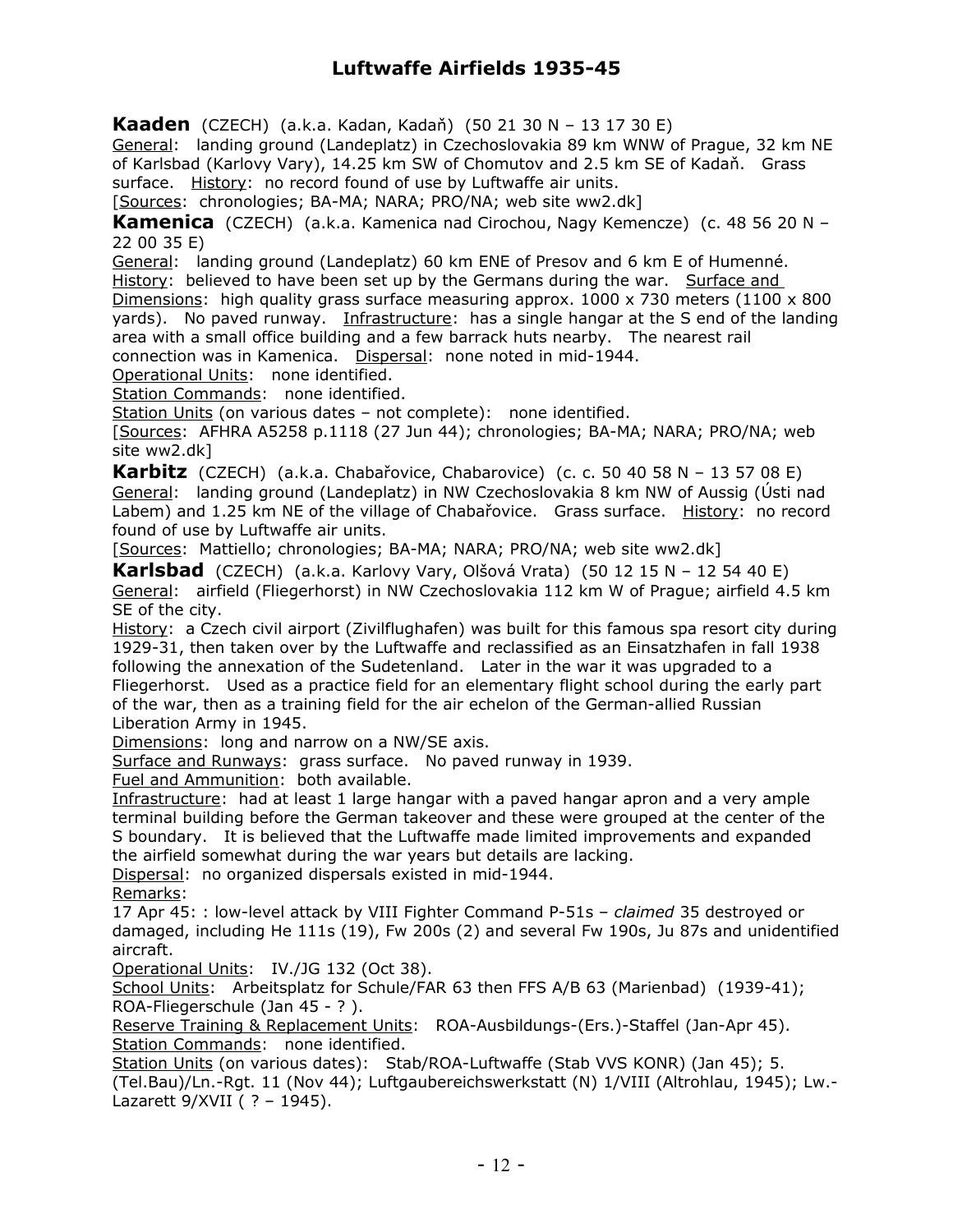[Sources: Mattiello; chronologies; BA-MA; NARA; PRO/NA; web site ww2.dk]

**Klattau** (CZECH) (a.k.a. Klatovy, Klatovy-Chaloupky) (49 25 10 N – 13 19 30 E) General: operational airfield (Einsatzhafen I) in Czechoslovakia 35 km S of Pilsen; airfield 4 km NE of Klattau and immediately SSE of the hamlet of Chaloupky. History: laid out by the Germans as a practice field for the flight training school in Pilsen. Surface and Dimensions: grass surface measuring approx.  $1000 \times 595$  meters (1100 x 650 yards) with an irregular shape. Fuel and Ammunition: believed to have 2 refueling points on the S boundary. Infrastructure: had 1 medium and 1 small hangar on the S boundary with 2 workshop-type buildings nearby. Personnel were accommodated in adjacent homes and inns. Dispersal: no organized dispersals in Oct 44.

Remarks:

16 Apr 45: low-level attack by VIII Fighter Command P-51s – *claimed* 58 destroyed or damaged, including Bf 109s (31) and Fw 190s (22).

17 Apr 45: low-level attack by VIII Fighter Command P-51s – *claimed* 10 x Bf 109s, 1 x Me 210,  $1 \times$  Me 262,  $7 \times$  Ju 88s and  $4 \times$  Fi 156s destroyed, plus  $1 \times$  Ju 88 damaged.

Operational Units: III./TG 2 (Apr-May 45).

School Units: Arbeitsplatz for Schule/FAR 13 later FFS A/B 13 (Pilsen).

Station Commands: none identified.

Station Units (on various dates - not complete): none identified.

[Sources: AFHRA A5258 p.1119 (25 Oct 44); chronologies; BA-MA; NARA; PRO/NA; web site ww2.dk]

**Kolin** (CZECH) (a.k.a. Kolín) (50 00 10 N – 15 10 30 E)

General: landing ground in north-central Czechoslovakia 54.5 km E of Prague; airfield 2.5 km SSW of Kolín. Grass surface. History: no record found of use by Luftwaffe air units. [Sources: Mattiello; chronologies; BA-MA; NARA; PRO/NA; web site ww2.dk]

**Komotau** (CZECH) (a.k.a. Chomutov, Chomutov-Otvice, Chomutow, Pösswitz?,) (50 27 15 N – 13 27 25 E)

General: field airstrip (Feldflugplatz) in Chechoslovakia 81 km NW Prague; airfield 4 km E of the town.

History: a pre-war sports glider training ground. Surface and Dimensions: grass surface on wet ground measuring approx.  $455 \times 320$  meters (500 x 350 yards). Infrastructure: none noted.

Operational Units: none identified.

Station Commands: none identified.

Station Units (on various dates – not complete): II./Flak-Rgt. 23 (Mar-Aug 39); le.Flak-Abt. 673 (May-Jun 42); Flak-Ers.Abt. 93 (1942-44).

[Sources: AFHRA A5258 p.1193 (28 Aug 44); chronologies; BA-MA; NARA; PRO/NA; web site ww2.dk]

**Königgrätz** (CZECH) (a.k.a. Hradec Králové) (50 14 50 N – 15 51 00 E) General: operational airfield (Einsatzhafen I) in Czechoslovakia 102 km ENE of Prague, 23 km NNE of Pardubice and 4.5 km NNE of Hradec Králové. The N/S flowing Elbe (Labe) River was just 1.6 km W of the airfield.

History: Hradec Králové was used by the Czech Air Force as a training school for all types of aircraft up to and including light bombers. The Luftwaffe turned it into a large signals training center after taking it over in 1939 and it continued in this capacity right up to the end of the war.

Dimensions: approx.  $915 \times 915$  meters (1000 x 1000 yards).

Surface and Runways: grass surface that softened in wet weather. Had a short, approx. 320 meter (350 yard) E/W prepared strip in the center of the landing area in Jun 44. The composition of the strip – concrete, asphalt, steel matting, wood planking, reinforced turf, etc. – has not been determined.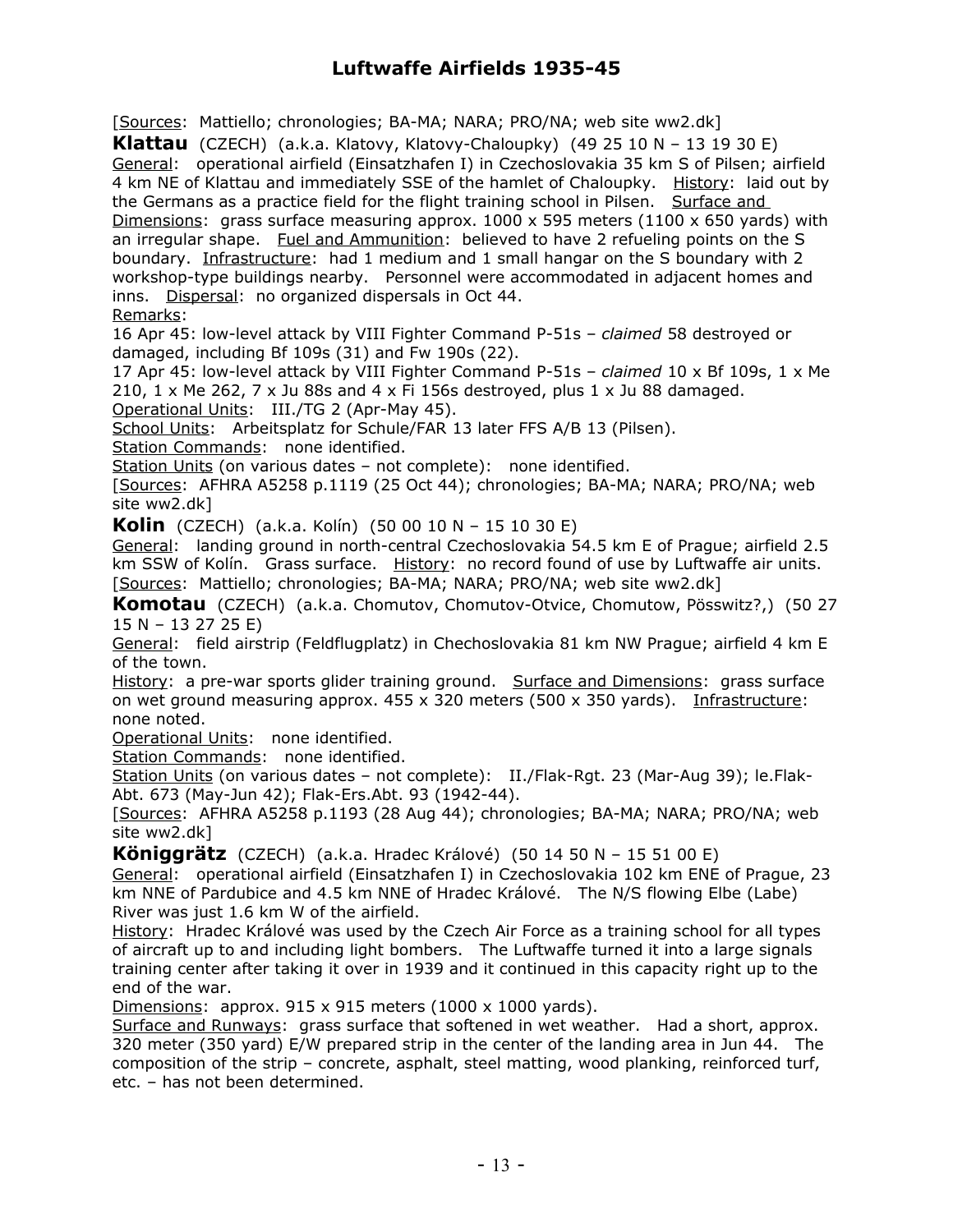Fuel and Ammunition: there were refueling points in front of the hangars and underground bulk storage on the W boundary between the hangars.

Infrastructure: had 1 very large hangar and 4 large hangars in a row that curved along the SW corner of the field, all of these fronted with a continuous paved hangar apron, plus 1 medium hangar on the N boundary near the NE corner and a second building of the same size off the center of the W boundary for a total of 6 or 7 hangars. Additional workshops were located behind the SW hangars. The station compass swing base was off the W boundary. A large barrack complex sat off the SW corner behind the hangars. Nearest rail connection was in Hradec Králové.

Dispersal: no organized dispersal as of Jun 44. Aircraft usually parked around the hangars and along the S boundary.

Defenses: unknown - probably few if any before fall 1944.

Remarks: left largely untouched by Allied bombing attacks, probably because of its low target priority in that it was used mainly as a signals training facility until late 1944. Mar 45: He 111s from KG 4 began airlifting supplies from Königgrätz to Breslau, which was surrounded.

Operational Units – not complete): III./KG 77 (May-Oct 39); II./KG 30 (Nov 44 – Jan 45); II./SG 4 (Mar-May 45); Stab, I., III./KG 4 (Mar-May 45); 12./Verb.Geschwader 2 (Apr-May 45); 14.(Eis.)/KG 55 (Apr 45); parts of Schleppgruppe 1 (Apr-May 45).

School Units: Luftnachrichtenschule 2 (1940 – Apr 45); Stab, I., II., III./Ln.-Ausbildungs-Rgt. 301 (Aug-Sep 44); Ln.-Ausbildings-Rgt. 302 (Sep 44)?; parts of II., III./Ln.-

Ausbildungs-Rgt. 303 (Aug-Sep 44); I., III./Ln.-Ausbildungs-Rgt. 305 (Aug-Sep 44).

Reserve Training & Replacement Units: 9./Erg.JG 1 (Feb – Apr 45).

Station Commands: Fl.H. Königsgrätz (1939 - Jan 43); Fl.Pl.Kdo. A 22/XVII (Jan 43 - Mar 44); Fl.H.Kdtr. A(o) 15/XVII (Apr 44 – Apr 45).

Kommandant (prior to the establishment of a numbered station command): Obstlt. Kurt Schlabach (c.Aug 39 - 20 Aug 40); Oberst Aldo Saul (20 Aug 40 - 31 Oct 41).

Lw. Garrison and Station Units (on the airfield, in the city or nearby on various dates – not complete): Stab/I. Flakkorps (May 45); 7. Flugh.Betr.Kp./KG 77 (May-Oct 39); 8.

Flugh.Betr.Kp./KG 77 (May-Oct 39); 17.(Funkh.Ausb.)/Ln.-Rgt. 1 (Sep 44); Stab II.

(Feldfernkabel-Bau)/Ln.-Rgt. 38 (May 41); Stab and IV./Ln.-Ausb.Rgt. 4 (Sep 44 - 1945); 4.(Funkh.)/Ln.-Abt. 356 (Jan-Apr 45); elements of Ln.-Telegrafenbau-Abt. z.b.V. 11 (Oct 44); Lw.-Bau-Btl. 131/XVII (K) (Mar 45).

[Sources: AFHRA A5258 pp.1121-22 (18 Jul 44); chronologies; BA-MA; NARA; PRO/NA; web site ww2.dk]

**Koprivnice** (CZECH) (49 36 10 N – 18 10 35 E)

General: landing ground (Landeplatz) in Czechoslovakia 120 km ENE of Brünn (Brno) and 25 km SW of Mährisch Ostrau (Ostrava); airfield 2 km E of Koprivnice. History: believed to have been laid out in 1944. Surface and Dimensions: grass surface measuring approx. 915 x 505 meters (1000 x 550 yards) and roughly rectangular in shape. No paved runway. Infrastructure: none. Nearest rail connection was in Koprivnice. Dispersal: no organized dispersals.

Operational Units: none identified.

Station Commands: none identified.

Station Units (on various dates - not complete): none identified.

[Sources: AFHRA A5258 p.1123 (15 Dec 44); chronologies; BA-MA; NARA; PRO/NA; web site ww2.dk]

**Kralup** (CZECH) (a.k.a. Kralupy, Kralupy nad Vltavou) (50 15 30 N – 14 19 40 E) General: operational airfield (Einsatzhafen) in Czechoslovakia 19-20 km NNW Prague; airfield c. 2-3 km NNE of the village. History: a pre-war civil landing ground. The Germans used it as a practice field for the elementary flight school at Prag-Gbell and then as a dispersal field in spring 1945. A large refinery complex was located on the N end of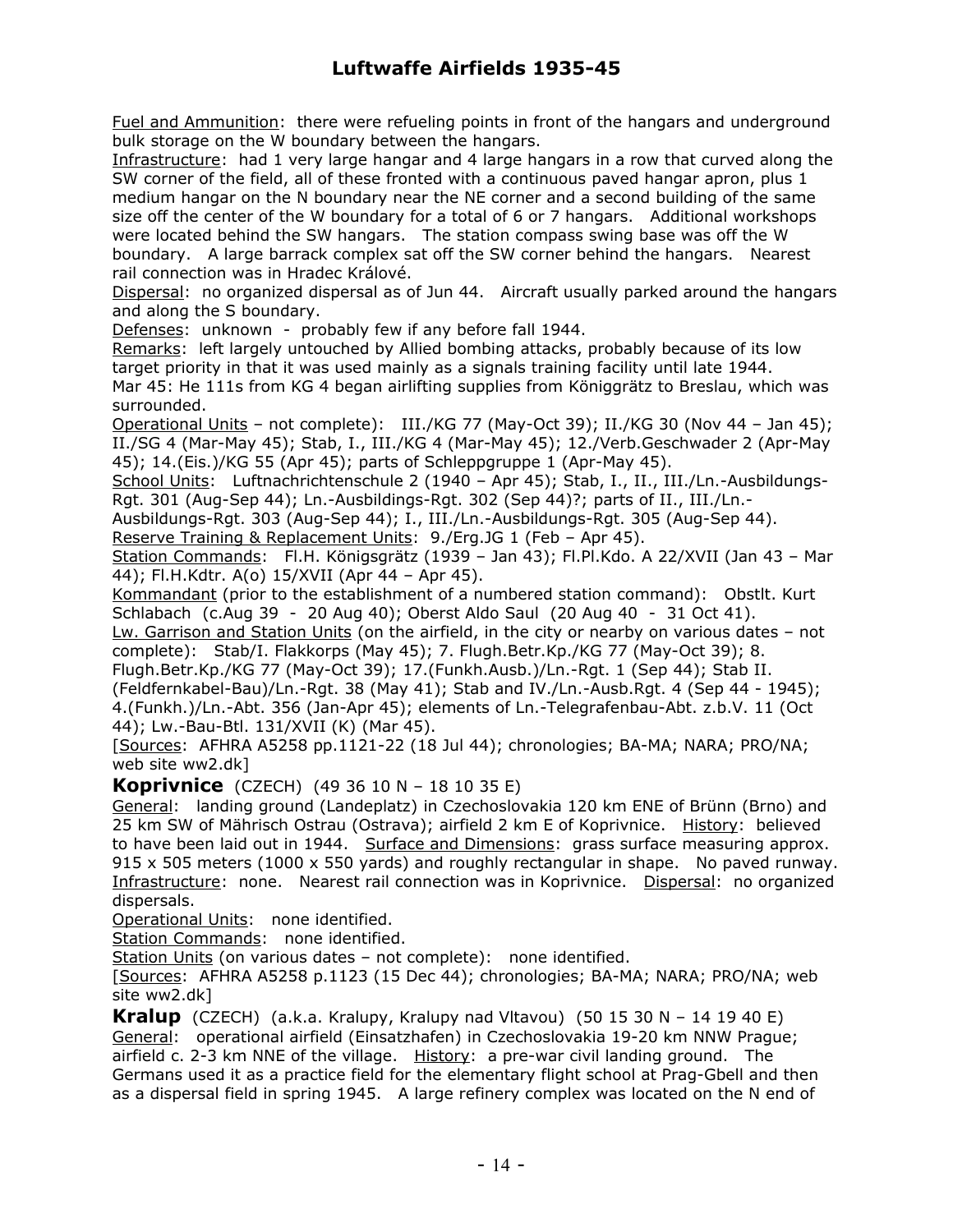the town and this was bombed several times by the  $15<sup>th</sup>$  AAF. Surface and Dimensions: grass surface in good condition measuring approx. 825  $\times$  730 meters (900  $\times$  800 yards) with a rectangular shape. No paved runway. Fuel and Ammunition: refueling points and bulk fuel storage were near the hangar. Infrastructure: had 1 large hangar with a paved apron in the SW corner. A few buildings near the hangar and near the NW corner may have been for admin offices and accommodations. The nearest rail connection was approx. 1 km from the SE corner. Dispersal: no organized dispersals in Jun 44. Aircraft parked along the E perimeter.

Remarks:

16 Apr 45: low-level attack by VIII Fighter Command P-51s – *claimed* 2 x Fw 190s, 1 x Do 217 and 1 x unidentified aircraft destroyed, plus  $3 \times$  Bf 109s, 1  $\times$  Fw 190 and 5  $\times$ unidentified aircraft damaged.

Operational Units: III./TG 2 (Apr 45).

School Units: Arbeitsplatz for FFS A/B 4 (Prag-Gbell).

Station Commands: none identified.

Station Units (on various dates – not complete): none identified.

[Sources: AFHRA A5258 p.1124 (22 Jun 44); chronologies; BA-MA; NARA; PRO/NA; web site ww2.dk]

**Kremsier** (CZECH) (a.k.a. Kromeríz) (49 17 12 N – 17 24 57 E)

General: landing ground (Landeplatz) in C Czechoslovakia 60 km E of Brünn (Brno) and 2.7 km SE of Kromeríz. Grass surface. History: used as a practice field for elementary flight training. A battalion of Luftwaffe female signals auxiliaries were billeted and training in the nearby city.

Operational Units: none identified.

School Units: Arbeitsplatz for Schule/FAR 24 then FFS A/B 24 (Olmütz) (1939-43). Station Commands: none identified.

Station Units (on various dates – not complete): III.(Ausb.Abt.f.Ln.Helferinnen)/Luftgau-Nachr.Rgt. 17 (1942/43-44).

[Sources: Mattiello; chronologies; BA-MA; NARA; PRO/NA; web site ww2.dk]

**Krizanau** (CZECH) (a.k.a. Krizanov, Křižanov, Krisans) (49 22 05 N – 16 07 08 E) General: emergency landing ground (Notlandeplatz) in C Czechoslovakia 42 km NW of Brünn (Brno) and 2.5 km S of Krizanov. Other sources give different coordinates and place it 1.2 km W of Krizanov. History: a pre-war Czech Air Force field. Used by the Germans as a practice field for elementary flight training. Surface and Dimensions: grass surface measuring approx. 730 x 550 meters (800 x 600 yards) with an irregular shape. Infrastructure: uncertain, but possible a few admin buildings.

Operational Units: none identified.

School Units: Arbeitsplatz for FFS A/B 113 (Brünn) (1940-43).

Station Commands: none identified.

Station Units (on various dates – not complete): none identified.

[Sources: AFHRA A5258 p.1193 (28 Aug 44); chronologies; BA-MA; NARA; PRO/NA; web site ww2.dk]

**Kummer am See** (CZECH) (a.k.a. Mimon, Mimoň, Niemes) (50 37 10 N – 14 44 00 E)

General: landing ground (Landeplatz) in NW Czechoslovakia 67 km NNE of Prague, 27 km SW of Reichenberg (Liberec) and 4 km S of Mimon and immediately E of the village of Hradčany. Grass surface. History: no information found regarding its development and early history. Used by Luftwaffe ground attack units in April-May 1945.

Operational Units: Stab/SG 2 (Apr-May 45); II./SG 2 (Apr-May 45); 10.(Pz)/SG 2 (Apr-May 45); I./SG 77 (Apr-May 45).

Station Commands: none identified.

Station Units (on various dates – not complete):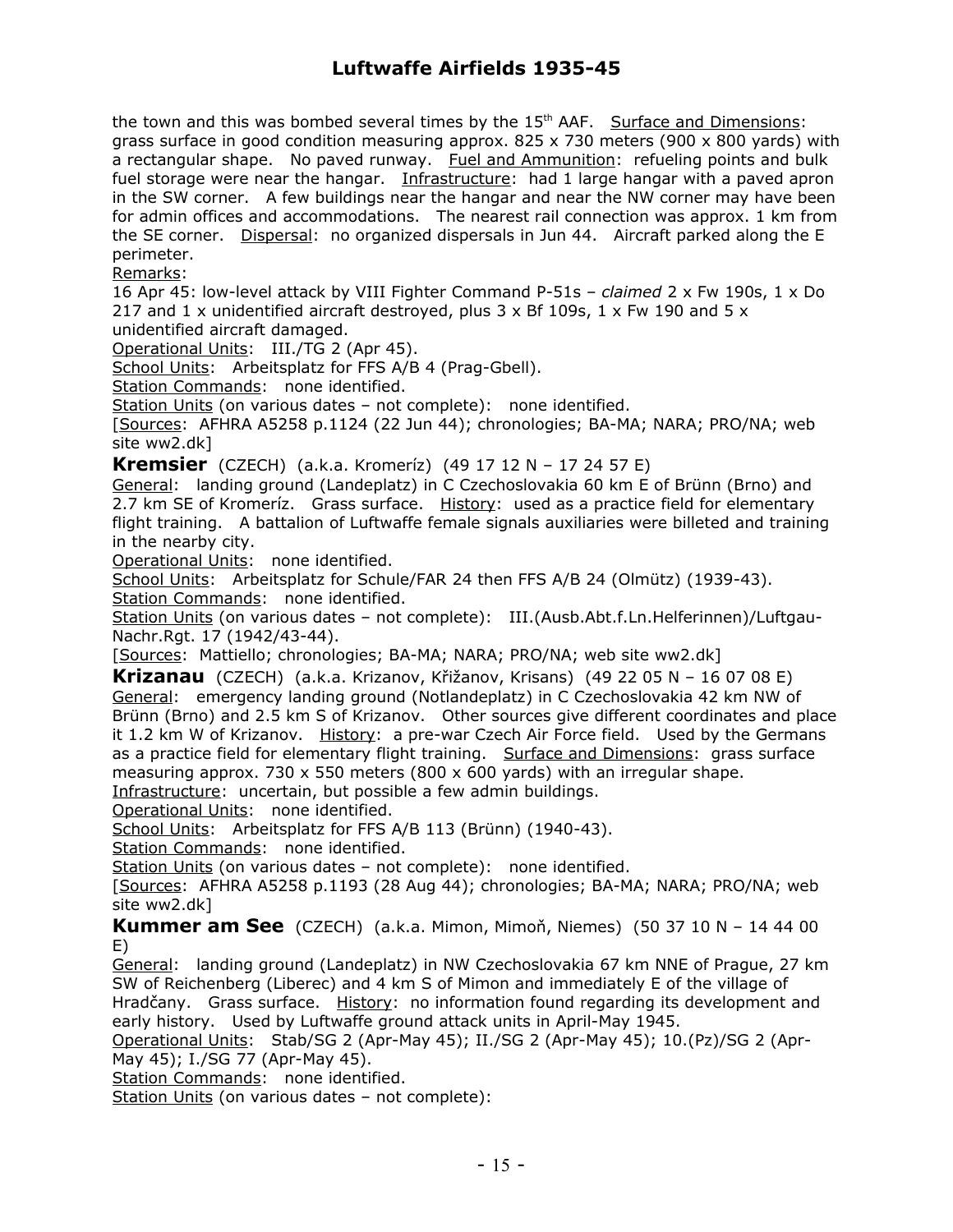[Sources: Mattiello; chronologies; BA-MA; NARA; PRO/NA; web site ww2.dk]

**Kunowitz** (CZECH) (a.k.a. Kunovice) (49 02 10 N – 17 27 10 E)

General: factory airfield (Industriehafen) in Czechoslovakia 65 km ESE of Brünn (Brno) and 2 km SSE of Uherské Hradiště.

History: factory and airfield built in 1936 as the Kunovice branch of the main Avia Letnany plant in Prague. The factory overhauled and repaired Junkers W34 and Arado Ar 96 aircraft during the war.

Dimensions: measured approx. 1000 x 595 meters (1100 x650 yards) and pentagonal in shape.

Surface and Runways: grass surface in good condition No paved runway.

Infrastructure: all buildings were in the factory area and consisted of 2 large assembly hangars and 1 large repair hangar, all with paved hangar aprons. Close by the hangars were 7 medium-sized workshop buildings. Factory offices were in the center of the complex. The nearest rail connection was just E of the factory.

Dispersal: no organized dispersals – aircraft were parked along the SW boundary. Remarks:

1944-45: no record found of this factory or airfield being attacked by Allied aircraft during the war.

Operational Units: none identified.

Station Commands: none identified.

Station Units (on various dates - not complete): none identified.

[Sources: AFHRA A5258 pp.1125-26 (22 Jun 44); chronologies; BA-MA; NARA; PRO/NA; web site ww2.dk]

**Kuttenberg** (CZECH) (a.k.a. Kutná Hora) (49 57 00 N – 15 18 00 E)

General: Feldflughafen in C Czechoslovakia 37 km WSW of Pardubice and approx. 2.25 km E of the town of Kutna Hora. Grass surface. History: no record found of use by Luftwaffe air units.

[Sources: chronologies; BA-MA; NARA; PRO/NA; web site ww2.dk]

**Kuttenplan** (CZECH) (a.k.a. Chodová Planá) (c. 49 53 N – 12 43 E)

General: landing ground (Landeplatz) 8 km SSE of Marienbad (Mariánské Lázně). Exact location not determined. Grass surface. History: no record found of use by Luftwaffe air units.

Station Units (on various dates - not complete): ROA-Fallschirmjäger-Btl. 3 (Mar-Apr 45). [Sources: Mattiello; chronologies; BA-MA; NARA; PRO/NA; web site ww2.dk]

# **L**

**Laun** (CZECH) (a.k.a. Raná; Raná-Louny, Hrádek) (50 24 30 N – 13 45 30 E) General: landing ground (Landeplatz) in NW Czechoslovakia 61 km NW of Prague, 16.5 km SSE of Brüx (Most), 1.5 km WSW of the village of Raná and just S of the village of Hrádek. Grass surface. History: no record found of use by Luftwaffe air units.

[Sources: Mattiello; chronologies; BA-MA; NARA; PRO/NA; web site ww2.dk]

**Leitmeritz** (CZECH) (a.k.a. Litomerice) (c. 50 32 N – 14 07 E)

General: landing ground (Landeplatz) 15 km SSE of Aussig (Ústí nad Labem) and close to this sizeable town on the N bank of the Labe River. Grass surface. History: no record found of use by Luftwaffe air units.

[Sources: Mattiello; chronologies; BA-MA; NARA; PRO/NA; web site ww2.dk]

**Liebenau** (CZECH) (a.k.a. today Karlinky?) (c. 50 44 N – 14 59 E?)

General: landing ground (Landeplatz) in NW Czechoslovakia 5 km W or SW of Reichenberg (Liberec). Exact location not determined. Grass surface. History: no evidence found of use by the Luftwaffe prior to April 1945.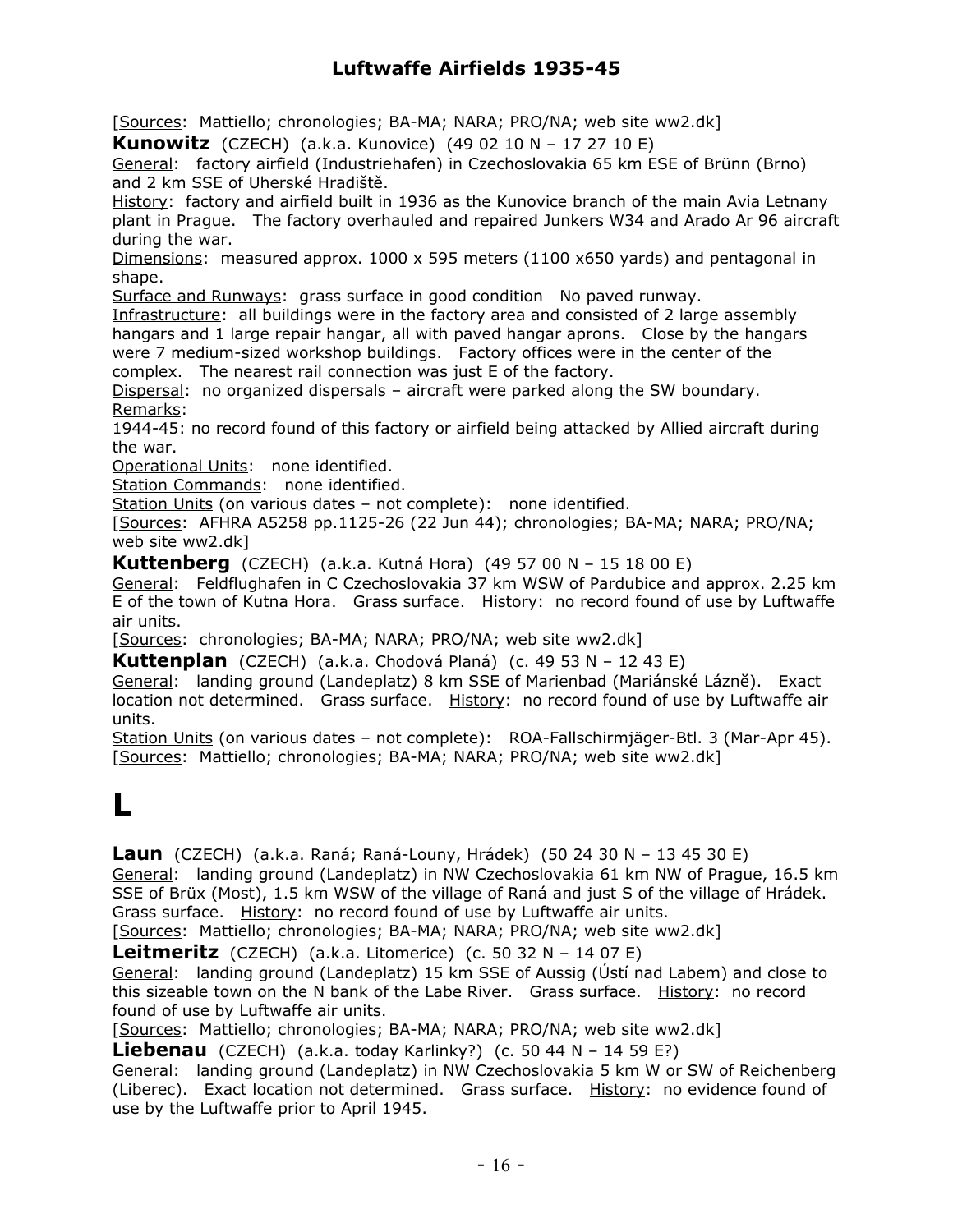Erg./Ers. Units: 7./Erg.JG 1 (Apr – May 45).

[Sources: Mattiello; chronologies; BA-MA; NARA; PRO/NA; web site ww2.dk]

**Lundenburg** (CZECH) (a.k.a. Břeclav) (48 47 30 N – 16 53 35 E)

General: emergency landing ground (Notlandeplatz) 75 km NNE of Vienna/Austria, 51 km SSE of Brünn (Brno) and 3.5 km N of Breclav. History: used pre-war by Czech civil aircraft. No evidence found of German use. Surface and Dimensions: grass surface measuring approx. 550 x 365 meters (600 x 400 yards) with a rectangular shape. No paved runway. Infrastructure: none seen or reported.

[Sources: AFHRA A5258 p.1192 (29 Aug 44); chronologies; BA-MA; NARA; PRO/NA; web site ww2.dk]

### **M**

**Mährisch-Ostrau** (CZECH) (a.k.a. Moravska Ostrava, Ostrava, Hrabuvka) (c. 49 47 10 N – 18 15 35 E)

General: landing ground (Landeplatz) in Czechoslovakia 122 WSW of Kraków (Poland) and 139 NE of Brünn (Brno); airfield c. 7.25 km S of the city center. History: previously a civil airport (Verkehrsflughafen). Surface and Dimensions: grass surface measuring approx. 825 x 400 meters (900 x 440 yards) with a rectangular shape. No paved runway. Infrastructure: had 2 small hangars with paved aprons off the NW boundary and possibly another small hangar 250-300 meters off the SE corner. Unclear where personnel were accommodated but there were several barrack compounds in the immediate area. The nearest rail connection was in the suburb of Hrabova (Hrabová) just E of the landing ground. Dispersal: no organized dispersals in Feb 45.

Remarks:

Aug-Dec 44: a tank factory, refineries and the marshalling yard in M-Ostrau heavily bombed by 15<sup>th</sup> AAF but no mention made of the landing ground.

Operational Units: I./JG 77 (Mar-May 45); 10.(Pz)/SG 9 (Apr 45);

Station Commands: none identified.

Station Units (on various dates – not complete): elements of Flak-Rgt. 80 (1945); Stab, I./Flak-Rgt. 37 (Jul 39); schw.Flak-Abt. 290 (1945); part of gem.Flak-Abt. 655 (1945); 7., 8./schw. Flak-Abt. 657 (1944-45); schw.Flak-Abt. 687 (May-Jun 42); le.Heimat-Flak-Battr. 7/XVII (1944-45); le.Heimat-Flak-Battr. 17/XVII (1944-45); le.Heimat-Flak-Battr. 18/XVII (1944-45); schw.Heimat-Flak-Battr. 264/VIII (1945); schw.Heimat-Flak-Battr. 214/XVII (1944-45); schw.Heimat-Flak-Battr. 215/XVII (1945); schw.Heimat-Flak-Battr. 216/XVII (1945); Flak-Ers.Abt. 25 (c. Dec 40 – May 45); Flak-Waffenwerkstatt (o) 3/XVII (1944-45); Kfz.Beständebezirk d.Lw. 11/VIII (Feb 44); Kfz.Beständebezirk d.Lw. 12/XVII (May 44); Trsp.Kol. d.Lw. 108/VIII (Apr 45)?; Lw.-Lazarett (o) 10/III (n.d.).

[Sources: AFHRA A5258 p.1138 (16 Feb 45); chronologies; BA-MA; NARA; PRO/NA; web site ww2.dk]

**Mährisch Schönberg** (CZECH) (a.k.a. Sumperk, Šumperk) (c. 49 57 42 N – 17 01 07 E)

General: landing ground (Landeplatz) in north-central Czechoslovakia 45 km NNW Olmütz (Olomouc) and 3 km ESE of Sumperk. History: no record found of use by Luftwaffe air units.

Station Units (on various dates - not complete): le.Flak-Abt. 94 (mot.) (1939). [Sources: AFHRA A5258 p.1137 (30 Oct 44); chronologies; BA-MA; NARA; PRO/NA; web site ww2.dk]

**Mährisch-Trübau** (CZECH) (a.k.a. Moravska Třebová) (c. 49 44 50 N – 16 39 09 E) General: landing ground (Landeplatz) in north-central Czechoslovakia 74 km N of Brünn (Brno) and reportedly 1.2 km NW of Moravska Trebova. History: used by the Czech Air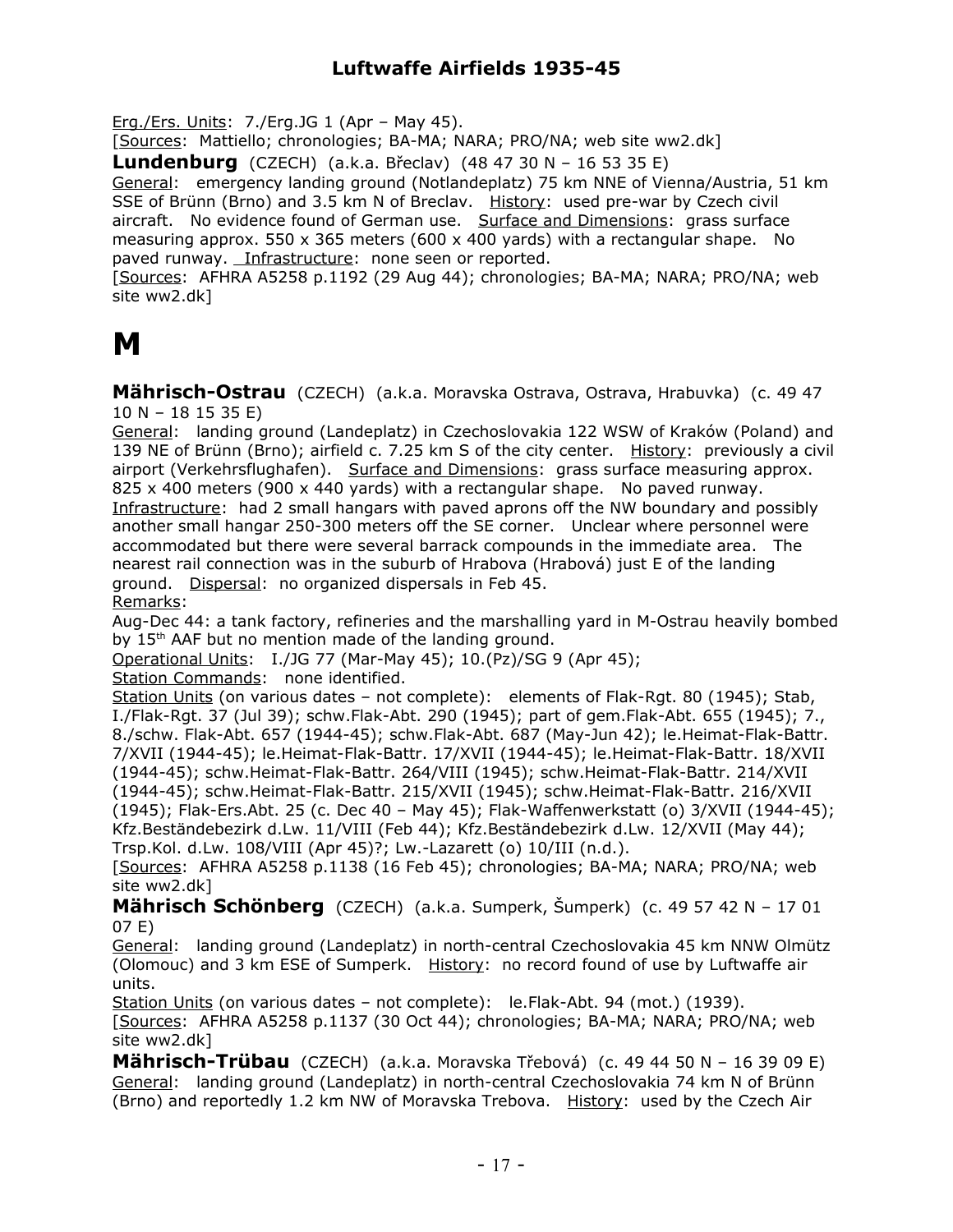Police before the war. Surface and Dimensions: grass surface with approximate dimensions of 595 x 230 meters (650 x 250 yards). Infrastructure: no information found. Operational Units: I./JG 131 (Oct 38); I./JG 331 (Nov 38 – Feb 39); I./JG 77 (May 45). Station Commands: Fl.H.Kdtr. (E) z.b.V. 108 (26 Aug 39 – Feb 40). Station Units (on various dates – not complete): Kfz.Beständebezirk d.Lw. 11/VIII (Feb 44).

[Sources: AFHRA A5258 p.1137 and 1194 (30 Oct 44); chronologies; BA-MA; NARA; PRO/NA; web site ww2.dk]

**Malacky** (CZECH) (a.k.a. Nowy Dwor, Nový Dvor, Kuchyňa) (48 24 10 N – 17 07 30 E) General: airfield (Fliegerhorst) in Slovakia 31 km NNW of Pressburg (Bratislava), 11 km ESE of Malacky and 2.5 km WSW of the village of Kuchyna (Kuchyňa).

History: originally a Czech artillery school with a small landing ground that was considerably enlarged by the Germans between 1940 and 1943 and was quite active from 1941 to the end of the war.

Dimensions: approx. 1325 x 730 meters (1450 x 800 yards) and rectangular in shape. Two wartime extensions resulted in new dimensions of  $1645 \times 1000$  meters ( $1800 \times 1100$ ) yards).

Surface and Runways: grass surface. Had a single runway of 1235 meters (1350 yards) aligned NNE/SSW and an assembly and starting platform of 365 meters (400 yards) at the center of the E boundary. Information has not been found to determine if these were paved. A perimeter road jointed both ends of the runway with the platform and the hangar area. The runway was believed to have a permanent illumination system for night landings.

Fuel and Ammunition: fuel storage was immediately S of the very large hangar. Ammunition was stored in woods off the SW corner.

Infrastructure: at the center of the E boundary were 2 medium hangars with paved aprons and adjacent workshop buildings, and off the SE corner was 1 very large and 1 large hangar, both with paved aprons. The motor pool and garages were 160 meters S of the large hangar. A barrack complex was off the SE corner behind the hangars along with the flight control center and the fire station. A branch rail line served the fuel storage site off the SE corner.

Dispersal: had 3 dispersal areas – Northeast with open ground parking, West with 32 aircraft shelters cut into a woods, and Northwest which was still under construction in mid-August 1944.

Remarks:

20 Sep 44: bombed by 111 15<sup>th</sup> AAF B-24s - claimed 26 aircraft destroyed, landing area cratered, hangars and buildings damaged. According to German reports, at least 6 x Ju 87Ds from 2./NSGr. 4 damaged on the ground and one pilot KIA.

Operational Units: Stab, 1./NSGr. 4 (Nowy Dwor, Oct-Dec 43); Stab, I./ZG 76 (Malacky, Jul 44); Stab II., 4., 5., 6./NJG 100 (Nowy Dwor, Oct 44 - Feb 45); Stab, I./KG 4 (Malacky, Dec 44 – Feb 45); part of IV./TG 4 (Malacky, Jan 45); 14.(Eis.)/KG 27 (Nowy Dwor, Jan-Mar 45); I./JG 53 (Nowy Dwor, Mar-Apr 45).

School Units: III./Gr.Kampffliegerschule 2 (Sep 41 - Aug 42)?;

III./Kampfbeobachterschule 2 (Oct 42 – Dec 44).

Station Commands: Fl.H.Kdtr. E(v) 216/VII (c. Nov 44 - Apr 45).

Station Units (on various dates – not complete): Lw.-Auffangstab Ost (Oct 44 – Apr 45)?; Werft-Abt. (v) 102/XVII (1944-45).

[Sources: AFHRA A5258 pp.1129-30 (19 Aug 44); chronologies; BA-MA; NARA; PRO/NA; web site ww2.dk]

**Malacky-Siroka** (CZECH) (48 24 25 N – 17 04 25 E)

General: satellite or alternate landing ground (Ausweichplatz) for Malacky and located 31 km N of Pressburg (Bratislava), 5.25 km SE of Malacky town and 3.5 km WNW of Malacky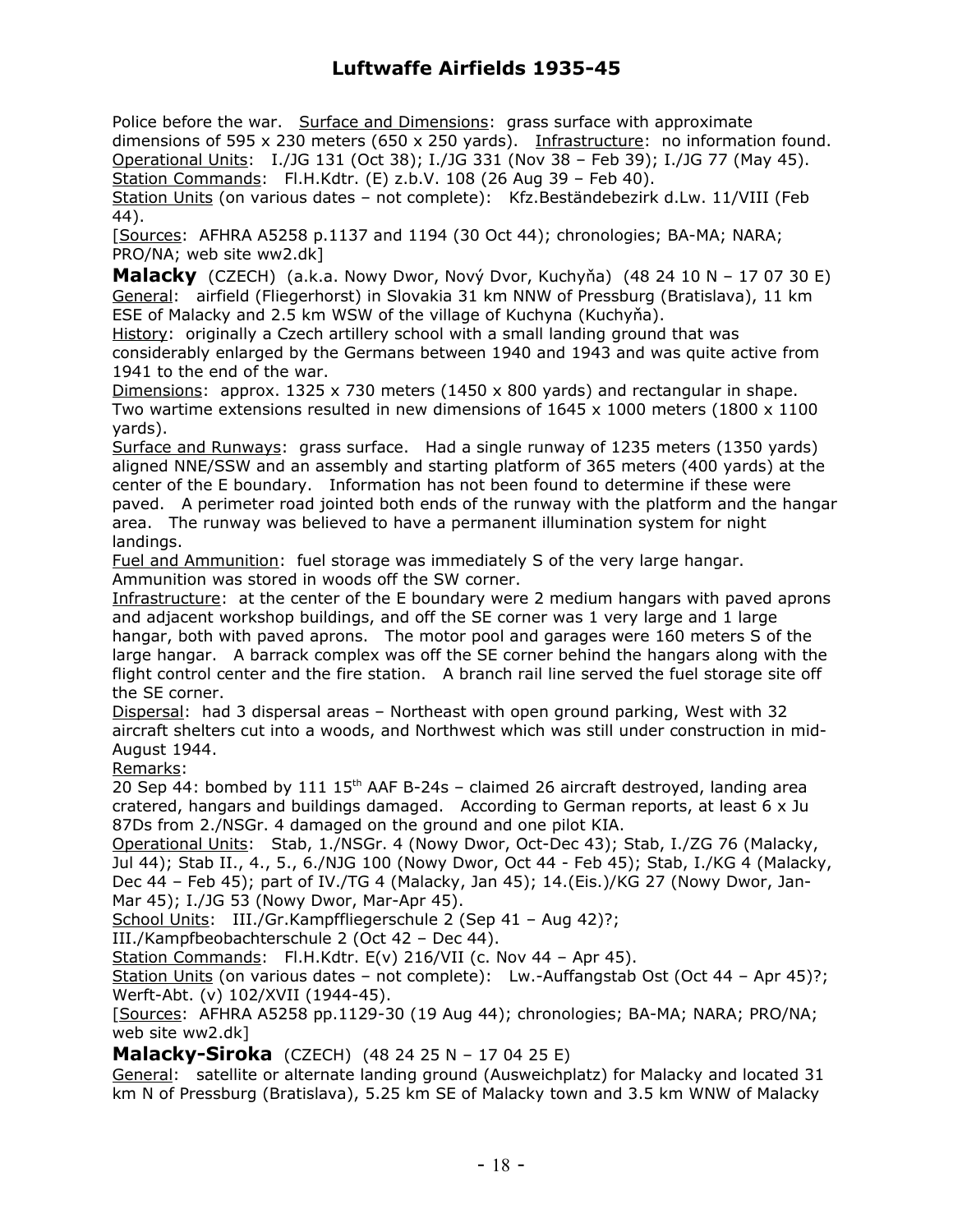airfield. History: believed to have be built during the first half of 1944. Surface and Dimensions: grass surface in good condition measuring approx. 825 x 775 meters (900 x 850 yards) with a triangular shape. No paved runway. Reportedly had a paved ring road around the landing area. Infrastructure: there were 3 small huts off the SW corner. Personnel were probably billeted at Malacky. Dispersal: the 2 dispersal areas - Southeast and Northwest – had a total of 8 bays and 4 parking hardstands that had been cut into woods bordering the landing ground.

Operational Units: see under Malacky.

[Sources: AFHRA A5258 p.1131 (16 Aug 44); chronologies; BA-MA; NARA; PRO/NA; web site ww2.dk]

**Malacky-Solosnica** (CZECH) (a.k.a. Malacky-Sološnica, Breitenbrunn) (48 29 30 N – 17 12 30 E)

General: satellite or alternate landing ground (Ausweichplatz) for Malacky and located 11.75 km NNE of Malacky and 3.25 km NNW of the village of Solosnica. History: first identified in Dec 44 when transport aircraft were seen to be parked there. Surface and Dimensions: grass surface from leveled moorland measuring approx.  $1000 \times 135$  meters (1100 x 150 yards). No paved runway. Infrastructure: none. Dispersal: had 24+ aircraft parking bays cut into the edge of woods on the NW boundary.

Operational Units: see under Malacky.

[Sources: AFHRA A5258 p.1132 (20 Dec 44); chronologies; BA-MA; NARA; PRO/NA; web site ww2.dk]

**Marienbad** (CZECH) (a.k.a. Mariánské Láznĕ) (49 55 30 N – 12 43 30 E) General: operational airfield (Einsatzhafen) in Czechoslovakia 140 km W Prague, 54 km NW of Pilsen (Plzen) and 5 km SSE of Marienbad.

History: a pre-war civil airfield that the Germans took over in October 1938 and turned into a training field for elementary flight schools.

Dimensions: measured approx.  $640 \times 505$  meters (700 x 550 yards) with a roughly rectangular shape.

Surface and Runways: leveled grass surface in good condition No paved runway. Infrastructure: had 1 large, 2 medium and 1 small hangar off the NW corner with a wide paved hangar apron in front of them. A number of workshop buildings and sheds either adjoined the hangars or were close to them. A large group of barrack buildings were behind the hangars and along the W boundary. The nearest rail connection was the Pilsen-Cheb line a little less than 1 km off the W boundary.

Dispersal: no organized dispersal facilities in Aug 44, but adjacent farm fields were used for aircraft parking.

Remarks:

16 Apr 45: low-level attack by VIII Fighter Command P-51s – *claimed* 3 x Bf 109s, 4 x Fw 190s,  $1 \times$  Me 410,  $1 \times$  Do 217,  $1 \times$  Ju 52,  $2 \times$  Fi 156s and  $1 \times$  unidentified aircraft destroyed, plus 4 x Fw 190s, 5 x Do 217s, 3 x Ju 52s, 4 x Fi 156s and 4 x unidentified aircraft damaged.

Operational Units: Flugbereitschaft Luftflotte 6 (Apr-May 45).

School Units: FFS A/B 8 (c. Oct 39 – Oct 40); Schule/FAR 63 and FFS A/B 63 (Oct 40 – c. Jun 42); Arbeitsplatz for Schule/FAR 13 later FFS A/B 13 (Pilsen); Arbeitsplatz for FFS A/B 121 then FFS A 121 (Straubing) (1940-45).

Station Commands: Fl.H.Kdtr. A Marienbad (1940 - ?); Fl.H.Kdtr. A(o) 5/VIII (c.Feb-May 45).

Station Units (on various dates - not complete): Stab/Luftflottenkdo. 6 (Apr-May 45); Stab/ROA-Luftwaffe (Stab VVS KONR) (Feb-Apr 45); Lw.-Bau-Btl. 4/XIII (Nov 40). [Sources: AFHRA A5258 pp.1133-34 (20 Aug 44); chronologies; BA-MA; NARA; PRO/NA; web site ww2.dk]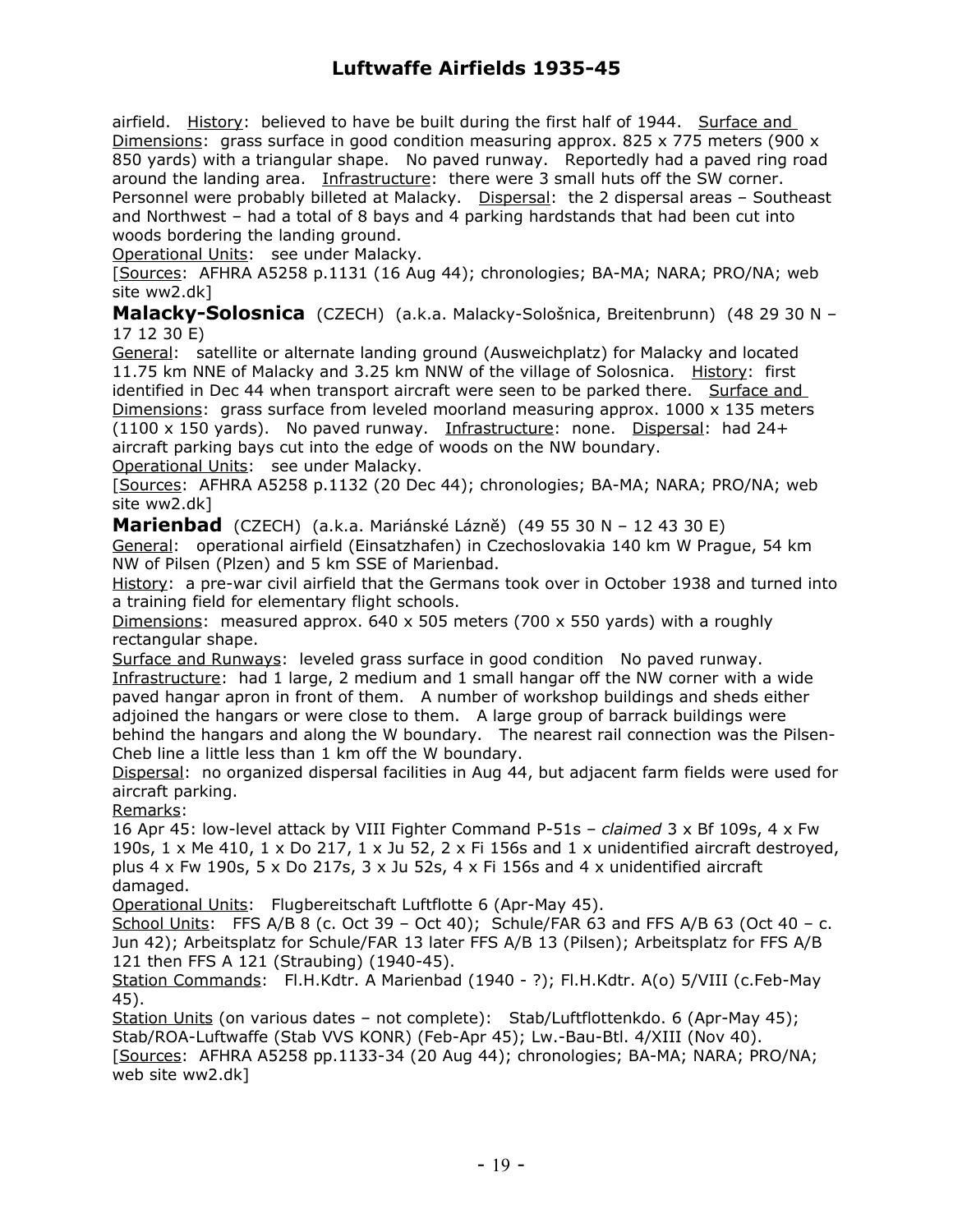**Milowitz** (CZECH) (a.k.a. Milovice, Nimburg; Nymburk, Neuenberg, Boži Dar) (50 14 15 N – 14 55 10 E)

General: landing ground (Landeplatz) in Czechoslovakia 39 km NE of Prague; airfield 2.5 km NE of the town. History: a pre-war Czech Air Force station built between 1925 and 1935 that received little use by the Luftwaffe until the last week or two of the war. Surface and Dimensions: grass surface measuring approx. 1100 x 550 meters (1200 x 600 yards) and roughly rectangular in shape. No paved runway. Fuel and Ammunition: underground fuel storage was on the NE boundary and a small store of ammunition was concealed in woods off the NE boundary. Infrastructure: no hangars but there were several workshops along the N corner. Accommodations consisted of a group of small barrack buildings and huts off the N corner. The nearest rail connection was in Milowitz (Milovice). Dispersal: no organized dispersal facilities in Oct 44, but aircraft could be parked along a wooded area on the NE boundary.

Operational Units: III./SG 2 (Milowitz, Apr-May 45); I./TG 3 (Neuenburg, Apr-May 45). Station Units: Fl.H.Kdtr. Milowitz (1939-40).

Station Units (on various dates - not complete): none identified.

[Sources: AFHRA A5258 p.1137 (26 Oct 44); chronologies; BA-MA; NARA; PRO/NA; web site ww2.dk]

**Modern** (CZECH): see Schweinsbach.

**Mokrad** (CZECH) (a.k.a. Mokrad') (c. 49 14 N – 19 18 E)

General: landing ground in NE Czechoslovakia 42 km E of Sillein (Zilina). Exact location not determined. Very hilly or mountainous terrain. Grass surface. History: no record found of use by Luftwaffe air units.

[Sources: Mattiello; chronologies; BA-MA; NARA; PRO/NA; web site ww2.dk]

**Mühlfraun** (CZECH) (a.k.a. Dyje) (c. 48 50 N – 16 06 E)

General: landing ground in south-central Czechoslovakia 55 km SW of Brünn (Brno) and 4.5 km ESE of Znojmo. Exact location not determined. Grass surface. History: no record found of use by Luftwaffe air units.

[Sources: Mattiello; chronologies; BA-MA; NARA; PRO/NA; web site ww2.dk]

## **N**

**Nemes Olcsa** (CZECH) (a.k.a. Zemianska Olča) (c. 47 48 N – 17 51 E)

General: landing ground (Landeplatz) 22 km NE of Györ/Hungary and 20.5 km WNW of Komárno. Exact location not determined. Grass surface. History: no record found of use by Luftwaffe air units.

[Sources: Mattiello; chronologies; BA-MA; NARA; PRO/NA; web site ww2.dk]

**Niemes** (CZECH): see Kummer am See.

**Nitra** (CZECH) (a.k.a. Neutra) (48 18 25 N – 18 06 10 E)

General: operational airfield (Einsatzhafen) in Slovakia 74 km NE Bratislava and immediately SE of the town of Nitra.

History: a pre-war Czech Air Force base that was built between 1925 and 1935. Not used by the Luftwaffe during the German occupation until 1945.

Dimensions: approx. 730  $\times$  595 meters (800  $\times$  650 yards) and rectangular in shape. Surface and Runways: insufficiently drained grass surface. No paved runway. Equipped with lighting for night operations.

Fuel and Ammunition: underground bulk fuel storage was located between the hangars. Infrastructure: had 1 large hangar and 3 medium hangars on the SW boundary, all with paved hangar aprons. Separate workshop buildings were close to the large hangar and the base motor pool and garages were behind the medium hangars. The flight control office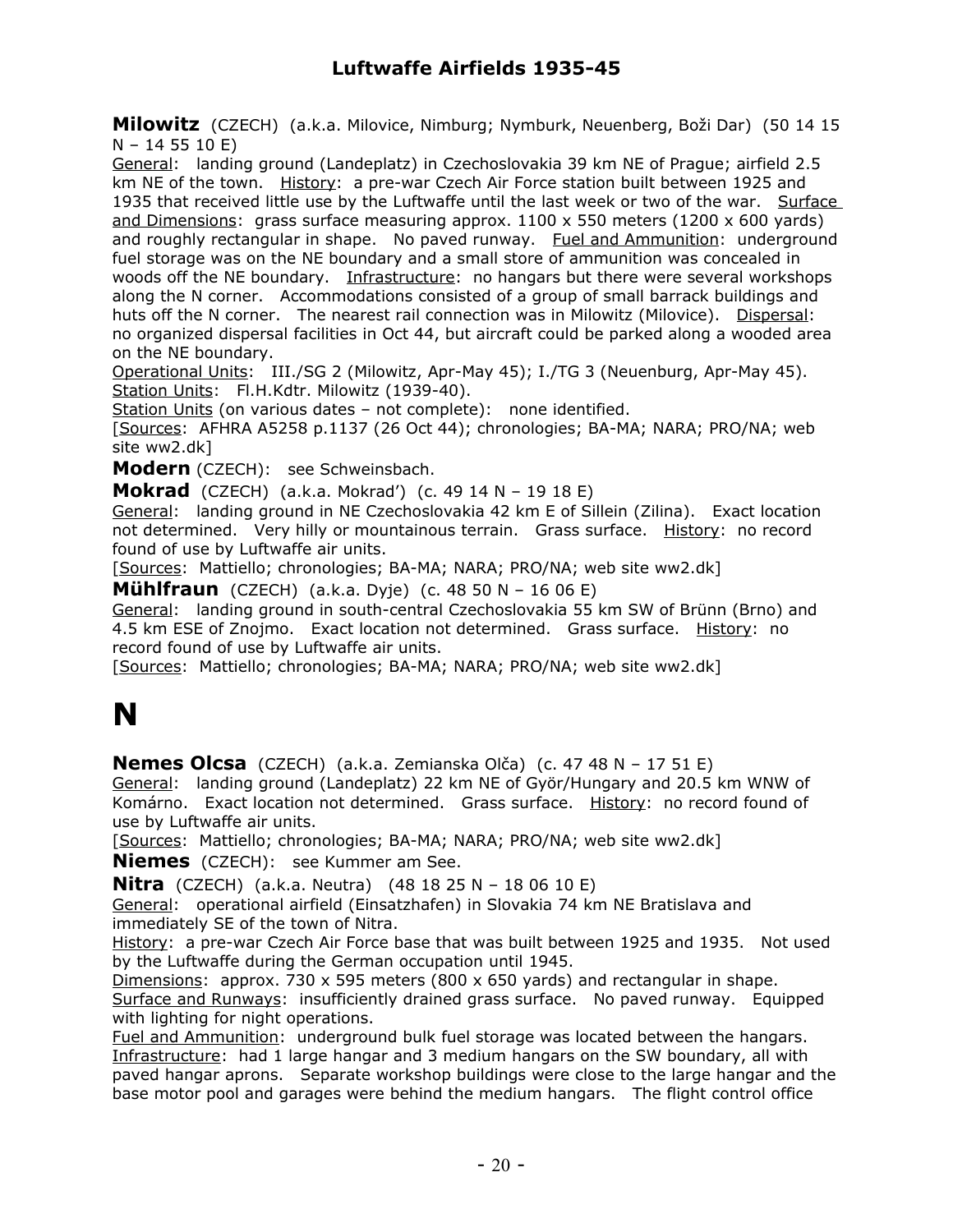was at the N end of the SW boundary. Personnel were billeted in Nitra. The nearest rail connection was in Nitra.

Dispersal: no organized dispersal facilities existed in Jun 44. Remarks:

1 Jan 41: home field for a reconnaissance squadron of the Slovak Air Force.

Operational Units: none identified.

Station Commands: Fl.H.Kdtr E(v) 254/III (1945)?

Station Units (on various dates - not complete): Flugmelde-Funk-Kp. z.b.V. 20 (Jan 45). [Sources: AFHRA A5258 p.1142-43 (18 Jul 44); chronologies; BA-MA; NARA; PRO/NA; web site ww2.dk]

## **O**

**Olmütz-Neredin** (CZECH) (a.k.a. Olmütz/West, Olomouc-Neredín) (49 35 30 N – 17 12 30 E)

General: operational airfield (Einsatzhafen) in Czechoslovakia 64 km NW of Brünn (Brno), 4 km WSW of Olomouc and 1 km WSW of the suburb of Neredin.

History: a pre-war Czech Air Force base built between 1925 and 1935 that the Germans occupied in 1939 and enlarged. Used as a Luftwaffe recruit training center and a field for an elementary flight school and a multi-engine flight school from 1939 to July 1944. It was also involved in the repair of W 34 aircraft and the repair and possible assembly of Go 242 troop and cargo gliders. In 1945 operational units began arriving as the front approached Czechoslovakia.

Dimensions: approx.  $(1000 \times 1000 \text{ yards})$  with a square shape.

Surface and Runways: grass surface in good condition. No paved runway. There was a perimeter road that ran along the N and E boundaries.

Fuel and Ammunition: underground fuel storage tanks were on the N boundary while the station ammunition dump was reportedly on the outskirts of the village of Krelov (Křelov) 4.5 km NNW of the airfield.

Infrastructure: had 2 large hangars and 10 small hangars, all in a row along the N boundary and all fronted by a long paved servicing apron. The eastern most large hangar was German-built. A number of workshop buildings, some of which were former barrack huts, were grouped in the NE corner except for 1 large workshop located in the middle of the hangar row on the N boundary. The airfield flight control building was at the center of the NE corner facing the landing area and some small buildings with admin offices were in the same general area. Personnel were accommodated in Olmütz (Olomouc) and the nearest rail connection was there also.

Dispersal: no organized dispersal facilities in mid-1944. Aircraft were parked along the N and E boundaries.

Operational Units: I./JG 331 (Mar-Apr 39); I./ZG 76 (May-Aug 39); I./JG 52 (Apr-May 42); 1./NAGr. 2 (Feb-Mar 45); Nahaufkl.St. 1./31 (Mar 45); Stabsschwarm/3. Fliegerdivision (Apr-May 45); 2./NAGr. 2 (May 45); II./JG 77 (May 45).

School Units: Schule/FAR 24 then FFS A/B 24 (1939 – Jan 43); Flieger-Rgt. 24 (1942); FFS C 12 then FFS B 12 (Feb 43 – Jul 44).

Station Commands: Fl.H.Kdtr. Olmütz (1939 – Jan 43); Fl.Pl.Kdo. A 12/XVII (Jan 43 – Mar 44); Fl.H.Kdtr. E(v) 218/VIII (c. Feb-May 45).

Station Units (on various dates – not complete): Stab/3. Fliegerdivision (Feb-May 45); Werft-Abt. 107/VIII (Feb-Mar 45); schw.Feldwerft-Abt. 2/VII (Mar-Apr 45)?; Werft-Kp. 43 (n.d.); elements of schw.Flak-Abt. 290 (1945); elements of gem.Flak-Abt. 655 (1945); elements of Ln.-Verbindungs-Kp. (mot) z.b.V. 73 (Mar-Apr 45); Trsp.Kol. d.Lw. 114/VI (1945)?; Ldssch.Zug d.Lw. 318/VI (Apr 45)?; Feld-Ausb.Rgt. d.Lw. 3 (Oct 42 – Jul 43);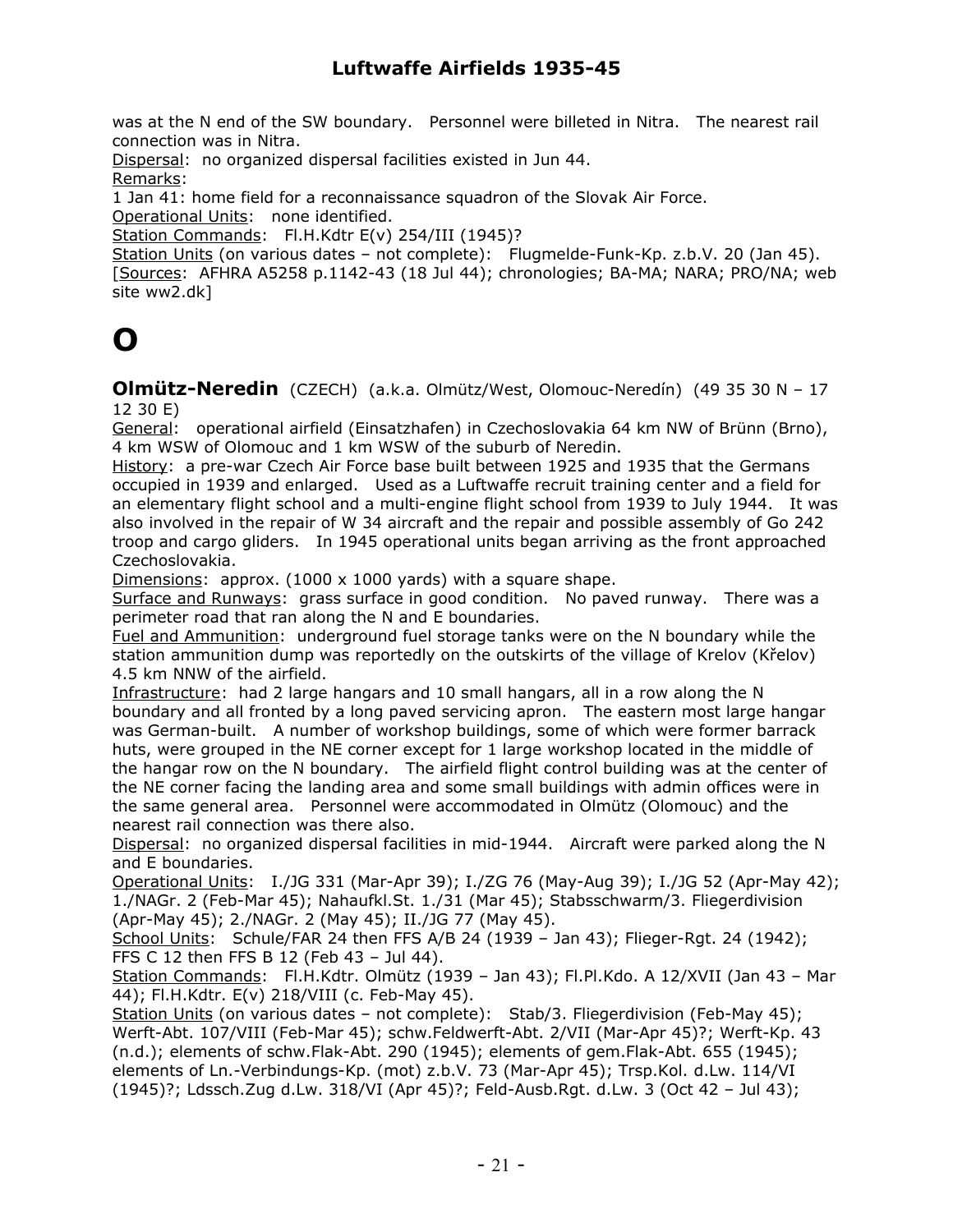Feld-Ers.Btl. d.Lw. 3 (Jul-Oct 43); Lw.-Festungs-Btl. XX (Sep 44); Lw.-Leitstelle Olmütz (Jan-Feb 45).

[Sources: AFHRA A5258 p.1144-46 (9 Aug 44); chronologies; BA-MA; NARA; PRO/NA; web site ww2.dk]

**Olmütz - Nový Sádý** (CZECH) (a.k.a. Olmütz/Süd, Olomouc-Nový Sádý, Holice) (49 34 20 N – 17 16 35 E)

General: landing ground (Landeplatz) in Czechoslovakia 64 km NW Brno, 3.25 km SE of Olomouc and 1 km E of the suburb of Novy Sady. History: a small pre-war civil airport (Verkehrsflughafen). Under the Germans, it was used mainly as a satellite practice field for the flight training schools at Olmütz-Neredín. Surface and Dimensions: grass surface in good condition measuring approx.  $870 \times 775$  meters (950 x 850 yards) with an irregular shape. Infrastructure: had 1 large and 1 small hangar together on the N boundary with a paved apron and paved taxiway to the landing field. A few barrack-type buildings were at the NE corner. The nearest rail connect was in Olmütz (Olmouc). Dispersal: no organized dispersal areas in mid-1944.

Operational Units: Stab, 2./NSGr. 4 (Mar-May 45).

Station Commands: none identified (managed by the station command at O-Neredin). Station Units (on various dates – not complete): none identified.

[Sources: AFHRA A5258 p.1147 (9 Aug 44); chronologies; BA-MA; NARA; PRO/NA; web site ww2.dk]

**Ostrava** (CZECH): see Moravska Ostrava.

**Otrokowitz** (CZECH) (a.k.a. Otrokovice, Zlin, Gottwaldau, Gottwaldov) (49 12 00 N – 17 31 30 E)

General: factory airfield (Industriehafen) in Czechoslovakia 67 km E of Brünn (Brno), 48.5 km SSE of Olmütz (Olmouc) and 1.5 km SW of Otrokowitz (Otrokovice).

History: built in the mid-1920's and pre-war assembly plant for Zlin-Flugzeugwerke located in the adjacent Bata buildings and an emergency landing ground for the Czech Air Force. The Germans took it over in March 1939 and turned it into a Stuka dive bomber school during 1939-40 and then a practice field for the elementary flight school at Brünn. The

factory license-built trainers during the war years, including the Bücker 181.

Dimensions: approx.  $915 \times 825$  meters (1000 x 900 yards) and roughly "L"-shaped. Surface and Runways: grass surface. No paved runway.

Fuel and Ammunition: believed to have underground fuel storage.

Infrastructure: had 6 small hangars in two separate groups of 3 each in the SE corner area with an adjacent admin building and 3 smaller buildings. Just S of the hangars were 4 oblong buildings said to have belonged to the Bata factory. The nearest rail connections were in Otrokowitz (Otrokovice) and at sidings serving the Bata factory.

Dispersal: no organized dispersal areas in mid-1944.

Operational Units: none identified.

School Units: Stukaschule Otrokowitz (Dec 39 - Jan 40); Stab and I./Stukaschule 2 (Jan -Jul 40); Arbeitsplatz for FFS A/B 113 (Brünn) (1940-43); 6./SG 101 (May – Jul 44). Station Commands: Fl.H.Kdtr. Otrokowitz (1939 - ?); Fl.H.Kdtr. E(v) 251/III (1945). Station Units (on various dates): schw.Feldwerft-Abt. 2/VII (Feb 45 - ?). [Sources: AFHRA A5258 pp.1148-49 (2 Aug 44); chronologies; BA-MA; NARA; PRO/NA; web site ww2.dk]

### **P**

**Pardubitz** (CZECH) (a.k.a. Pardubice; Popkovice) (50 00 55 N – 15 45 20 E) General: airfield (Fliegerhorst) 96 km E of Prague, 10 km NNW of Chrudim and 4 km SW of Pardubice.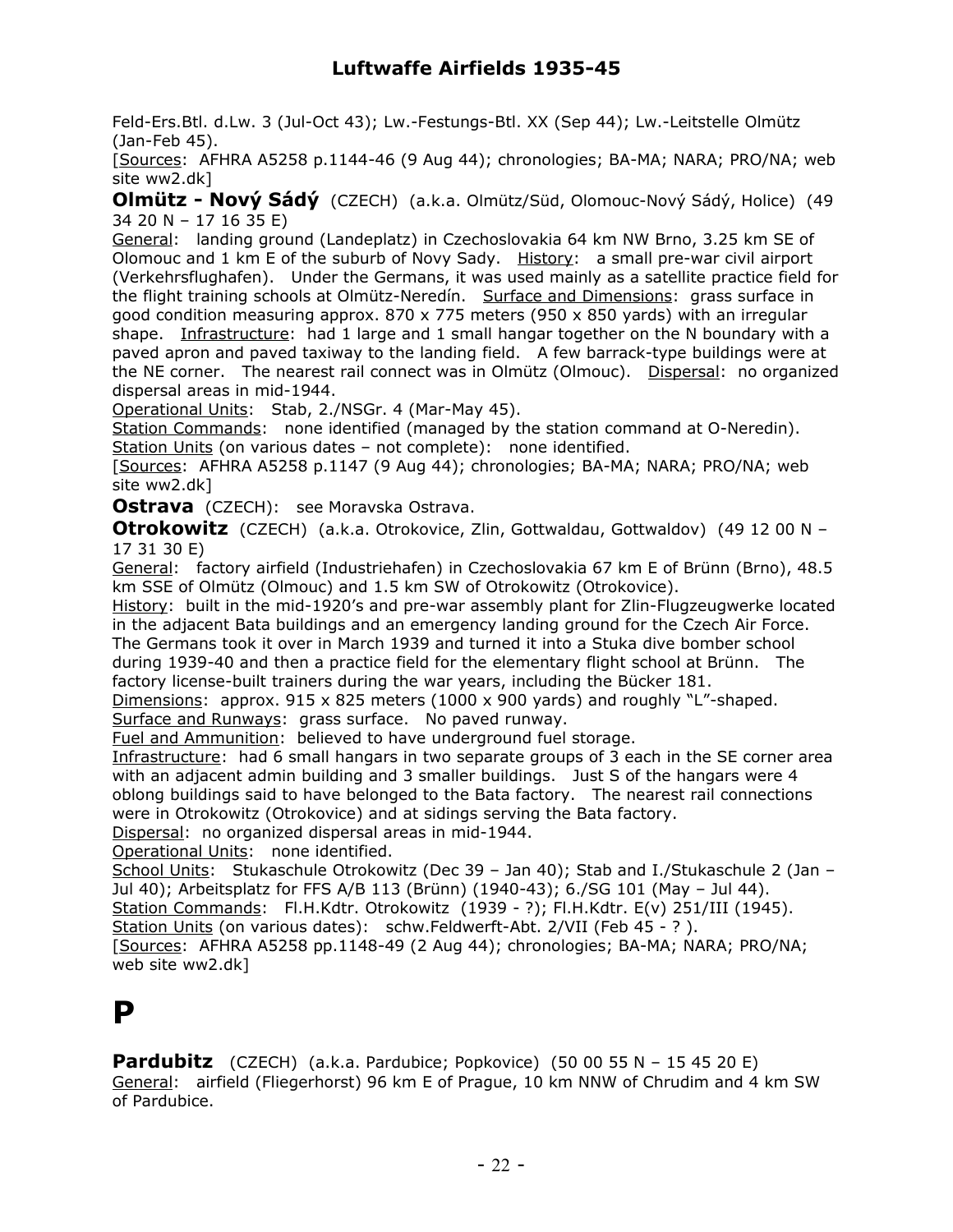History: in German hands, it was used for elementary flight training, for the rest, refit, conversion and training of ground attack units, and finally in 1945 as an operational airfield as the front approached.

Dimensions: approx.  $1050 \times 1280$  meters ( $1150 \times 1400$  yards) with a rectangular shape. Surface and Runways: grass surface in good condition. No paved runway.

Fuel and Ammunition: refueling points were on the servicing hardstand in front of the hangars on the N boundary.

Infrastructure: had 7 hangars – 4 very large, 1 medium and 2 small – all with paved aprons and interconnected by a taxiway. There were also several workshop buildings among the hangars. A ladder-type servicing hardstand fronted nearly the entire row of hangars along the N boundary. Admin buildings and 7 to 10 barrack buildings were immediately behind the hangars.

Dispersal: the 3 dispersal areas – Northeast, South and Northwest (remote) – had a total of 18 parking hardstands, all of which were in the South dispersal. The Northwest (remote) dispersal was still under construction at the end of June 1944. Remarks:

24 Aug 44: airfield bombed by 158 B-17 Fortresses – claimed 7 aircraft destroyed, cratered the landing area, destroyed several hangars and damaged the admin and barrack buildings, workshops and dispersals.

Operational Units: II./ZG 141 (Nov 38 - Apr 39); III./SG 3 (May-Jun 44); I./SG 3 (Aug-Sep 44); parts of I., II./KG 30 (Oct-Nov 44); III./KG(J) 30 (Nov 44 – Jan 45);

Verbindungsstaffel VIII. Fliegerkorps (Feb 45); Stab, III./SG 77 (Mar-May 45); 10.(Pz)/SG 77 (Mar-May 45); Stab, I., III./KG 4 (May 45).

School Units: Fl.Ausbildungs-Rgt. 32 (1940-41); Schule/FAR 32, FFS A/B 32 then FFS A 32 (Sep 39 – Jan 44); Luftwaffenschule für Betriebstechnik (n.d.).

Reserve Training & Replacement Units: Flak-Ers.Abt. 99 (1942-45); Stab and III./SG 151 (Jan 44 – Jan 45).

Station Commands: as Fl.H.Kdtr. Pardubitz (1939 - Jan 43); Fl.Pl.Kdo. A 14/XVII (Jan 43 – Mar 44); Fl.H.Kdtr. A(o) 14/XVII (Apr 44 – Apr 45).

Station Units (on various dates - not complete): 3. Flugh.Betr.Kp./KG 30 (Nov 44); Werft-Abt. (o) 14/XVII (1944-45); le.Flak-Abt. 691 (May-Jun 42); Flak-Geräteausgabestelle

106/VII (Mar-Apr 45); Kfz.Werkstattzug d.Lw. 117/XVII (1945)?; Hauptleitstelle Süd d.Lw. (Feb-Mar 45).

[Sources: AFHRA A5258 pp.1150-51 (Jul 44); chronologies; BA-MA; NARA; PRO/NA; web site ww2.dk]

**Piestany** (CZECH) (a.k.a. Pistyan, Pistian) (48 36 50 N – 17 49 35 E)

General: operational airfield (Einsatzhafen) in Czechoslovakia 97 km SE of Brünn (Brno), 72 km NE of Pressburg (Bratislava) and 1 km N of Piestany.

History: a pre-war Czech Air Force airfield built between 1925 and 1935 that was used by the German-allied Slovak Air Force to 1944, then by German anti-partisan air units brought in the crush the Czech resistance, and then by Luftwaffe fighter and ground attack units during Feb-Mar 45.

Dimensions: approx. 1190 x 825 meters (1300 x 900 yards) and rectangular in shape. Surface and Runways: grass surface in good condition. No paved runway.

Fuel and Ammunition: refueling points and bulk fuel storage were between the hangars on the E and S boundaries.

Infrastructure: had 7 hangars – 1 large and 2 medium on the E boundary and 4 large hangars on the S boundary – all with paved hangar aprons. The motor pool and garages were just E of the barrack complex, which was off the SW corner to the W of the railway. Station HQ was probably in the SE corner. The Zilina-Bratislava rail line formed the W boundary running between the airfield and the barrack complex.

Dispersal: no organized dispersal areas in mid-1944 - aircraft parked along the E and S perimeter.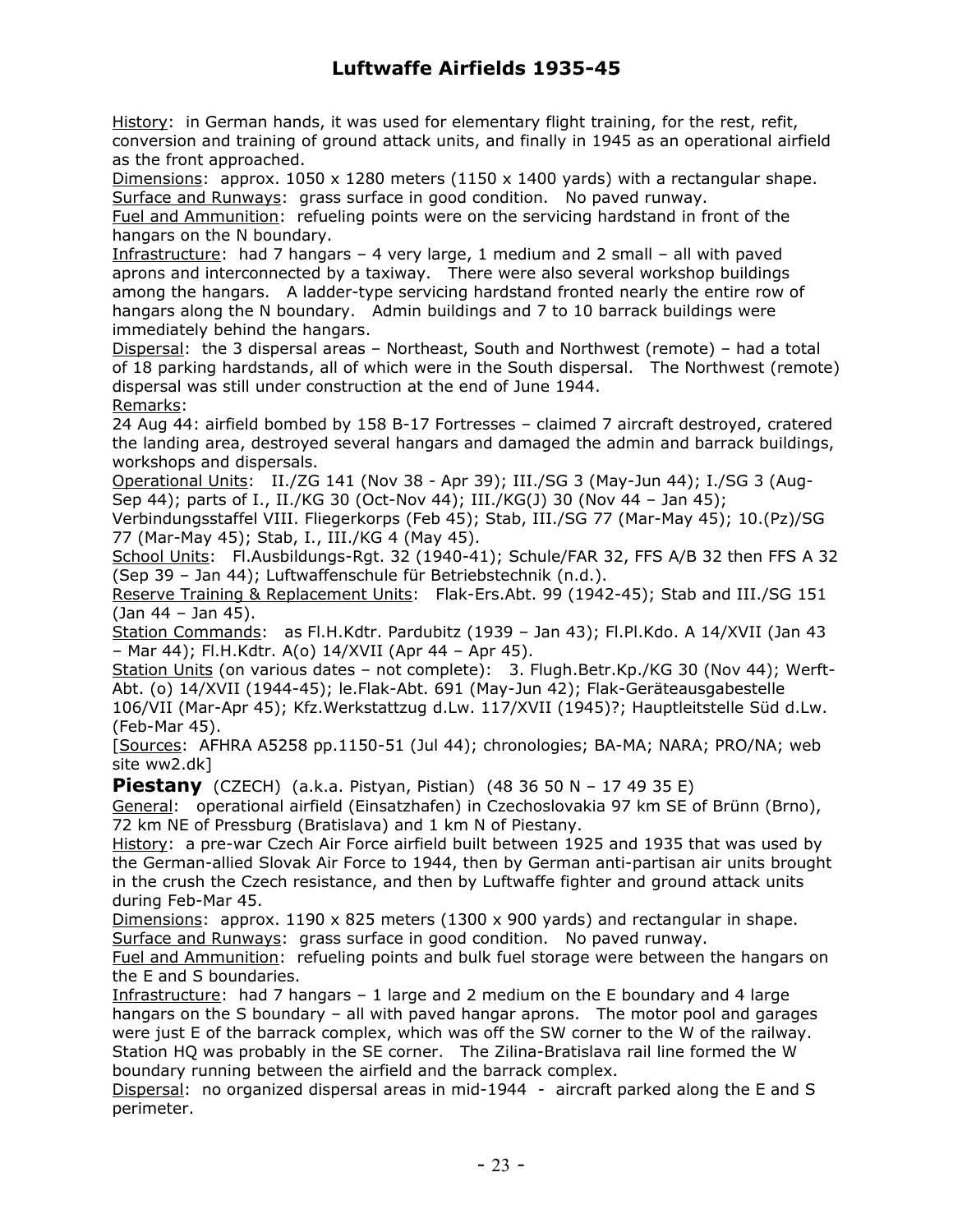Remarks:

1 Jan 41: home field for the  $11<sup>th</sup>$  and  $13<sup>th</sup>$  Fighter Squadrons of the Slovak Air Force. Operational Units: 13.(slow.)/JG 52 (Jun-Oct 42, Oct 43 – Jan 44); Einsatzgruppe I./Fliegergeswchwader z.b.V. 7 (Sep-Dec 44); I./SG 10 (Feb-Mar 45); I./JG 53 (Mar 45). Station Commands: Fl.H.Kdtr. E(v) 271/III (c. Dec 44 – Apr 45).

Station Units (on various dates – not complete): none identified.

[Sources: AFHRA A5258 p.1152 (20 Jul 44); chronologies; BA-MA; NARA; PRO/NA; web site ww2.dk]

**Pilsen** (CZECH) (a.k.a. Plzeň) (49 44 37 N – 13 22 16 E)

Lw. Garrison and Station Units (on various dates and not specifically identified with the airfield – not complete):

Stab/12. Flak-Div. (Apr-May 45); Stab/4. Flak-Brig. (c.Feb-Apr 45); Stab/Flak-Rgt. 184 (Pilsen as Flakgruppe Böhmen, Oct 43 – Sep 44); Stab/Flak-Rgt. 63 (Pilsen as Flakgruppe Böhmen, Oct 44 – 1945); Flakscheinw.Abt. 189 (1943-44); gem.Flak-Abt. 193 (1939-40); 1., 2./gem.Flak-Abt. 285 (1943-44); schw.Flak-Abt. 285 (1942-45); schw.Flak-Abt. 289

(1942-45); 5./schw.Flak-Abt. 477 (Apr-Jul 44); 2./schw.Flak-Abt. 512 (Apr-Jul 44); 5./schw.Flak-Abt. 524 (Apr-Jul 44); 3./schw.Flak-Abt. 643 (Apr-Jul 44); schw.Flak-Abt. 644 (Apr-Jul 44); schw.Flak-Abt. 692 (Apr-Nov 44); schw.Flak-Abt. 693 (Apr-Nov 44); 1., 2./schw.Flak-Abt. 696 (Jun-Jul 44); part of le.Flak-Abt. 746 (May 44 - 1945);

Flakscheinw.Abt. 810 (1942-45); le.Flak-Abt. 821 (Eisb.) (Apr 43); 6./le.Flak-Abt. 837 (1943-44); Heimat-Nebel-Kp. d.Lw. 2/IV (1943 - ? ); III.

(Ausb.Abt.f.Ln.Helferinnen)/Luftgau-Nachr.Rgt. 17 (1944-45); Ln.-Betr.Kp. 132 (Apr-May 45); Ln.-Abt. 164 (c.Feb-Apr 45); Fluko Pilsen; Ln.-Flugsicherungsberatungsstelle 13 (Mar 45).

**Pilsen** (CZECH) (a.k.a. Pilsen-Slowan, Plzeň-Slovan, Plzeň-Bory) (49 43 45 N – 13 20 00 E)

General: operational airfield (Einsatzhafen II) 85 km SW of Prague in W Czechoslovakia and 4 km SW of Pilsen.

History: a small former pre-war civil airport (Verkehrsflughafen) that was taken over by the Luftwaffe in fall 1938 and greatly expanded during 1941-42. Used mainly for basic flight training and later by replacement training bomber units.

Dimensions: 1,555 x 732 meters with an extension that allowed for a landing run of 1,920 meters.

Surface and Runways: had a single E/W paved runway of 640 meters connected to an unpaved strip of 595 meters that together afforded a run of 1,235 meters. Rest of airfield artificially drained grass. Equipped for night landings.

Infrastructure: had 2 very large, 2 large, 2 medium and 3 small hangars with paved hangar aprons and refueling points fronting all of them. There were also 2 large workshop buildings, 3 separate barrack blocks to the E, NE and SE of the landing area, admin buildings on the N boundary, flight control, fire station and other base services.

Ammunition storage was probably in a woods several hundred meters behind the hangars on the S boundary.

Dispersal: no organized dispersal (May 44); aircraft were parked along the airfield boundaries. Defenses: unknown but generally protected by the Flak belt around the city. Remarks: the Sloda Armaments Works and storage depot at Pilsen made it a key target for Allied air attacks. Bombed twice in Oct 44 and three times in Dec 44. The airfield was not intentionally bombed until 25 Apr 45.

16 Apr 45: low-level attack by VIII Fighter Command P-51s – *claimed* 15-20 Bf 109s and Fw 190s destroyed or damaged.

17 Apr 45: low-level attack by VIII Fighter Command P-51s – *claimed* 2 x Bf 110s, 3 x Fw 190s,  $1 \times$  Me 262,  $1 \times$  Ju 87 and 3 x unidentified aircraft destroyed, plus  $2 \times$  Bf 109s,  $2 \times$  Fw 190s, 4 x Me 262s, 2 x Ju 87s, 1 x Ju 52 and 2 x unidentified aircraft damaged.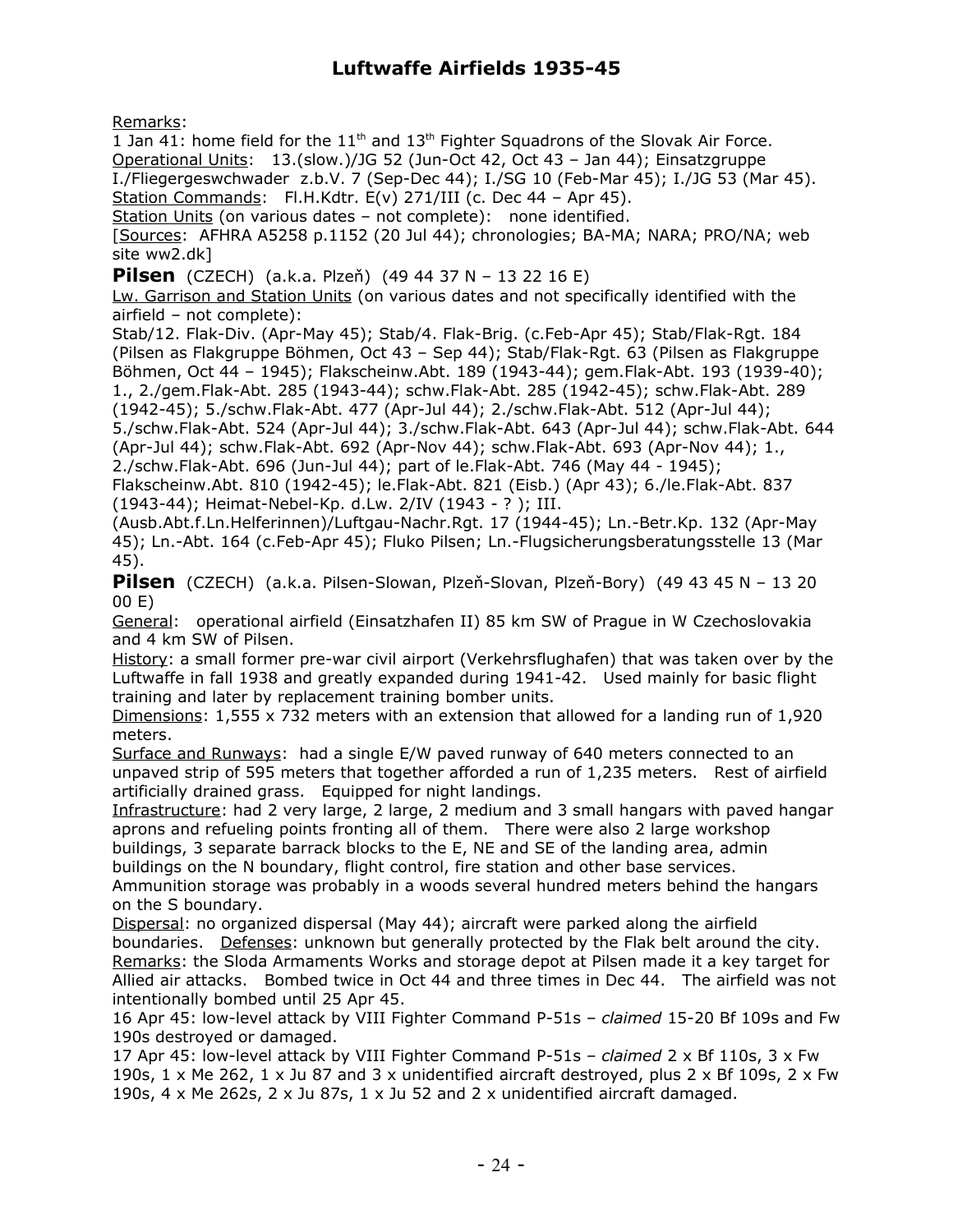6 May 45: city and airfield taken by U.S.  $16<sup>th</sup>$  Armored Div./3<sup>rd</sup> Army.

Operational Units: II./JG 333 (Mar-Apr 39); II./JG 77 (May-Aug 39); Stab, II./JG 52 (Apr-May 42); II./JG 3 (Apr-May 42); III./KG(J) 30 (Jan-Apr 45); Fliegerzielstaffel 9 (Apr 45). School Units: Schule/FAR 13 then FFS A/B 13 (Nov 39 - Mar 43).

Reserve Training & Replacement Units: IV./KG 4 (Jan – Aug 44); IV./KG 27 (Aug – Nov 44); IV./KG 55 (Sep – Nov 44); I./EKG (J) (Nov 44 – Feb 45).

Station Commands: Fl.H. Pilsen (to Jan 43); Fl.Pl.Kdo. A 23/XVII (Jan 43 - Mar 44); Fl.H.Kdtr. A(o) 18/XVII (Apr 44 – May 45).

Kommandant (prior to the establishment of a numbered station command – not complete): Obstlt. Karl-August Schumacher (May 39 - Nov 39); Obstlt. Erich Bonde (Sep 40 - Feb 41); Maj. Wolfgang Grube (Feb 41 - Feb 42).

Station Units (on various dates – not complete): Koflug Pilsen (Jul 39 – Aug 40);Werft-Abt. (o) 18/XVII (1944-45).

[Sources: AFHRA A5258 pp.1153-55 (21 Jul 44); chronologies; BA-MA; NARA; PRO/NA; web site ww2.dk]

**Podebrad** (CZECH) (a.k.a. Podĕbrady) (c. 50 08 35 N – 15 07 15 E)

General: field airstrip (Feldflugplatz) in Czechoslovakia 48 km NE of Prague and 7 km SE of Nymburk. The exact position of the airstrip not found. History: said to have been used on occasion by transport aircraft during the war. Surface and Dimensions: grass surface. Infrastructure: none reported.

[Sources: AFHRA A5258 p.1194 (28 Aug 44); chronologies; BA-MA; NARA; PRO/NA; web site ww2.dk]

**Prag** (CZECH) (a.k.a. Prague, Praha, Prag) (50 04 46 N – 14 25 58 E)

Lw. Garrison and Station Units (on the airfields, in the city or nearby on various dates – not complete):

 *Commands* (Kommandobehörden, Stäbe): Gefechtsverband Hogeback (Apr-May 45); Stab/Luftgaukdo. VIII (Feb-May 45); Stab/3. Fliegerschuldivision (Oct 43 – Apr 45).

 *Antiaircraft* (Flak): Stab/Flak-Rgt. 23 (1939); le.Heimat-Flak-Battr. 8/XVII (1944); schw.Heimat-Flak-Battr. PA XVII (1944-45); schw.Heimat-Flak-Battr. PB XVII (1944-45); schw.Heimat-Flak-Battr. PC XVII (1944-45); schw.Heimat-Flak-Battr. PD XVII (1944-45); schw.Heimat-Flak-Battr. PE XVII (1944-45); schw.Heimat-Flak-Battr. PF XVII (1944-45).

 *Air Force Signals* (Luftnachrichten): 5.(Tel.Bau)/Ln.-Rgt. 12 (Nov-Dec 44); Stab I. (Flum.Mess)/Ln.-Rgt. 238 (Sep 44 – Feb 45); 14.(Flum.Res.) and 16.(Flum.Res.)/Luftgau-Nachr.Rgt. 8 (Mar 45); Luftgau-Nachr.Abt. 8 (Mar-May 45); Ln.-Flugsicherungshauptstelle 28 (1944-45).

 *Ground Transport* (Transportkolonnen): Trsp.Kol. d.Lw. 135/VI (Apr-May 45); Trsp.Kol. d.Lw. 109/VIII (Mar-Apr 45); Trsp.Kol. d.Lw. 156/XII (Apr 45)?

 *Ground Defense and Security, etc*. (Landesschützen, usw.): Ldssch.Zug d.Lw. 78/IV (1945); Ldssch.Zug d.Lw. 412/VI (Mar 45)?; Ldssch.Zug d.Lw. 464/VI (Oct 44)?; Ldssch.Zug d.Lw. 107/XVII (Apr 45)?

 *Medical Services* (Sanitätsdienste): Lehrgruppe/Ärztliche Akademie d.Lw. (1943-45); Lw.-Lazarett 2/XVII (c.1940-45).

 *Other* (sonstige, verschiedene): elements of Lw.-Berge-Btl. IX (Mar-May 45); Abwicklungs- und Übergabestelle Prag (Mar 39 - ? ).

**Prag-Cakowice** (CZECH) (a.k.a. Prag-Tschakowitz, Prague-Cakowice; Praha-Cakovice, Cakovice) (50 08 45 N – 14 31 30 E)

General: factory airfield (Industriehafen) for Avia-Flugzeugwerke 10 km NE of Prague, immediately S of Cakowice and 1.2 km N of Prague-Letnany airfield.

History: the Avia I factory and the landing ground existed pre-war while the Avia II factory was wholly of German construction. The two plants produced thousands of the Arado 96 advanced trainer during the war and used the landing ground to test fly the completed aircraft.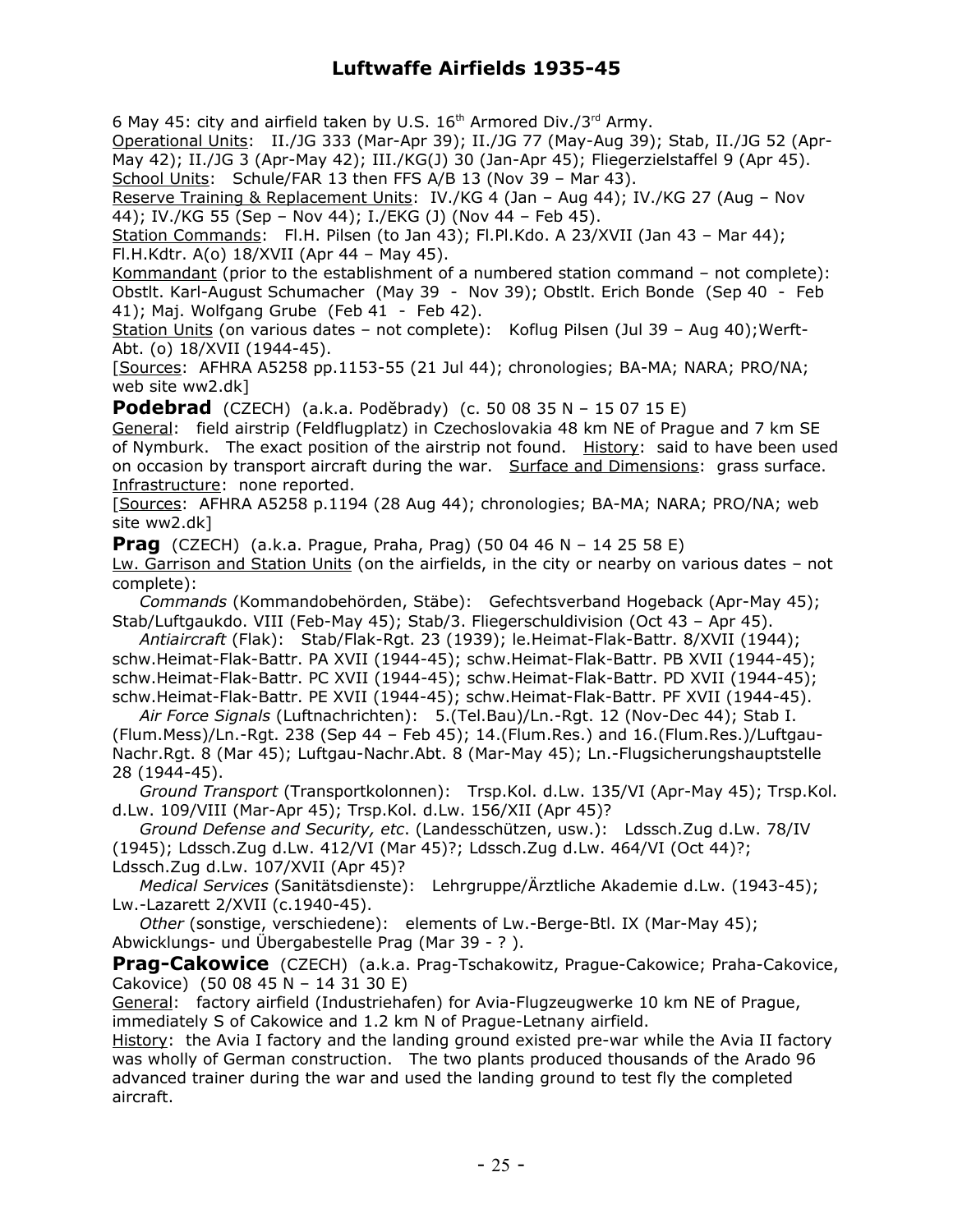Surface and Dimensions: grass surface in good condition measuring approx. 640 x 685 meters (700 x 750 yards) with a triangular shape. No paved runway.

Fuel and Ammunition: fuel storage was believed to be in the hangar area.

Infrastructure: airfield facilities consisted of 1 medium hangar fronted by a paved apron with workshops to the rear of it. The Avia I plant (aircraft assembly) was along the N side of the landing area and consisted of 1 very large workshop, 1 large workshop, assembly shop, weapon assembly shop, small specialty workshops, heating plant and stores buildings. The Avia II plant (aircraft engines) was NW of the landing area and comprised 1 very large, 3 large and 2 small workshops, a foundry, a group of 12 aircraft engine test beds, a cooling tower, heating plant and stores facilities. One of the large and 1 of the small workshops were still being built in May 1944. Other buildings included factory offices and canteens. Personnel were accommodated locally. The factory buildings were served by a special branch rail line.

Dispersal: there were no organized dispersals for parking aircraft. Remarks:

16 Apr 45: low-level attack by VIII Fighter Command P-51s – *claimed* 80 destroyed or damaged, mostly Ju 52s (28), Bf 109s and Fw 190s (12), Bf 110s (7), He 111s and Ju 88s (5), He 177s (9), with the rest mainly unidentified.

Operational Units: I./TG 3 (Apr-May 45).

Station Commands: none identified.

Station Units (on various dates – not complete): none identified.

[Sources: AFHRA A5258 pp.1156-57 (3 Aug 44); chronologies; BA-MA; NARA; PRO/NA; web site ww2.dk]

**Prag-Gbell** (CZECH) (a.k.a. Prague-Kbely; Praha-Kbely; Prag-Gbell) (50 07 24 N – 14 32 45 E)

General: airfield (Fliegerhorst) 10.2 NE of Prague city center, immediately SSW of Kbely and 2 km SW of Prague-Letnany airfield.

History: a former international airport with customs office as well as a Czech Air Force base that opened in 1919. In 1937, the civil airport operation was moved to Prague-Ruzyne.

In 1939 it was taken over by the Luftwaffe and used as a bomber field in 1939 followed by elementary and multi-engine flight schools. In spring 1944 operational fighter and fighter training units arrived and these were followed in early 1945 by operational units of various sorts that were withdrawing from airfields to the east of Prague.

Dimensions: approx.  $1830 \times 1005$  meters (2000 x 1100 yards) and roughly oval in shape. Surface and Runways: grass surface in worn condition. No paved runway. A perimeter road ran along the N and W sides of the landing area. Equipped with perimeter lighting and a beam approach system.

Fuel and Ammunition: a refueling and servicing hardstand was on the N boundary and refueling points were in front of some of the hangars and in the SE corner. Ammunition was stored in woods 1.2 km S of the airfield.

Infrastructure: had 3 large and 14 medium hangars with paved hangar aprons along the N and W boundaries. Workshops and repair shops were behind the hangars and off the NE corner of the airfield. Some of the workshops were reportedly used to manufacture aircraft radio equipment. The airfield flight control office was said to be in the center of the N boundary. A large barrack complex was located behind the hangars. The nearest rail connection was in a village 2.5 km E of the airfield.

Dispersal: 2 dispersal areas were under construction in July 1944 but neither had been completed and neither had any aircraft shelters. Aircraft used the N, W and S boundaries for parking.

Remarks:

25 Mar 45: bombed by 160 B-17 Fortresses and 48 B-24 Liberators from  $15<sup>th</sup>$  AAF – while claiming 14 aircraft destroyed and 35 more damaged, German reports state that  $11 \times Bf$ 109s, 4 x Bf 110s, 1 x Bf 108, 5 x He 177s, 6 x Ju 88s, 2 x Ju 52s and 1 x Si 204 destroyed,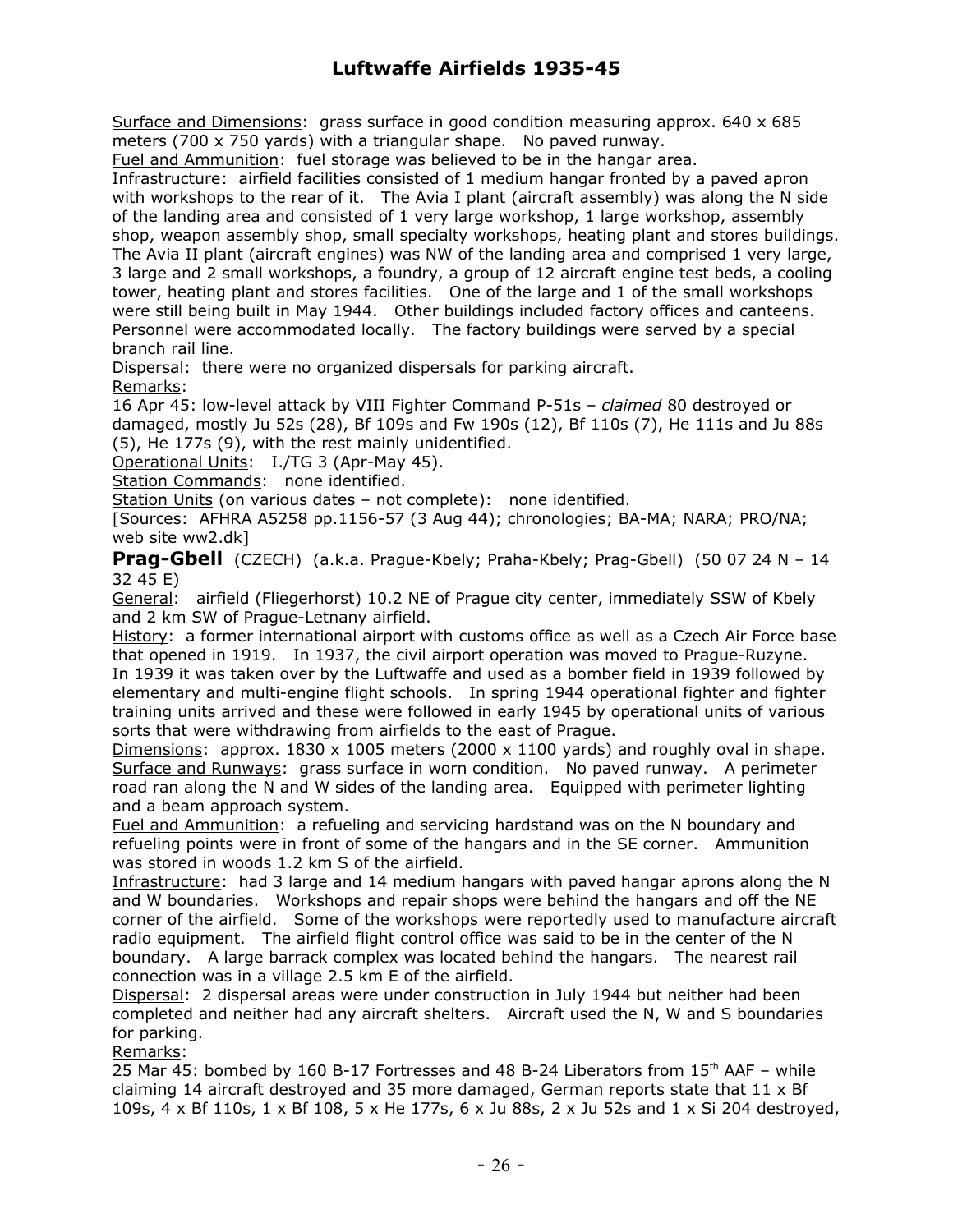plus 40 x Bf 110s, 13 x Ju 88s, 52 x Bf 109s, 3 x Si 204s, 1 x Fw 190, 1 x Me 410, 2 x He 177s, 1 x He 111 and 1 x Fw 58 damaged. Total: 30 destroyed and 114 damaged. Additionally, a hangar, workshop, an admin building and several barracks were damaged and the landing area was heavily cratered.

16 Apr 45: low-level attack by VIII Fighter Command P-51s – *claimed* 63 destroyed or damaged, including Bf 109s and Fw 190s (26), Ju 88s (19), Me 262s (1), Ju 52s (1) unidentified aircraft (13). No German report has been found to substantiate these claims. Operational Units: I./KG 153 (Apr 39); Stab, I./KG 77 (May-Oct 39); Stab, I./ZG 76 (Apr-Jun 44); II./ZG 76 (Apr-Jul 44); Stab/KG(J) 6 (Oct 44 – Jan 45); I., II./KG(J) 6 (Oct 44 – Apr 45); Stab, I./KG(J) 30 (18 Feb 45 – 18 Apr 45); 1.(F)/Aufkl.Gr. 122 (Apr 45); 4. (F)/Nacht (Apr 45); I./TG 3 (Apr 45); Erg.Trsp.Gr. (Apr 45);

Stab/Flugzeugüberführungsgruppe Südost (Apr 45); 7.(3.)/Flugzeugüberführungsgruppe Südost (Aug 43 - Apr 45); III./JG 27 (Apr 45).

School Units: Höh. Fliegerausbildungskdo. 6 (1939-40); FFS A/B 4 (Oct 39 – c. Jan 41); Arbeitsplatz for FFS A/B 4 (Wien-Schwechat) (1941); FFS C 14 then FFS B 14 (Jun 41 – Mar 45); I./NJG 102 (Jan – Mar 45); 6./NJG 102 (1944-45); 3./NJG 101 (Mar 45).

Reserve Training & Replacement Units: Erg.Transportfliegerstaffel (Apr-May 45). Station Commands: Fl.H.Kdtr. Prag-Gbell (Jul 39 - Mar 44); Fl.H.Kdtr. A(o) 16/XVII (Apr 44 – May 45).

Station Units (on various dates – not complete): Koflug Prag (Jul 39 – Mar 41); Koflug 2/XVII (c.Oct 41 – Apr 45); Werft-Abt. (o) 16/XVII (1944-45); Werft-Kp. 42 (n.d.); Ln.- Flugsicherungsberatungsstelle 5 (Mar 45); Lw.-Sanitäts-Abt. 2/XVII (c.Oct 41 – Apr 45). [Sources: AFHRA A5258 pp.1158-59 (3 Aug 44); chronologies; BA-MA; NARA; PRO/NA; web site ww2.dk]

**Prag-Kletzan** (CZECH) (a.k.a. Prag-Kletzau, Prague-Klecany, Prague-Kletzan; Praha-Klecany) (50 11 00 N – 14 24 50 E)

General: landing ground (Landeplatz) 11 km N of Prague city center and bordering on the N side of the suburban town of Klecany. History: built by the Germans during 1940-41 and upon completion was used as a practice field for the training schools at Prag-Gbell and as an alternative or satellite field (Ausweichsplatz ) for Prague-Gbell and Prague-Letany. Operational units began arriving in November 1944. Surface and Dimensions: artificially drained grass surface measuring approx.  $825 \times 775$  meters (900  $\times$  850 yards) with a square shape. No paved runway. Fuel and Ammunition: fueling and refueling was done on the servicing hardstand in front of the hangars. Infrastructure: ha 2 large hangars with a paved hangar apron on the S boundary. A possible block of barracks was behind the hangars. The nearest rail connection was 3 km SSW of the landing ground. Dispersal: there were no organized aircraft dispersals in Aug 44. Remarks:

3 Mar 45: strafed by 7 P-51 Mustangs – 4 x Bf 109s destroyed,  $14$  x Bf 109s, 5 x Ju 88s and 2 x He 111s damaged. (German reports)

31 Mar 45: low-level attack by Mustangs  $-10 \times Bf$  109s from II./KG(J) 6 destroyed while attempting to take-off.

16 Apr 45: low-level attacks by VIII Fighter Command P-51 Mustangs - 27 x Ju 87Ds and 7 x Fw 190Fs from III./SG 2 destroyed or damaged (incomplete German sources). The P-51s *claimed* 84 destroyed or damaged, including Ju 87s (35), Bf 109s and Fw 190s (28), Ju 52s (4), Me 262 (1) and most of the remainder unidentified aircraft.

Operational Units: II./KG(J) 6 (Nov 44 – Apr 45); III./SG 2 (Mar-Apr 45); Fliegerzielstaffel 3 (Apr 45).

School Units: Arbeitsplatz for FFS A/B 4 (Prag-Gbell); Arbeitsplatz for FFS C 14 then FFS B 14 (Prag-Gbell) (Jun 41 – Mar 45).

Station Commands: none identified.

Station Units (on various dates – not complete): elements of Werft-Abt. (o) 54/XI (Mar 45).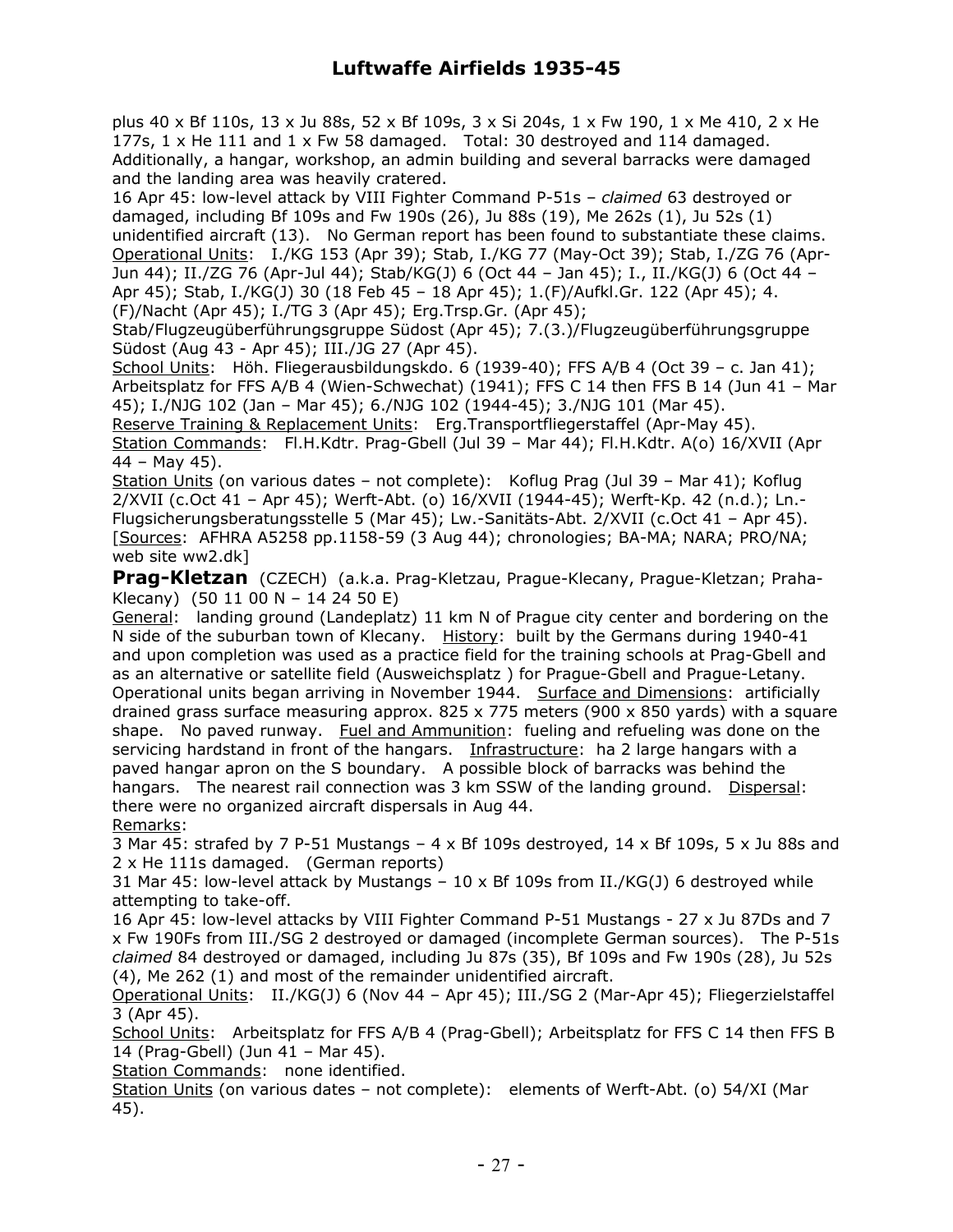[Sources: AFHRA A5258 p.1120 (19 Aug 44); chronologies; BA-MA; NARA; PRO/NA; web site ww2.dk]

**Prag-Letnany** (CZECH) (a.k.a. Prag-Letnian, Prague-Letnany; Praha-Letany) (50 08 00 N – 14 31 35 E)

General: factory airfield (Industriehafen) for the Letov firm 9 km NE of Prague city center, immediately SE of the village of Letnany, 1.2 km S of Prague-Cakowice airfield and 2 km NW of Prague-Kbely airfield.

History: the Letov factory and airfield existed before the German occupation but the Aero firm's facilities were built and opened after that. Letov Letnany was a licensed repair and assembly firm for Junkers aircraft, a manufacturer of airscrews and provided training to Luftwaffe engineering apprentices. The Aero firm at Letnany assembled Siebel 204 twinengine, light transport/liaison aircraft. The airfield was also used as a practice field for flight schools based at Prague-Kbely.

Dimensions: approx.  $1650 \times 685$  meters (1800 x 750 yards) with an oval shape. Surface and Runways: grass surface. No paved runway. There was a fan-shaped assembly or starting platform at the E corner that was connected to the hangars by taxiway. Fuel and Ammunition: refueling points were in front of the hangars on the NW boundary. Infrastructure: had a total of 14 hangars in 3 main groups - (1) Letov I and III (repairs, assembly and component parts manufacturing) with 2 large, 2 medium and 1 small hangar, 2 medium repair hangars and 1 medium assembly hangar, 6 of which had paved aprons. Behind these hangars were various workshops, machine shop, components shop and stores facilities. Research and development buildings were to the rear of the large hangars. (2) Aero (aircraft assembly factory) with 2 very large assembly hangars fronted by a continuous paved apron that connected to the starting platform and several workshop buildings and a heating plant just to the E of these. (3) South Group (assembly) with 2 large and 3 medium assembly and flight hangars fronted by a continuous paved apron along with nearly stores facilities. The Letov admin buildings and employee canteens were among the factory buildings. The same special branch rail line that served Prague-Cakowice also served Prague-Letnany.

Dispersal: there were no organized dispersals in July 1944. Aircraft parked in front of the hangars.

Remarks:

3 Mar 45: low-level attack by VIII Fighter Command P-51s – *claimed* 3 x Bf 109s, 1 x Bf 110 and  $1 \times$  Ju 52 destroyed, plus 15 x Bf 109s,  $1 \times$  Bf 110, 4 x Ju 88s and  $3 \times$  Ju 52s damaged.

25 Mar 45: airfield attacked by 97 B-24 Liberators and 44 P-51s from 15th AAF – *claimed* 37 aircraft destroyed and damage to assembly shops, several hangars, workshops and the landing area.

16 Apr 45: low-level attack by VIII Fighter Command P-51s – *claimed* 31 destroyed or damaged, mostly Ju 88s, Do 217s and Ju 52s.

Operational Units: none identified.

School Units: Arbeitsplatz for FFS A/B 4 (Prag-Gbell); Arbeitsplatz for FFS C 14 then FFS B 14 (Prag-Gbell) (Jun 41 – Mar 45);

Station Commands: none identified.

Station Units (on various dates - not complete): none identified.

[Sources: AFHRA A5258 pp.1160-61 (3 Aug 44); chronologies; BA-MA; NARA; PRO/NA; web site ww2.dk]

**Prag-Rusin** (CZECH) (a.k.a. Prague-Ruzyne, Praha-Ruzyně; Prag-Ruzyn, Prague-Rusin, Jenecek?) (50 05 50 N – 14 16 20 E)

General: airfield (Fliegerhorst) and factory airfield (Industriehafen) 8.7 km W of Prague city center and 3.25 km NW of Ruzyne.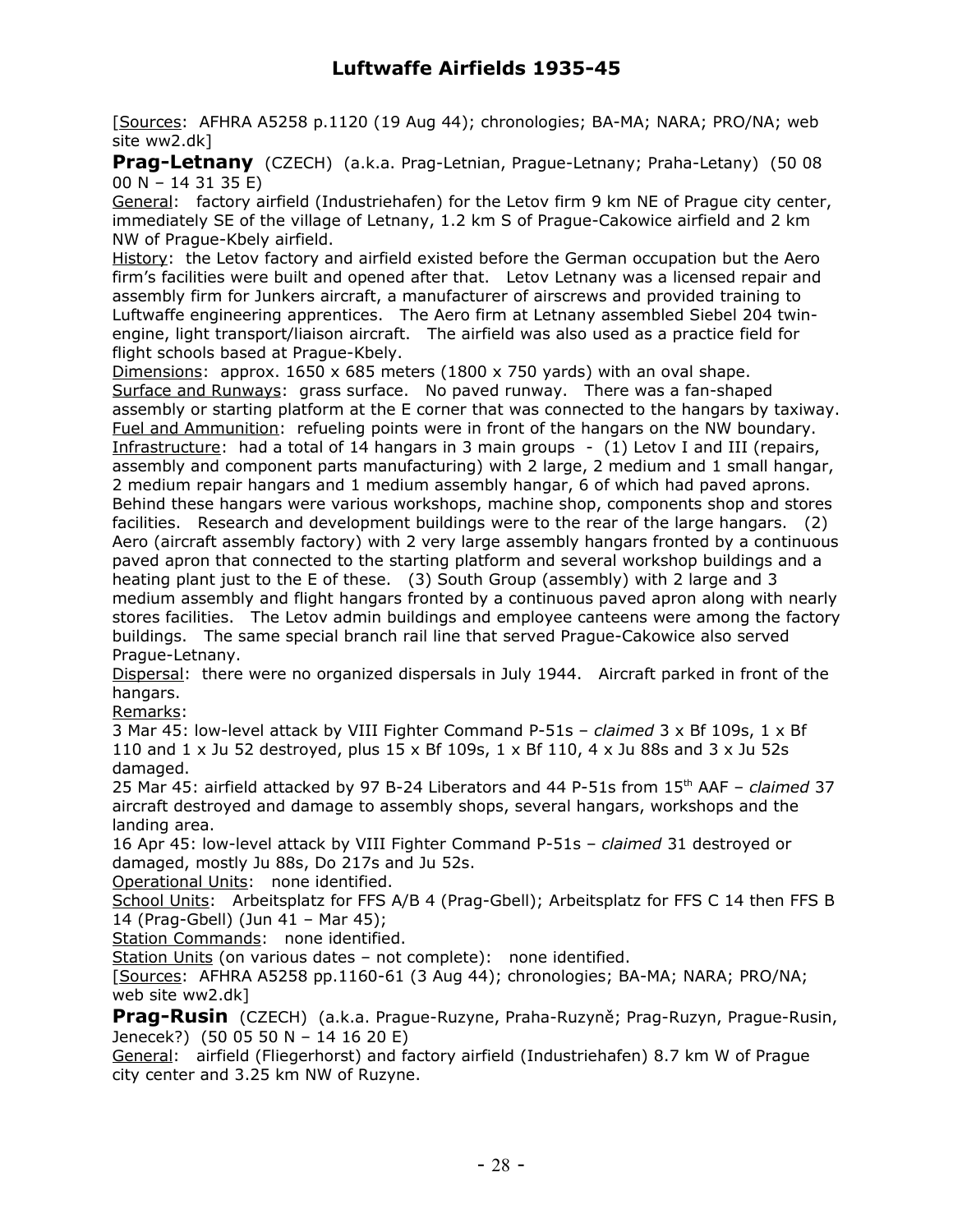History: opened as a civil airport on 5 April 1937, taking over this function from Prague-Kbely.

Dimensions: approx. 1550 x 1550 meters  $(1700 \times 1700 \text{ yards})$  with a square shape. Surface and Runways: grass surface landing area with 4 runways - (1) 935 meters (1025 yards) aligned N/S; (2) 985 meters (1075 yards) aligned NE/SW; (3) 1325 meters (1450 yards) aligned E/W; (4) 1005 meters (1100 yards) aligned NW/SE. No information found indicating whether these runways were paved or simply prepared runways, but

circumstantial evidence points toward concrete. There were assembly platforms at the head of the runways and in front of flight control on the E boundary. A row of ladder-type servicing and refueling hardstands were to the N of the hangars.

Fuel and Ammunition: in addition to the servicing hardstands, refueling points were located further E and also in the vicinity of the hangars.

Infrastructure: terminal building, control tower and hangars at the center of the E boundary protruded 320 meters (350 yards) into the landing area as part of the civil airport design. Other buildings existed but details have not been found.

Dispersal: no details found, but dispersal areas with blast bays existed in 1944-45. Satellites and Decoys:

**Prague-Repy** (Řepy) (c. 50 04 13 N – 14 18 03 E) – dummy located 3.25 km SSE of Prague-Ruzyne airfield.

Remarks:

6 Aug 44: the NE/SW runway was in the process of being extended to 1785 meters (1950 yards).

16 Apr 45: low-level attack by VIII Fighter Command P-51s – *claimed* 83 destroyed or damaged, including Bf 109s, Fw 190s, Bf 110s, Me 210s, Me 410s, Ju 88s, Do 217s, Ju 52s. 17 Apr 45: : low-level attack by VIII Fighter Command P-51s – *claimed* 1 x Bf 109, 1 x Me 262, 2 x Ju 88s, 1 x Fw 200 and 1 x unidentified aircraft destroyed, plus 2 x Ju 88s damaged.

26 Apr 45: Czech resistance reported 13-20 aircraft in camouflaged blast bays, mostly Me 262s, many more Me 262s and other types parked in dispersal areas around the perimeter of the airfield, with a heavy concentration of light Flak positioned along the N end of the runway and around the dispersal areas. An estimated 50 Me 262s and an equal number or more of other types were there with more arriving every day. Flak defenses totaled approx.  $50 \times 2.0$ -cm and  $100 \times 13.5$ -mm guns. No medium or heavy Flak seen.

Operational Units: Stab, I./ZG 76 (Apr-Jun 44); II./ZG 76 (Apr-Jul 44); II., III./KG(J) 6 (Oct 44 – Apr 45); Stab/KG(J) 6 (Jan-Apr 45); Stab/KG(J) 30 (Feb-Mar 45); III./KG(J) 30 (Feb-Mar 45); II./KG(J) 54 (Mar-Apr 45); II./NJG 100 (Mar-May 45); detachment of Aufkl.St. 4.(F)/Nacht (Apr-May 45); 2./Gruppe Südost d. Flugzeugüberführungsgeschwader (Apr 45); III./JG 6 (Apr-May 45); I., II., III./JG 7 (Apr-May 45); I./KG(J) 54 (Apr-May 45); 2./KG 51 (May 45).

School Units: Höherer Kdr. d.Kampf-u.Sturzkampffliegerschulen (c. 1939 – Aug 42); FFS C Prag-Ruzyn (Sep 39 – Jan 40); FFS C 12 (Jan 40 – Jun 42); BFS 3 (Jun 42 – Oct 43) then FFS B 33 (Oct 43 – Mar 45); Arbeitsplatz for FFS C Wiener Neustadt then FFS C 8 (1939- 44); Arbeitsplatz for FFS C 14 then FFS B 14 (Prag-Gbell) (Jun 41 – Mar 45); II./SG 102 (Sep 44 – Feb 45); 1./NJG 102 (Jan – Mar 45).

Reserve Training & Replacement Units: 13.(Erg.)/LG 1 (Jun – Oct 43); Stab, 1. and 3./Erg.Fernaufkl.Gr. (Aug – Nov 44).

Station Commands: Fl.H.Kdtr. Prag-Rusin (Jul 39 – 1940); Fl.Pl.Kdo. A 24/XVII (Jan 43 – Mar 44); Fl.H.Kdtr. A(o) 17/XVII (Apr 44 – May 45).

Station Units (on various dates – not complete): Stab/IX. Fliegerkorps (J) (Apr-May 45); Jagdfliegerführer Silesien (Jan-Feb 45); Werft-Abt. (o) 17/XVII (1944-45);

le.II/Feldwerftverband 20 d.Lw. (1945); Werft-Abt. 108/VIII (Mar 45).

[Sources: AFHRA A5258 pp.1162-63 (28 Aug 44); chronologies; BA-MA; NARA; PRO/NA; web site ww2.dk]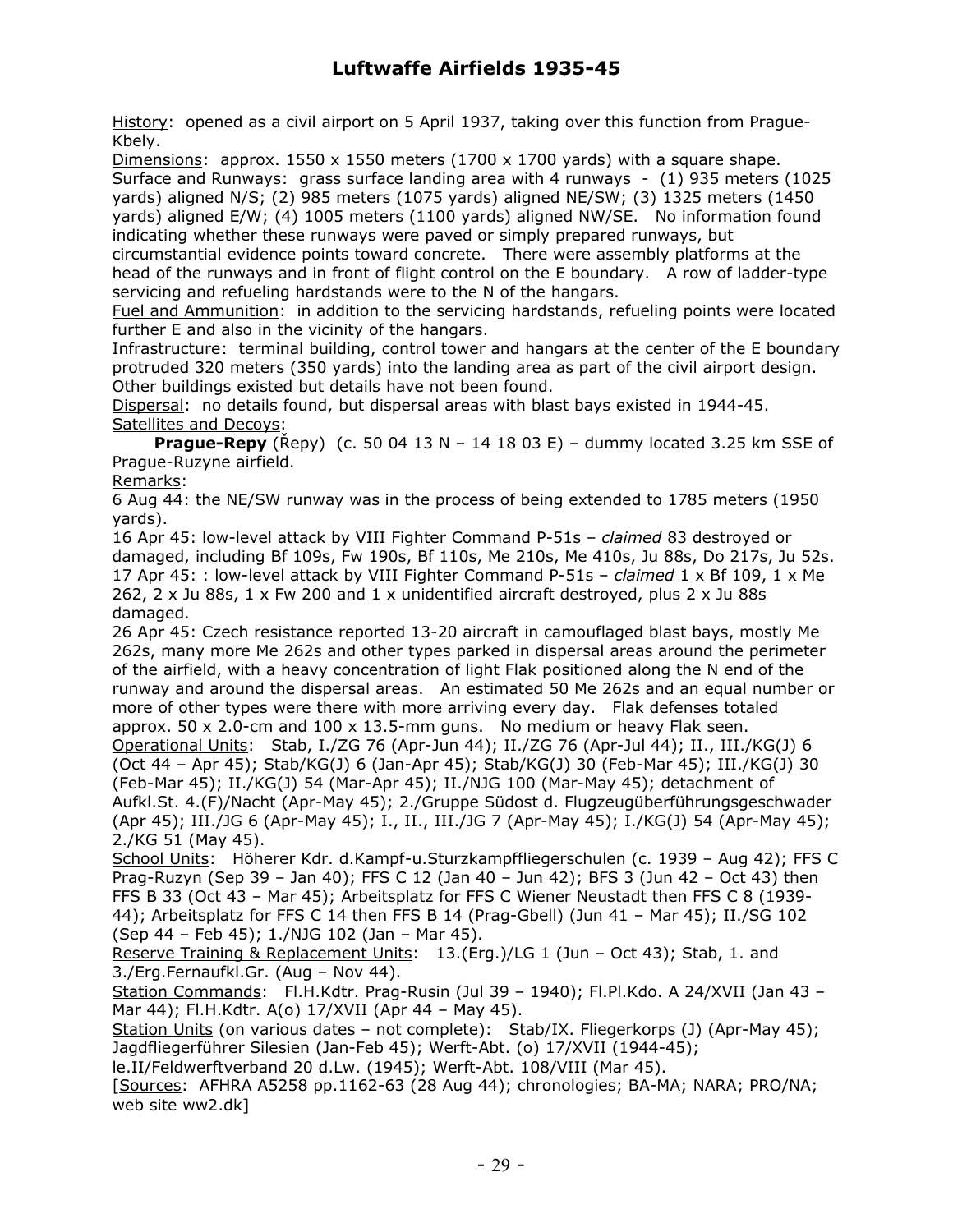**Prelouc** (CZECH) (c. 50 02 N – 15 33 E)

General: satellite or alternate landing ground in N Czechoslovakia 15 km W of Pardubitz (Pardubice). Exact location not determined. Grass surface. History: no record found of use by the Luftwaffe.

[Sources: Mattiello; chronologies; BA-MA; NARA; PRO/NA; web site ww2.dk]

**Prerau** (CZECH) (a.k.a. Prerov, Přerov) (49 26 00 N – 17 24 50 E)

General: operational airfield (Einsatzhafen) in Czechoslovakia 64 km NE of Brno, 23 km SE of Olomouc and 4 km SW of Prerov. History: built in 1938 and used by the Germans as a practice field for various flight training schools. Surface and Dimensions: grass surface measuring approx. 870 x 730 meters (950 x 800 yards) with a rectangular shape. No paved runway. Infrastructure: had 1 large hangar with paved apron off the N corner with a small barrack area to the N of it. The nearest rail connection was in Prerov. Dispersal: no organized dispersal areas in mid-1944 - aircraft parked in the vicinity of the hangar. Operational Units: I./JG 77 (Mar 45); III./SG 10 (May 45).

School Units: Arbeitsplatz for Schule/FAR 24 then FFS A/B 24 (Olmütz) (1939-43); Arbeitsplatz for FFS A 12 (Prenzlau); Arbeitsplatz for FFS C 12 then FFS B 12 (Feb 43 – Jul 44);

Station Commands: Fl.H.Kdtr. Prerau (1939-44); Fl.H.Kdtr. E(v) 211/VIII (Feb-May 45). Station Units (on various dates - not complete): le.Feldwerft-Zug 7/60 (Feb-Mar 45). [Sources: AFHRA A5258 p.1164 (2 Aug 44); chronologies; BA-MA; NARA; PRO/NA; web site ww2.dk]

**Presov** (CZECH) (a.k.a. Prešov, Isla) (48 59 55 N – 21 14 20 E)

General: operational airfield (Einsatzhafen) in Slovakia 154 km SE of Krakau (Kraków)/Poland, 32 km N Košice and approx. 1.6 km SSW pf Presov. Grass surface. History: may have become operational in 1940 but very little has been found of its subsequent history. Surface and Dimensions: grass surface measuring approx. 915 meters (1000 yards) square. Infrastructure: no information found. Remarks:

1944: reportedly under development.

Operational Units: none identified.

Station Commands: none identified.

Station Units (on various dates - not complete): none identified.

[Sources: AFHRA A5258 p.1165 (23 May 1944); chronologies; BA-MA; NARA; PRO/NA; web site ww2.dk]

**Pressburg** (CZECH) (a.k.a.; Bratislava, Bratislava-Vajnory, Pressburg-Weinern) (48 12 05 N – 17 11 40 E)

General: airfield (Fliegerhorst) 8 km NE of the capital of Slovakia adjacent to the village of Vajnory.

History: a pre-war civil airport (Verhehrsflughafen) built 1922-23 that was also used by the Czech Air Force. The first commercial flight to the airport was on 29 October 1923. From March 1939 to the end of 1944, the airfield was operated by the German-allied Slovak State and no Luftwaffe air units were based there.

Dimensions: approx. 1300 x1100 meters (1420 x 1200 yards).

Surface and Runways: grass surface. No paved runway.

Fuel and Ammunition: both available.

Infrastructure: had 7 aircraft hangars with paved hangar aprons and taxiways. The hangars, workshops, admin buildings, barracks and stores warehouses were in 2 groups, one on the NW side and the other on the SE side of the landing area. The village of Vajnory ran along the E side of the airfield.

Dispersal: no organized dispersals in mid-1944.

Remarks: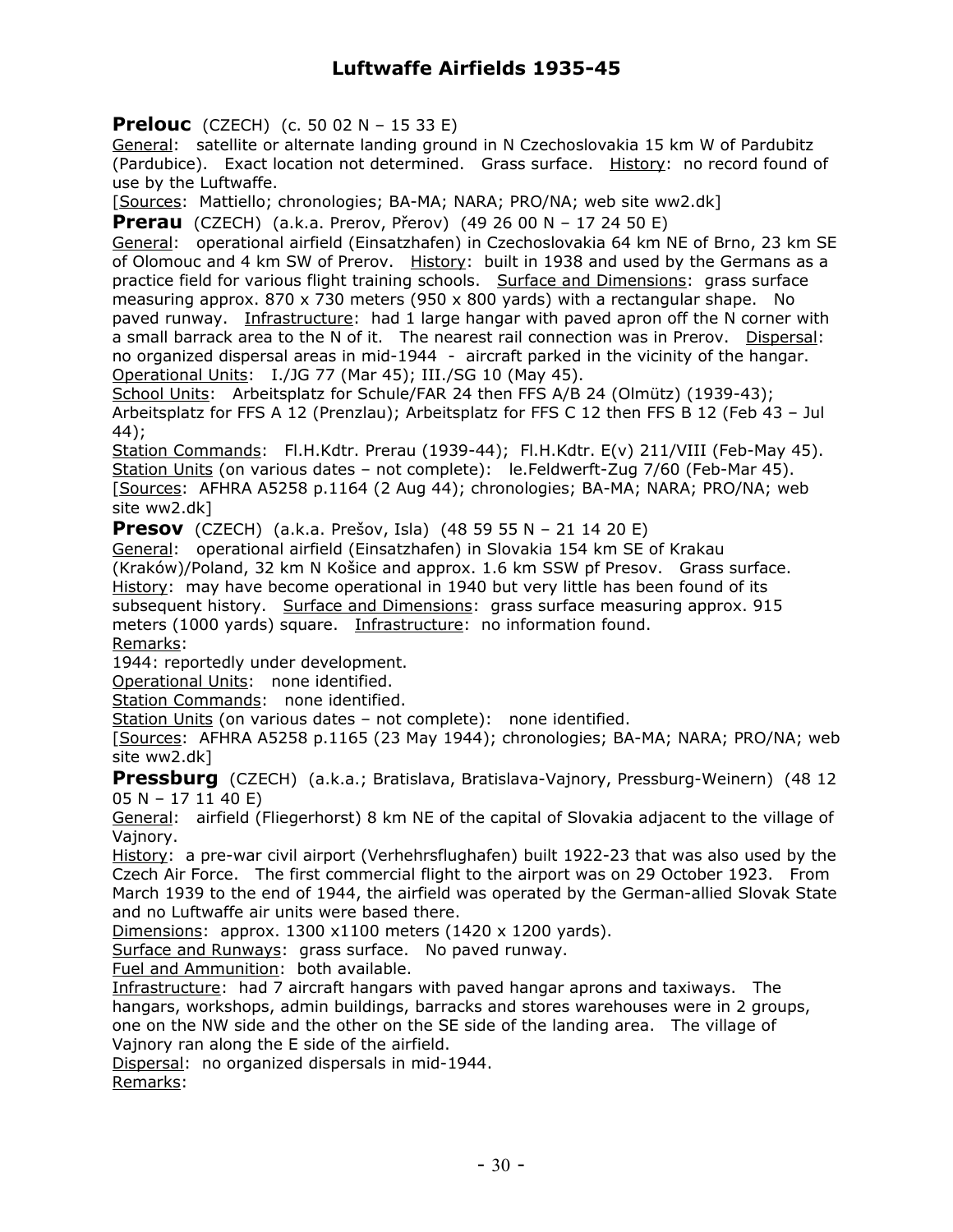Jun 44 – Mar 45: there were 6 attacks by  $15<sup>th</sup>$  AAF bombers on refineries and marshalling yards in Bratislava but none on the airfield.

4 Apr 45: city and airfield captured by Soviet forces.

Operational Units: 3./Fliegergeschwader z.b.V. 7 (Dec 44).

Station Commands: Fl.H.Kdtr. E(v) 274/III (1944-45)?; Fl.H.Kdtr. E(v) 214/XVII (1945?). Station Units (on various dates – not complete): Deutschen Luftwaffenmission Slowakei (Aug 39 – Nov 44); O.Qu.Kdo. of Luftflottenkdo. 4 (Pressburg, Dec 44 – Mar 45); gem.Flak-Abt. 375 (1945); Flaklehr- u.Ausbildungskdo. d.Lw. Pressburg (1944-45); Inf.Btl. d.Lw. 37 (Mar-Apr 45).

[Sources: chronologies; BA-MA; NARA; PRO/NA; web site ww2.dk]

**Pribislau** (CZECH) (a.k.a. Pribyslav) (49 34 55 N – 15 45 45 E)

General: operational airfield (Einsatzhafen) in central Czechoslovakia 75 km NW of Brünn (Brno), 13 km E of Deutsch Brod (Havličkův Brod) and 2 km ENE of Pribyslav. History: a pre-war civil landing ground used by airlines operating along the Prague – Brünn route. Surface and Dimensions: grass surface measuring approx. 915 x 595 meters (1000 x 650 yards). Fuel and Ammunition: refueling facilities were available. Infrastructure: had 2 small buildings on the NW boundary that may have been workshops. Personnel were billeted in local towns and villages. The nearest rail connection was in Pribyslav.

Dispersal: no organized dispersal facilities in Oct 44.

Operational Units: 5./TG 2 (Apr-May 45).

Station Commands: none identified.

Station Units (on various dates – not complete): none identified.

[Sources: AFHRA A5258 p.1166 (27 Oct 44); chronologies; BA-MA; NARA; PRO/NA; web site ww2.dk]

**Prossnitz** (CZECH) (a.k.a. Prossnitz/Süd, Prostejov, Prostějov) (49 26 55 N – 17 08 15 E)

General: airfield (Fliegerhorst) in C Czechoslovakia 18 km SSW of Olomouc and 3.25 km SE of Prostejov.

History: a pre-war Czech Air Force central flight training center that opened in 1925, both elementary and advanced flight training was provided as well as training for ground personnel. After taking it over in 1939, the Germans enlarged the airfield and built additional infrastructure, including hangars. It was used by elementary flight training schools to the end of 1943 and then by ground attack reserve training and replacement units.

Dimensions: approx. 1235 x 1050 meters (1350 x 1150 yards) with an "L" shape. Surface and Runways: grass surface in good condition although it could get soft in places during wet weather. No paved runway. Airfield equipped with perimeter lighting. Fuel and Ammunition: refueling points were on the servicing hardstand in front of the hangars, 3 more on the N boundary and 3 more at the SW corner. A small bomb and ammunition dump was reported to be off the N boundary behind the hangars. Infrastructure: had a total of 18 hangars in two groups - (1) on the N boundary were 4 large and 7 medium hangars; (2) in the SW corner were 7 medium hangars. All had paved aprons. Workshops and a large stores warehouse were with the hangar group on the N boundary. The station motor pool and garages were behind the hangars at the SW corner and near the barrack complex off the N boundary. The main barrack complex together with the station HQ, admin offices, base dispensary and other support facilities were all grouped 1.2 km N of the E side of the Brünn-Prostejov road which ran just W of the airfield. The main rail line running NE from Brünn passed along the E side of the airfield.

Dispersal: no organized dispersals in Aug 44 - aircraft parked along the perimeter and in front of the hangars.

Remarks: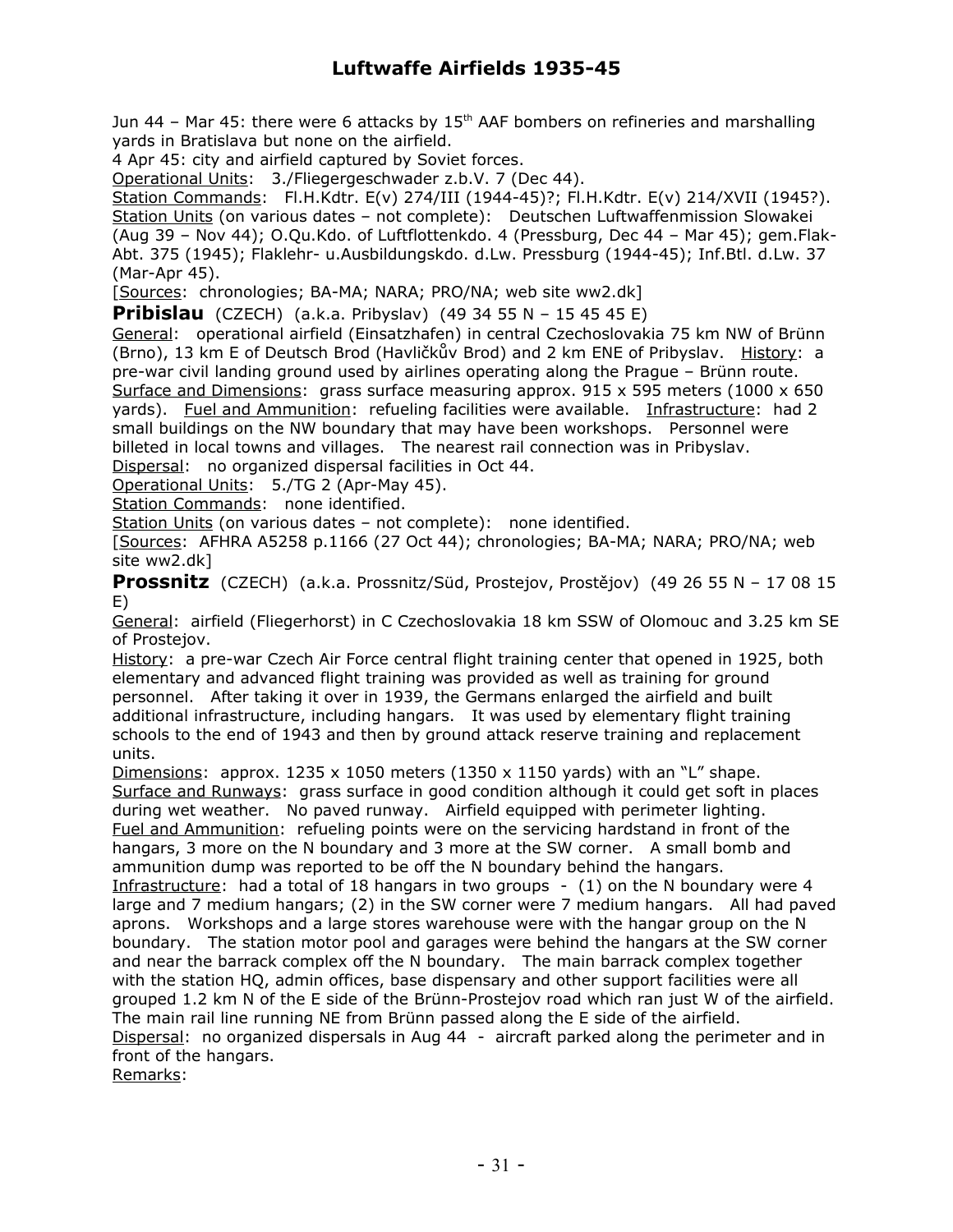25 Aug 44: attacked by 71 B-24 Liberators, 20 P-38 Lightnings and 47 P-51 Mustangs – claimed 6 aircraft destroyed and damaged hangars, workshops and barracks. Operational Units: Stab, II./JG 77 (Mar-Apr 45).

School Units: Schule/FAR 43 (Oct 39 - Sep 40); Schule/FAR 71 then FFS A/B 71 (Nov 40 -Dec 43).

Reserve Training & Replacement Units: I./SG 152 (Jan – Aug 44); IV./SG 151 (Aug 44 – Jan 45).

Station Commands: Fl.Pl.Kdo. A 25/XVII (Feb 43 - Apr 44).

Station Units (on various dates – not complete): Stab/I. Flakkorps (Smrzice, Mar-Apr 45); [Sources: AFHRA A5258 pp.1167-68 (20 Aug 44); chronologies; BA-MA; NARA; PRO/NA; web site ww2.dk]

**Prossnitz-Kosteletz** (CZECH) (a.k.a. Prostejov, Prostějov-Kostelec, Plumlov) (49 29 15 N – 17 03 30 E)

General: airfield (Fliegerhorst) in Czechoslovakia 48 km NE of Brno, 19.5 km SW of Olomouc, 5 km WNW of Prostejov and 4.5 km S of the village of Kostelec.

History: P-Kosteletz was reportedly built by the Germans after the occupation in March 1939.

Dimensions: approx.  $1100 \times 1100$  meters (1200 x 1200 vards) with an irregular shape. Surface and Runways: grass surface that was rough in spots. No paved runway. Reportedly equipped with perimeter lighting.

Fuel and Ammunition: there were 4 refueling points in front of the hangars on the W boundary with underground bulk storage behind this same hangars.

Infrastructure: had 9 hangars in all  $-$  (1) on the W boundary were 2 very large, 1 large and 4 medium hangars with paved aprons; (2) 550 meters W of the S corner were 1 very large and 1 large hangar with paved aprons, the latter of these was a repair hangar that was still under construction in mid-1944. A number of workshop buildings were to the rear of the main hangar group as were the station motor pool and garages. Taxiways connected the hangars to the landing area. Admin offices and the flight control building were adjacent to the large hangar on the W boundary and behind these were a few barrack buildings. Another 150-200 meters further W was a compound of 9 to 14 warehouse-type storage buildings that belonged to the Luftpark. The N and W sides of the airfield were served by a branch rail line.

Dispersal: no organized dispersals in Aug 44 - aircraft parked along the perimeter. Remarks:

27 Aug 44: low-level attack by U.S. 15th AAF Mustangs – 2 x Me 323s from I./TG 5 strafed on the ground.

Operational Units: I./TG 4 (May 44 - ?); Stab/SG 4 (Mar-May 45); I./SG 4 (Apr-May 45); III./SG 4 (Mar-May 45); Pz.Aufkl.Schwarm 4 (May 45).

School Units: Arbeitsplatz for Schule/FAR 71 (1940-43).

Station Commands: Fl.Pl.Kdo. Kosteletz (1939 - Jan 43); Fl.Pl.Kdo. A 16/XVII (Jan 43 -Mar 44); Fl.H.Kdtr. A(o) 13/XVII (Apr 44 – Apr 45); Fl.H.Kdtr. E(v) 212/III (Dec 44 – Mar 45).

Station Units (on various dates - not complete): Werft-Abt. (o) 13/XVII (1944-45); Werft-Abt. (o) 20/XVII (1944-45); Stab and 8.Zug le.Feldwerft-Abt. III/60 (Feb-Mar 45); Luftzeugamt 1/XVII (c. 1939 – Apr 45?); Luftpark Prossnitz-Kosteletz (later Luftpark 2/XVII) (c. 1939-45); Ldssch.Zug d.Lw. 68/XI (1945).

[Sources: AFHRA A5258 pp.1169-71 (20 Aug 44); chronologies; BA-MA; NARA; PRO/NA; web site ww2.dk]

**Prossnitz-Kralice** (CZECH) (a.k.a., Prossnitz/East, Prostejov-Kralice, Prostějov-Kralice, Prostějov/East) (49 28 10 N – 17 08 45 E)

General: landing ground (Landeplatz) in C Czechoslovakia 50 km NE of Brünn (Brno) and 3 km E of Prostejov town center. Prossnitz/Süd airfield was 3 km to the south. History: a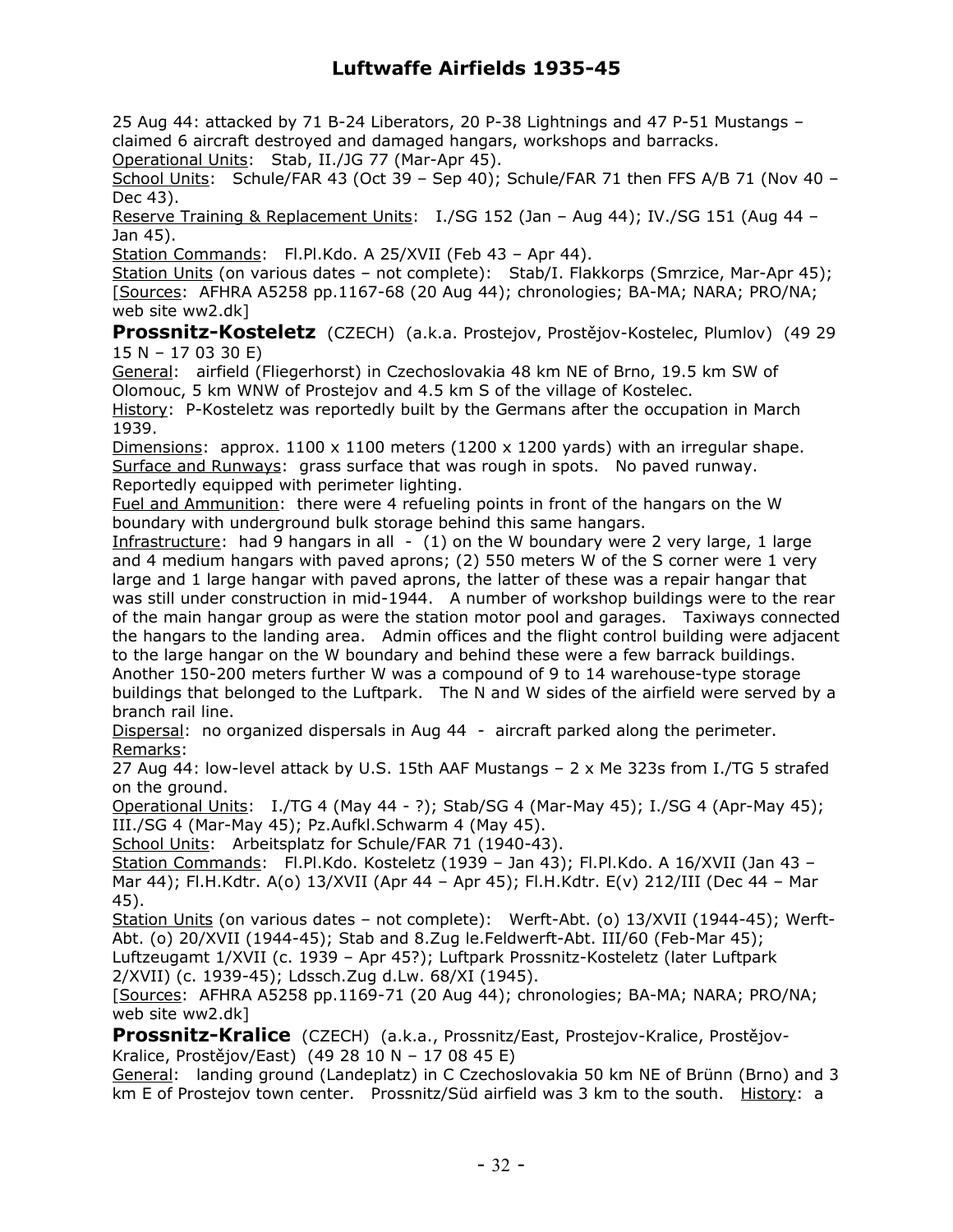pre-war Czech Air Force fighter station and a practice field for the Czech flight school at Prostejov airfield 3 km to the south. The Germans also used it as a practice field for elementary flight school training. The Germans Surface and Dimensions: grass surface in good condition measuring  $870 \times 505$  meters (950  $\times$  550 yards) and rectangular in shape. No paved runway. Infrastructure: had 1 small hangar with a narrow paved apron ans 1 small portable-type repair hangar, both at the SW corner. Personnel were billeted in Prostejov or in the surrounding villages. The nearest rail connection was 1 km W of the landing ground. Dispersal: no organized dispersals in Aug 44 - aircraft parked along the perimeter.

Operational Units: none identified.

School Units: none identified.

Reserve Training & Replacement Units: none identified.

Station Units (on various dates – not complete):

[Sources: AFHRA A5258 p.1172 (20 Aug 44); chronologies; BA-MA; NARA; PRO/NA; web site ww2.dk]

# **R**

**Raudnitz** (CZECH) (a.k.a. Roudnice nad Labem) (c. 50 24 38 N – 14 13 30 E) General: landing ground (Landeplatz) in NW Czechoslovakia 38 km NNW of Prague and 3 km SW of Roudnice nad Labem. Grass surface. History: not mentioned prior to Luftwaffe fighters arriving in late March 1945.

Operational Units: I, III../JG 52 (Mar-Apr 45).

Station Commands: none identified.

Station Units (on various dates - not complete): none identified.

[Sources: Mattiello; chronologies; BA-MA; NARA; PRO/NA; web site ww2.dk]

**Reichenberg** (CZECH) (a.k.a. Liberec) (50 46 10 N – 15 01 30 E)

General: landing ground (Landeplatz) in north-central Czechoslovakia 89 km NNE Prague and 2 km W of Reichenberg (Liberec). History: built in 1935-36 and was home to a Luftwaffe reconnaissance Gruppe from 1938-41. It was then relatively inactive until the front approached in March 1945. Surface and Dimensions: grass surface that was soft when wet measuring approx.  $685 \times 365$  meters (750  $\times$  400 yards). No paved runway. Infrastructure: had 4 medium hangars with paved hangar aprons and 1 small hangar with 3 of the larger hangars being together in the NE corner and the fourth being in the SE corner. Separate workshops were around the hangars. The motor pool and garages were near the NE corner, too. A large group of barrack buildings was located off the SE corner. The nearest rail connection was in Reichenberg (Liberec). Dispersal: no organized dispersal facilities existed in late Jun 44.

Operational Units: Aufkl.Gr. 41 (Nov 38 – Aug 39, Dec 40 – Apr 41); Stab, I./JG 6 (Mar-May 45); 2. Tiefangriffsgruppe Bücker 181 (Mar-Apr 45); Stab, 1., 2./NAGr. 15 (Apr-May 45); Pz.Aufkl.Schwarm 5 (Apr-May 45).

Reserve Training & Replacement Units: Bordschützen-Anwärter-Btl. I (Apr 42 - ?). Station Commands: Fl.Pl.Kdo. A 30/IV (Sep 43); Fl.H.Kdtr. E (mot) 6/VI (Mar-Apr 45). Kommandant (mainly prior to the establishment of numbered station commands – not complete): Obstlt. Gerhard Rebsch ( ? - Oct 39); Obstlt. Richard Braun (Mar 40 - ? ).

Station Units (on various dates - not complete): Werft-Abt. (v) 142/XII (1944-45); Werft-Abt. 52/III (Feb-May 45); le.Feldwerft-Abt. (mot) I/50 (Apr-May 45).

[Sources: AFHRA A5258 pp.1127-28 (24 Jun 44); chronologies; BA-MA; NARA; PRO/NA; web site ww2.dk]

**Rokitzan** (CZECH) (Rokycany) (49 45 20 N – 13 35 10 E)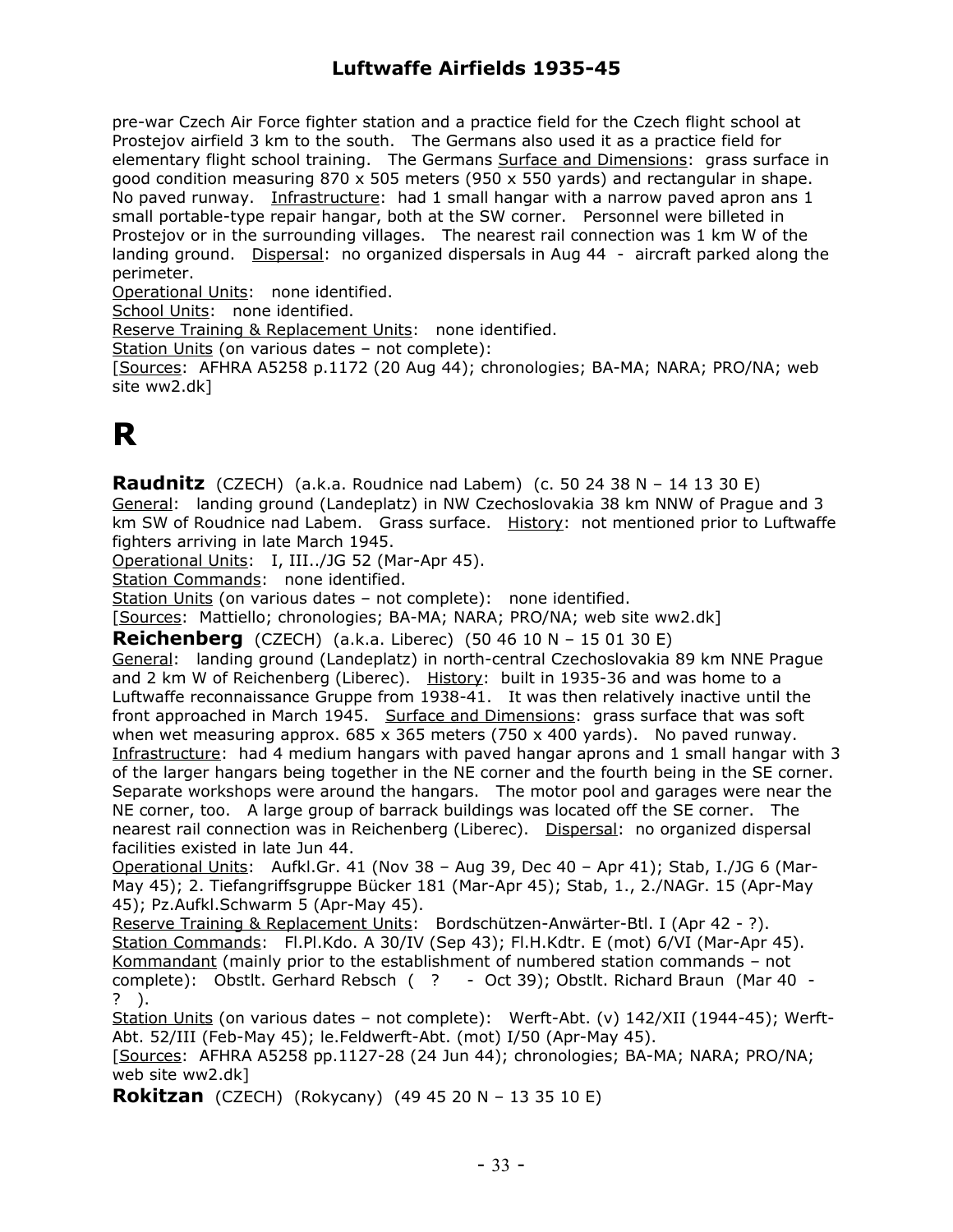General: landing ground (Landeplatz) 15 km E of Pilsen (Plzen) and 2 km N of Rokycany. Grass surface. History: no record found of use by the Luftwaffe. [Sources: Mattiello; chronologies; BA-MA; NARA; PRO/NA; web site ww2.dk]

# **S**

**Saaz** (CZECH) (a.k.a. Zatec, Žatec, Postelberg) (50 19 03 N – 13 30 39 E) General: landing ground in NW Czechoslovakia (Sudetenland area during WW II) 70 km NW of Prague and 2.5 km SW of Zatec. History: built by the Luftwaffe in 1944 for Me 262 jet operations. Surface and Dimensions: grass surface with a single concrete runway measuring 1700 x 60 meters. Infrastructure: no details found. Operational Units: 2./KG 51 (May45); I./KG(J) 54 (May 45).

Station Commands: Fl.H.Kdtr. E (mot) 61/XI (Mar-May 45).

Station Units (on various dates – not complete): Lw.-Bau-Btl. 201/XVII (Hiwi) (May 45). [Sources: chronologies; BA-MA; NARA; PRO/NA; web site ww2.dk]

**Schweinsbach** (CZECH) (Modern, Viničné) (c. 48 16 N – 17 18 E)

General: landing ground (Landeplatz) in south-central Czechoslovakia 18 km NE of Pressburg (Bratislava/Slovakia). Exact location not determined. History: believed to have been established in late 1944 for the use of light liaison and courier aircraft that served the two large and important commands located there.

Operational Units: none identified.

Station Commands: none identified.

Station Units (on various dates – not complete): command and operations component of Stab/Luftflotte 4 (Dec 44 – Mar 45); Stab/V. Flakkorps (Dec 44 – Mar 45); Stab and I./Ln.- Rgt. 4 (Dec 44 – Apr 45); elements of Ln.-Betr.Abt. z.b.V. 12 (1944-45); Ldssch.Zug d.Lw. 34/IV (Mar 45)?

[Sources: Mattiello; chronologies; BA-MA; NARA; PRO/NA; web site ww2.dk]

**Sbraslawitz** (CZECH) (a.k.a. Sbraslawice, Zbraslavice, Zbraslavec) (49 48 50 N – 15 12 15 E)

General: landing ground (Landeplatz) in C Czechoslovakia 65 km ESE of Prague, 48 km WSW of Pardubice, 18 km SSW of Kutna and 1.2 km E of Zbraslavice. History: listed in 1938 as an emergency landing ground. The Luftwaffe used in as a practice field for an elementary flight school and then as an alternate landing ground for transport units. Surface and Dimensions: grass surface in good condition measuring approx. 685 x 775 meters (750 x 850 yards) with a triangular shape. No paved runway. Landing ground reportedly had perimeter lighting for night operations. Fuel and Ammunition: there were refueling points and underground fuel storage tanks NW of the hangars. Infrastructure: had 1 medium hangar with a paved apron and 1 small portable hangar that was probably used for repairs, both at the center of the E boundary. A few admin and stores huts were located NW of the hangars. The nearest rail connection was in Zbraslavice. Dispersal: no organized dispersal facilities existed in Aug 44.

Operational Units: II./TG 2 (Apr-May 45); III./TG 2 (Apr 45); I./TG 3 (Apr 45).

School Units: Arbeitsplatz for Schule/FAR 32, FFS A/B 32 then FFS A 32 (Pardubitz) (1939- 44).

Station Commands: none identified.

Station Units (on various dates – not complete): none identified.

[Sources: AFHRA A5258 pp.1185-86 (25 Aug 44); chronologies; BA-MA; NARA; PRO/NA; web site ww2.dk]

**Senftenberg** (CZECH) (a.k.a. Senftenberg-Buchwalde, Zamberk, Žamberk, Zamberg) (50 04 56 N – 16 26 57 E)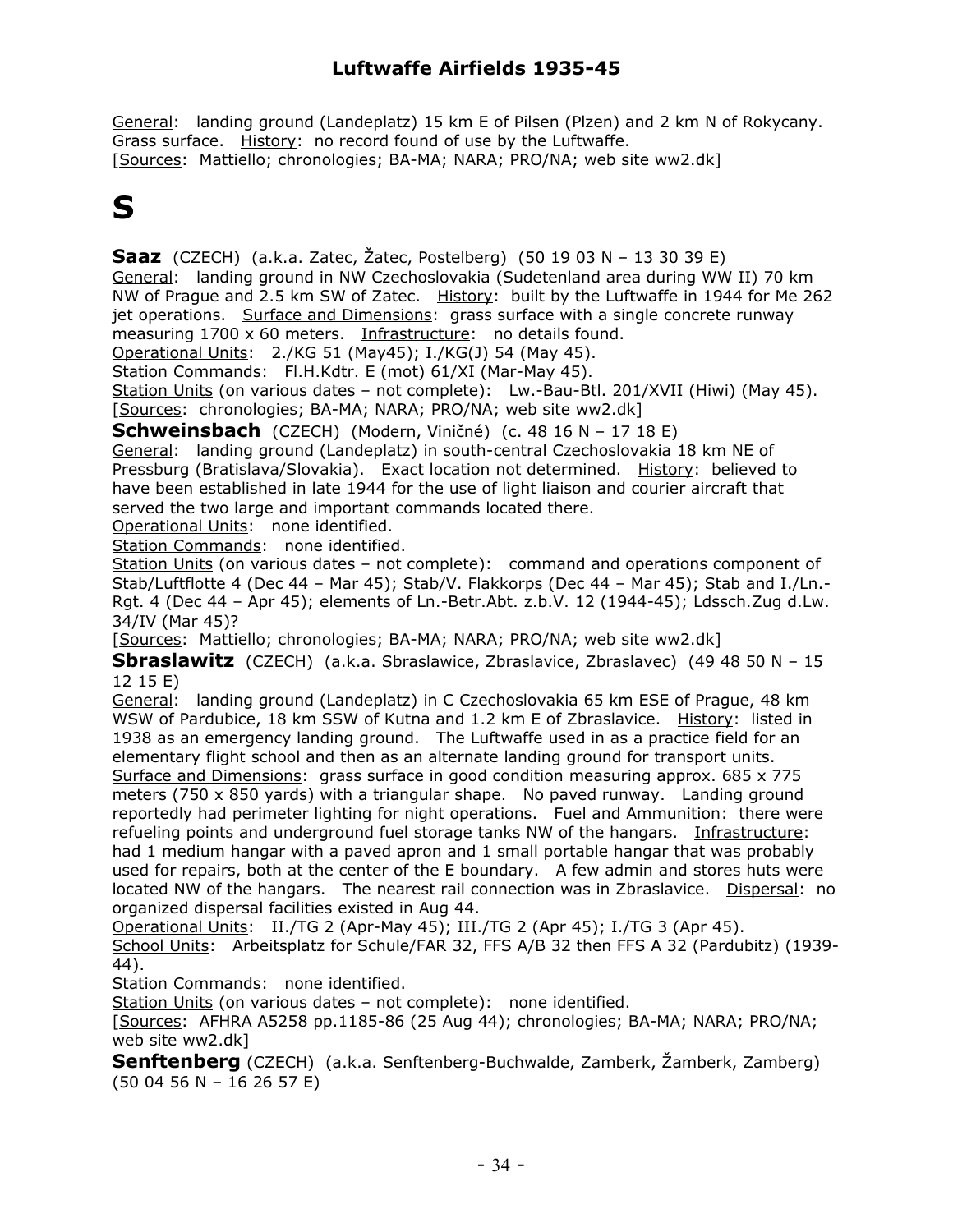General: landing ground (Landeplatz) in north-central Czechoslovakia 148 km E of Prague, 48.5 km E of Pardubice and 1.25 km WSW of Zamberk. History: no mention found prior to 1945 when Soviet forces advanced into Upper Silesia.

Operational Units: II./TG 2 (Feb-Mar 45); Verbindungsstaffel VIII. Fliegerkorps (Feb-Apr 45); I./TG 3 (Mar-Apr 45).

Station Commands: none identified.

Station Units (on various dates – not complete): Stab/VIII. Fliegerkorps (Feb-Apr 45); elements of gem.Flak-Abt. 373 (Eisb.) (1945); Stab and I.(Betr.)/Ln.-Rgt. 38 (Feb-Apr 45). [Sources: Mattiello; chronologies; BA-MA; NARA; PRO/NA; web site ww2.dk]

**Senoschat** (CZECH) (a.k.a. Senožaty) (c. 49 34 N – 15 11 E)

General: landing ground (Landeplatz) in C Czechoslovakia 78 km SE of Prague and 44 km SE of Benesov. Exact location not determined. History: no mention found prior to late April 1945 when a tactical reconnaissance arrived.

Operational Units: 1./NAGr. 14 (Apr-May 45).

Station Commands: none identified.

Station Units (on various dates - not complete): none identified.

[Sources: Mattiello; chronologies; BA-MA; NARA; PRO/NA; web site ww2.dk]

**Sillein** (CZECH) (a.k.a. Zilina) (49 12 40 N – 18 46 15 E)

General: landing ground (Landeplatz) in N Slovakia; airfield 3 km SE of Zilina. History: a pre-war landing ground for the Czech Air Force that became a training school for the Slovak Air Force and a glider training ground for the Hlinka Guard during the German occupation. Surface and Dimensions: grass surface in good condition measuring approx. 1145 x 505 meters (1250 x 550 yards) with an irregular shape. No paved runway. Infrastructure: had 1 large hangar and 1 medium hangar on the S boundary, both with a paved hangar aprons and both erected during the German occupation. A barrack complex was 1.5 km WNW of the landing area. The nearest rail connection was in Zilina. Dispersal: no organized dispersals existed in May 44.

Remarks:

1 Jan 41: home field for a reconnaissance squadron of the Slovak Air Force.

16 May 44: construction underway to extend the E/W dimension of the field from 505 meters to 870 meters.

Operational Units: 1.(H)/Aufkl.Gr. 14 (Aug-Sep 39); 2.(H)/Aufkl.Gr. 14 (Aug-Sep 39). Station Commands: none identified.

Station Units (on various dates – not complete): Stab/Flak-Rgt. 8 (Aug/Sep 39); I./Flak-Rgt. 8 (Aug/Sep 39); Res.Flak-Abt. 801 (Aug/Sep 39); part of Fla.MG.Res.Kp. 453 (Aug/Sep 39); Flak-Transport-Battr. 2/171 (Aug/Sep 39).

[Sources: AFHRA A5258 pp.1187-88 (25 Aug 44); chronologies; BA-MA; NARA; PRO/NA; web site ww2.dk]

**Skutsch** (CZECH) (a.k.a. Skutec ) (49 49 50 N – 16 00 35 E)

General: field airstrip (Feldflugplatz) then landing ground (Landeplatz) in C Czechoslovakia 114 km ESE of Prague, 83 km NNW of Brünn (Brno), 27 km SE of Pardubitz and 1.6 km SSE of Skutec. History: existed pre-war. Used by the Germans as a practice field for an elementary flight school. Surface and Dimensions: grass surface measuring approx. 1100 x 730 meters (1200 x 800 yards) with an "L" shape. No paved runway. Infrastructure: had several small buildings at the NW corner that were thought to be workshops.

Personnel, when present, were billeted locally. The nearest rail connection was in Skutec. Dispersal: no organized dispersals - aircraft parked along the perimeter.

Operational Units: 7./TG 2 (Apr-May 45); part of IV./TG 4 (1945); Stab, II./JG 77 (May 45).

School Units: Arbeitsplatz for Schule/FAR 32, FFS A/B 32 then FFS A 32 (Pardubitz) (1939- 44).

Station Commands: none identified.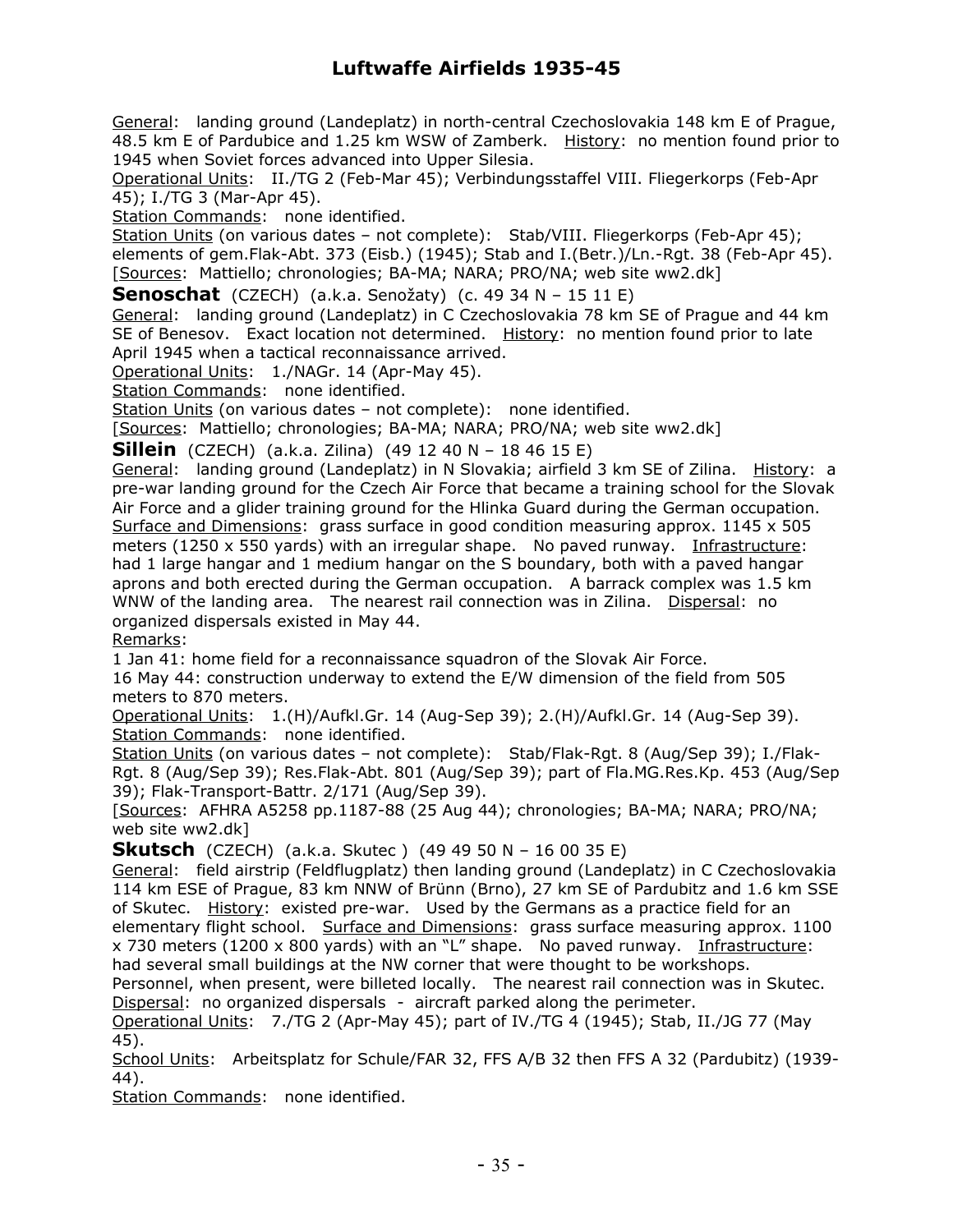Station Units (on various dates – not complete): none identified.

[Sources: AFHRA A5258 p.1173 (25 Oct 44); chronologies; BA-MA; NARA; PRO/NA; web site ww2.dk]

**Spišská Nová Ves** (CZECH): see Zipser-Neudorf.

**Stauding** (CZECH) (a.k.a. Studenka, Studénka) (c. 49 43 N – 18 04 E) or (49 41 N – 18 06 E?)

General: landing ground (Landeplatz) 18 km SW of Mährisch Ostrau (Moravska Ostrava). History: no record found of Luftwaffe use. Just 4 km SE of Studenka is today's Ostrava airport.

[Sources: Mattiello; chronologies; BA-MA; NARA; PRO/NA; web site ww2.dk]

**Strakonitz** (CZECH) (a.k.a. Strakonice) (c. 49 15 11 N - 13 53 31 E)

General: landing ground (Landeplatz) in SW Czechoslovakia 66 km SE of Pilsen (Plzen), 53 km NW of Budweis (České Budějovice) and 1.5 km SW of Strakonice. History: no record found of Luftwaffe use.

[Sources: Mattiello; chronologies; BA-MA; NARA; PRO/NA; web site ww2.dk]

**Studnitz** (CZECH) (a.k.a. Studnice, Nachod, Vysokov) (c. 50 24 47 N – 16 07 17 E) General: landing ground (Landeplatz) 30 km NE of Königgrätz (Hradec Králové), 3 km W of Nachod, 2.5 km ESE of Studnice and 1 km N of Vysokov. History: no record found of Luftwaffe use.

[Sources: Mattiello; chronologies; BA-MA; NARA; PRO/NA; web site ww2.dk]

**Šumperk** (CZECH): see Mährisch Schönberg.

**Svaty Peter** (CZECH) (a.k.a. Svátý Peter, Liptovský, Liptovský – Sv. Mikuláš, Hradok) (49 04 40 N – 19 44 10 E)

General: landing ground (Landeplatz) in north-central Slovakia 130 km S of Krakau (Kraków)/Poland, 9 km E of Liptovský Mikulás and 3 km N of the village of Liptovský. History: built by the Germans in 1940. No operational Luftwaffe units are known to have been based there. There was some speculation in 1944 that it may have been used as a branch Luftpark. Surface and Dimensions: grass surface in good condition measuring approx.  $1000 \times 1100$  meters (1100 x 1200 yards) with a rectangular shape. No paved runway. Fuel and Ammunition: underground fuel storage was probably in the SW corner. Infrastructure: had 2 large hangars with a paved hangar aprons in the SW corner. A very large building and several smaller buildings, possible used for stores, flight control and barrack buildings under construction were off the S boundary. The motor pool and garages were believed to be 185 meters (200 yards) S of the hangars. The nearest rail connection was in the village of Podturen (Podtureň), 4 km SW of the landing ground. Dispersal: there were no organized dispersal facilities in Aug 44. Remarks:

27 Jul 44: construction underway to extend the W boundary by 185 meters (200 yards). Operational Units: none identified.

Station Commands: none identified.

Station Units (on various dates – not complete): none identified.

[Sources: AFHRA A5258 pp.1177-78 (30 Aug 44); chronologies; BA-MA; NARA; PRO/NA; web site ww2.dk]

## **T**

**Tabor** (CZECH) (a.k.a. Tábor) (49 25 00 N – 14 41 45 E)

General: field airstrip (Feldflugplatz) in south-central Czechoslovakia 75 km SSE of Prague and 3.25 km E of Tabor. History: existed pre-war. No evidence found of Luftwaffe flying units being based there during the war. Surface and Dimensions: artificially drained grass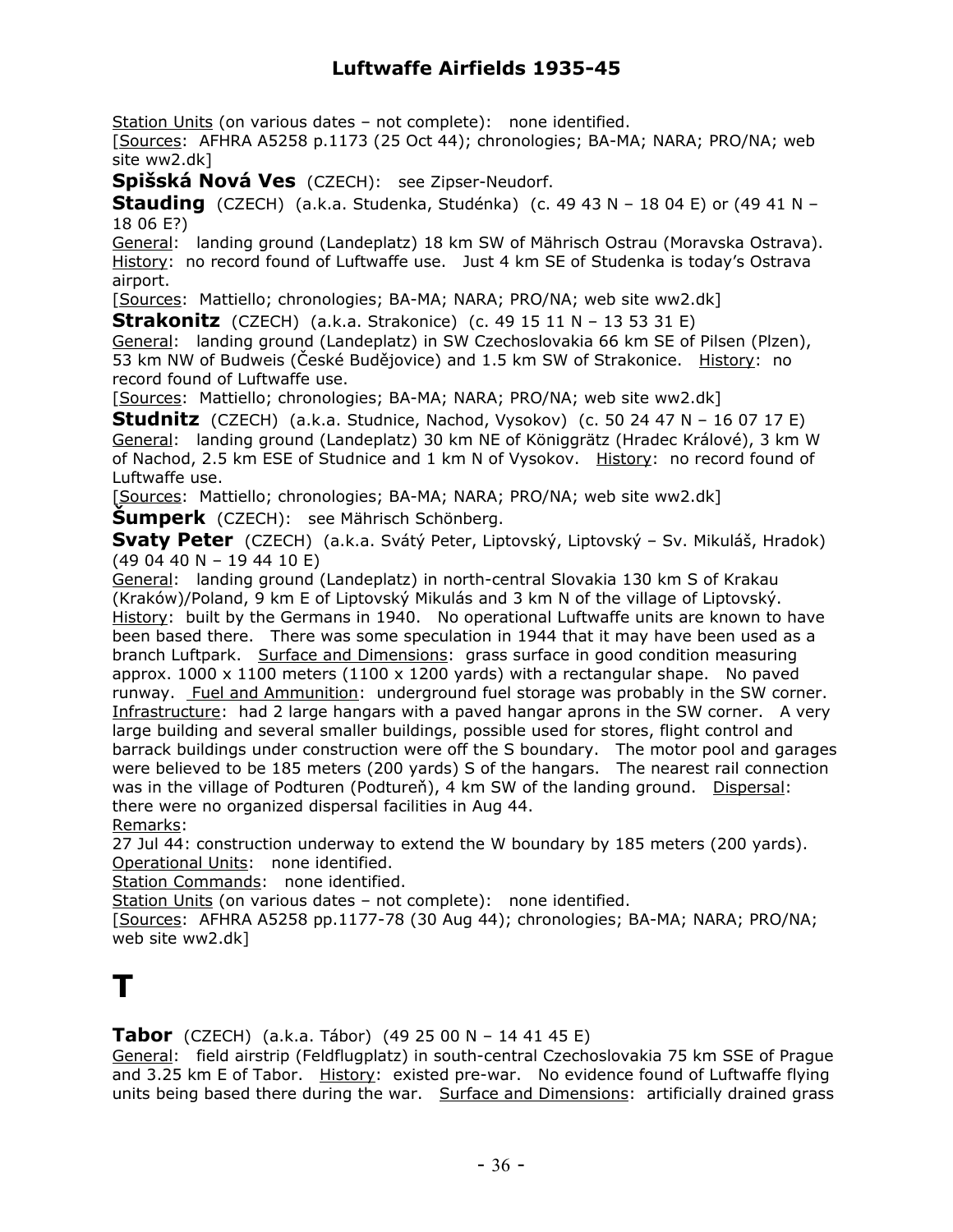surface measuring roughly  $685 \times 505$  meters (750  $\times$  550 yards) with a triangular shape. Infrastructure: had 1 small hangar-type building.

Station Units (on various dates – not complete): Flieger-Geräteausgabestelle (mot) 104/VII (Jan 45)?

[Sources: AFHRA A5258 p.1196 (28 Aug 44); chronologies; BA-MA; NARA; PRO/NA; web site ww2.dk]

**Theresienstadt** (CZECH) (a.k.a. Terezín) (50 31 30 N – 14 07 30 E)

General: landing ground (Landeplatz) in NW Czechoslovakia 55 km NNW of Prague and 2.25 km NW of Terezin. Grass surface. History: no record found of Luftwaffe units being based there. May have been used occasionally by liaison and courier aircraft.

[Sources: Mattiello; chronologies; BA-MA; NARA; PRO/NA; web site ww2.dk]

**Trautenau** (CZECH) (a.k.a. Trutnov) (50 34 N – 15 53 E)

General: field airstrip (Feldflugplatz) in north-central Czechoslovakia 35 km N of Königgrätz (Hradec Králové). Exact location not determined. Grass surface. History: no record found of Luftwaffe units being based there.

[Sources: chronologies; BA-MA; NARA; PRO/NA; web site ww2.dk]

**Trentschin** (CZECH) (a.k.a. Trenčin, Biskupice) (48 52 20 N – 18 00 45 E) General: factory airfield (Industriehafen) in Slovakia 112 km NE Bratislava, 97 km SE of Olomouc and 4.6 km SSW of Trencin.

History: built in the 1930's. In 1940, after the German occupation, it was taken over by the German-allied Slovak Air Force for use as its HQ, main training school and as an operational air base. The factory complex belonged to Škoda-Kauba, which held an RLM contract to build an advanced trainer designated to SK 257.

Dimensions: approx.  $1000 \times 685$  meters (1100 x 750 yards) with an irregular shape. Surface and Runways: grass surface in good condition. No paved runway.

Fuel and Ammunition: refueling points and underground bulk storage tanks were in front of the repair hangar.

Infrastructure: the factory and airfield buildings were situated in a compact group off the NE boundary and consisted of 1 large repair and maintenance hangar and 1 large assembly hangar (under construction in mid-1944) on the boundary. Some 275 meters off the NE boundary was a large assembly shop together with a large sub-assembly shop. All of the hangars and shops had paved aprons and taxiway connections. Between the hangars and assembly shops were 2 rows of 4 workshops and 4 stores warehouses with a heating plant and a power station centrally located. The Motor pool and garages were NE of the large assembly shop. A barrack complex that included the training school HQ was immediately NE of the factory. A branch rail line from Trencin served the factory.

Dispersal: there were no organized dispersal facilities in mid-1944.

Operational Units: Stab, 1./NSGr. 10 (Dec 44 – Feb 45); 1./NAGr. 14 (Dec 44 – Mar 45). Station Commands: Fl.H.Kdtr. E(v) 201/VIII (Sep 44 - Apr 45).

Station Units (on various dates - not complete): Koflug 1/VIII (c.Aug-Dec 44).

[Sources: AFHRA A5258 pp.1179-80 (23 Aug 44); chronologies; BA-MA; NARA; PRO/NA; web site ww2.dk]

**Turany** (CZECH) (49 09 15 N – 16 41 50 E)

General: landing ground (Landeplatz) in south-central Czechoslovakia 8.5 km SE of Brünn (Brno), 4 km SE of Brünn airfield and 3.5 km ENE of the suburban village of Turany. History: built in 1944 as a dispersal field or alternate landing site for Brünn airfield.

Reportedly used by transport aircraft in late summer/early fall 1944. Surface and

Dimensions: grass surface measuring approx.  $915 \times 140$  meters (1000 x 150 yards). No paved runway. Infrastructure: none. Dispersal: aircraft could be parked and concealed along the edge of woods on the N, W and S boundaries.

Operational Units: none identified.

Station Units: none identified.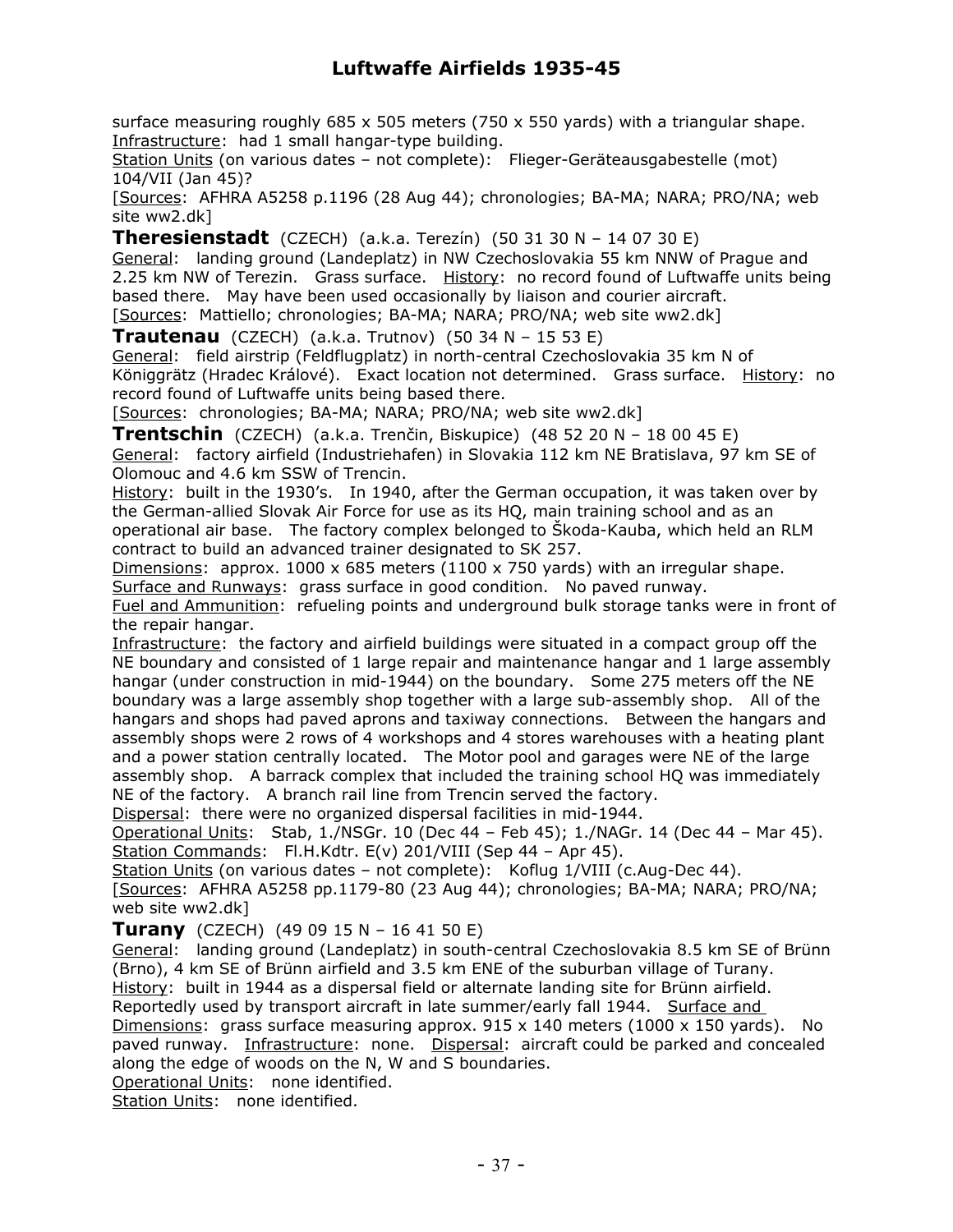Station Units (on various dates – not complete): none identified.

[Sources: AFHRA A5258 p. (25 Oct 44); chronologies; BA-MA; NARA; PRO/NA; web site ww2.dk]

**Tuschkau** (CZECH) (a.k.a. Město Touškov) (c. 49 46 N – 13 15 E)

General: landing ground (Landeplatz) in W Czechoslovakia 10 km WNW of Pilsen (Plzeň). Exact location not determined. Grass surface. History: no record found of Luftwaffe units being based there.

[Sources: chronologies; BA-MA; NARA; PRO/NA; web site ww2.dk]

**Tyrnau** (CZECH) (a.k.a. Trnava) (c. 48 22 N – 17 35 E)

General: landing ground (Landeplatz) in south-central Czechoslovakia 43 km NE of Pressburg (Bratislava/Slovakia). Exact location not determined. Grass surface. History: no record found of Luftwaffe units being based there. However, a Luftwaffe radar site was listed as being at Tyrnau during the last year and a half of the war.

[Sources: chronologies; BA-MA; NARA; PRO/NA; web site ww2.dk]

# **U**

**Ungarisch-Hradisch** (CZECH) (a.k.a. Uherské Hradiste) (49 05 10 N – 17 27 35 E) General: field airstrip (Feldflugplatz) in SE Czechoslovakia 60 km SSE of Olmütz (Olomouc); airfield 1.3 km N of the town. History: reportedly set up by the Germans during 1939-40. No evidence of wartime use found. Ung.-Hradisch was a German Army town with a large contingent of training and replacement troops. Surface and Dimensions: grass on a marshy surface measuring roughly  $685 \times 595$  meters (750  $\times$  650 yards) with a poorly defined shape. Infrastructure: none.

[Sources: AFHRA A5258 p.1195 (28 Aug 44); chronologies; BA-MA; NARA; PRO/NA; web site ww2.dk]

### **W**

**Wallern** (CZECH) (a.k.a. Volary) (c. 48 54 N – 13 53 E)

General: landing ground (Landeplatz) in SW Czechoslovakia 50 km NE of Passau/Germany and 18 km SSE of Vimperk. Exact location not determined. Grass surface. History: no record found of Luftwaffe use. However, a Luftwaffe radar site may have been on a mountain top in the area.

[Sources: Mattiello; chronologies; BA-MA; NARA; PRO/NA; web site ww2.dk]

**Winterberg** (CZECH) (a.k.a. Vimperk) (49 03 00 N – 13 46 00 E?)

General: field airstrip (Feldflugplatz) in SW Czechoslovakia 124 km SSW of Prague and 51 km W of Budweis (Ceské Budejovice). Exact location not determined. Grass surface. History: no record found of Luftwaffe use.

[Sources: Mattiello; chronologies; BA-MA; NARA; PRO/NA; web site ww2.dk]

**Wischau** (CZECH) (a.k.a. Vyškov, Vyskow, Vyskov) (49 17 50 N – 17 01 30 E) General: operational airfield (Einsatzhafen) in SE Czechoslovakia 34 km ENE of Brünn (Brno), 21 km SSW of Prostĕjov; airfield located 2.5 km NE of Wischau.

History: formerly a Czech Air Force station built in 1936, it was considerably enlarged by the Luftwaffe during 1939-40 to support its rapidly expanding air training needs and was a major training field throughout the war.

Dimensions: 1,235 x 595 meters (1350 x 650 yards) with an oval shape.

Surface and Runways: grass surface in good condition. No paved runway.

Fuel and Ammunition: fuel and oil were stored behind the hangars with refueling points in front of the hangars.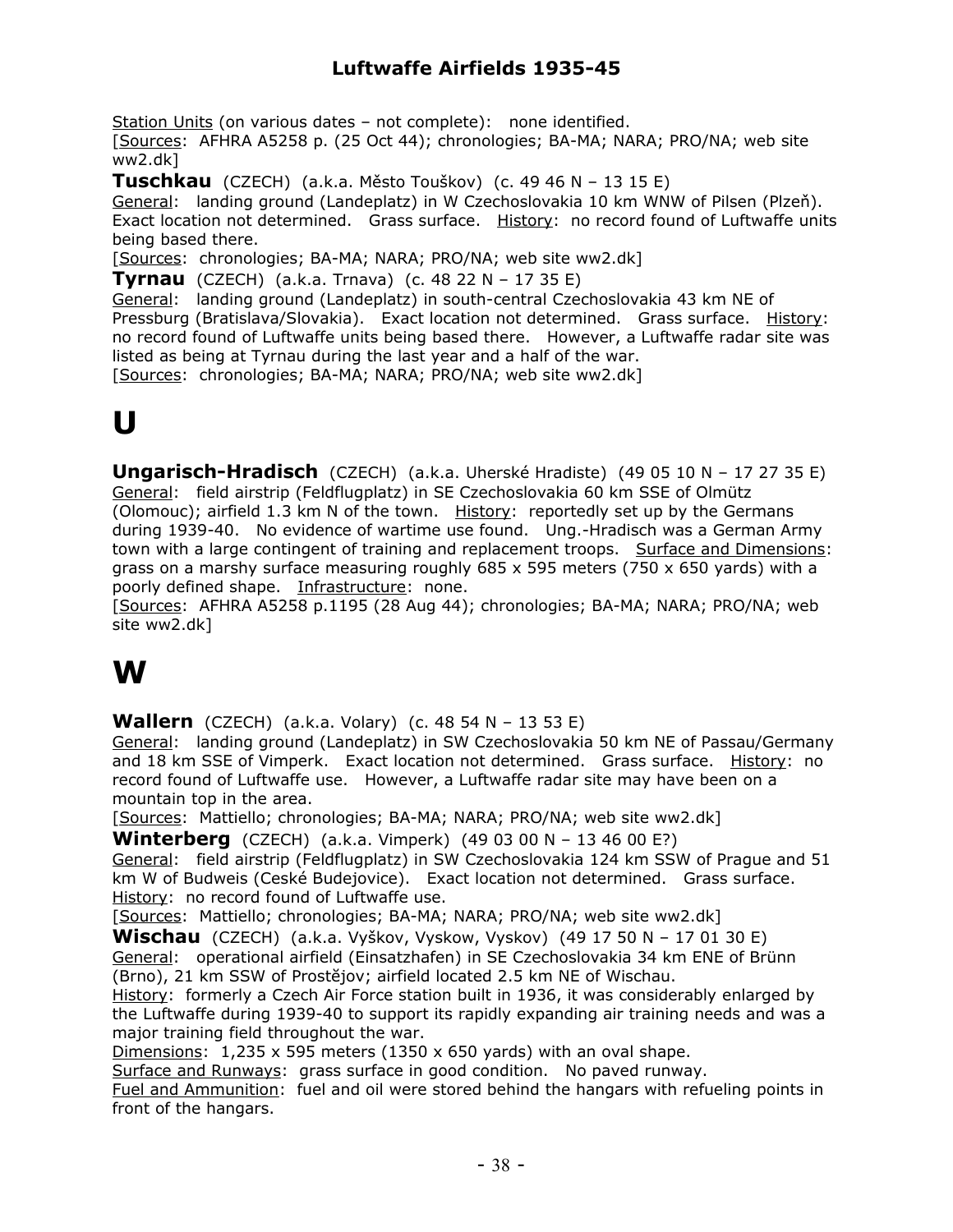Infrastructure: had 5 large hangars, 2 of which were German-built, with paved aprons along the NW boundary of the field with several workshop buildings surrounding the middle hangar. A large motor pool with garages was located in the SW corner, a second in the big barracks compound just NE of it and a third along the SW boundary of the landing area. A second large cluster of barracks was sited behind the hangars on the W side of the Vyškov-Prostĕjov road. The nearest rail connection was in Vyškov.

Dispersal: there were 11 medium-size open aircraft shelters on the NE boundary of the landing area and these were still under construction on 1 July 1944.

Remarks:

27 Apr 45: abandoned and all infrastructure and facilities demolished by the retreating Germans.

Operational Units: none identified.

School Units: Fliegertechnische Schule 5 (1940-45); Arbeitsplatz for Schule/FAR 43 (Prossnitz) (1939-40); Fl.Ausbildungs-Rgt. 24 (1941); Arbeitsplatz for Schule/FAR 71 then FFS A/B 71 (Prossnitz) (1940-43); Arbeitsplatz for FFS A/B 113 (Brünn) (1940-43); 3./SG 101 (Apr 44 – Feb 45).

Station Commands: Fl.Pl.Kdo. A 13/XVII (Jan 43 – Mar 44); Flugplatzkdo. Wischau of Fl.H.Kdtr. A(o) 12/XVII Brünn (Brno) (1944-45); Fl.H.Kdtr. A(o) 110/XVII (Feb-Apr 45)? Station Units (on various dates – not complete): Rekruten-Ausbildungskommando der Fliegertechnische- und Fliegerwaffentechnische Schulen (c.1942-44); Ldssch.Zug d.Lw. 14/VIII (Mar 45)?

[Sources: AFHRA A5258 pp.1182-83 (28 Aug 44); chronologies; BA-MA; NARA; PRO/NA; web site ww2.dk]

## **Z**

**Zauchtel** (CZECH) (a.k.a. Suchdol nad Odrou) (c. 49 39 N - 17 55 E)

General: landing ground (Landeplatz) 49.5 km E of Olomouc and 32 km SW of Mährisch Ostrau (Ostrava). Exact location not determined. Grass surface. History: no mention found prior to 1945 when Soviet forces advanced into Upper Silesia.

Operational Units: Nahaufklärungsstaffel 1./31 (Nacht) (Apr-May 45).

Station Commands: none identified.

Station Units (on various dates – not complete): none identified.

[Sources: Mattiello; chronologies; BA-MA; NARA; PRO/NA; web site ww2.dk]

**Zbirow** (CZECH) (a.k.a. Borek, Cerhovice, Zbiroh) (49 50 10 N – 13 48 07 E) General: emergency landing ground (Notlandeplatz) in W Czechoslovakia 44 km WSW of Prague; airfield 1.5 km SSW of the village of Zbiroh. History: laid out by the Czechs before the war. No evidence found of German use and it may have been returned to cultivation during the war. Surface and Dimensions: grass surface with a possible run area of up to 1145 meters (1250 yards). Irregular shape. Infrastructure: none noted. [Sources: AFHRA A5258 p.1195 (28 Aug 44); chronologies; BA-MA; NARA; PRO/NA; web site ww2.dk]

**Zilina** (CZECH): see Sillein.

**Zipser Neudorf** (CZECH) (a.k.a. Spisska Nova Ves, Spišská Nová Ves) (48 56 30 N – 20 32 20 E)

General: airfield (Fliegerhorst) in eastern Slovakia 58 km WNW of Kosice (Košice), 50 km W of Presov and 2.5 km WSW of Spisska Nova Ves.

History: a pre-war Czech Air Force base and a wartime Slovak Air Force base. No Luftwaffe units were stationed there, as far as can be determined.

Dimensions: approx. 960 x 960 meters (1050 x 1050 yards) with agn irregular shape.